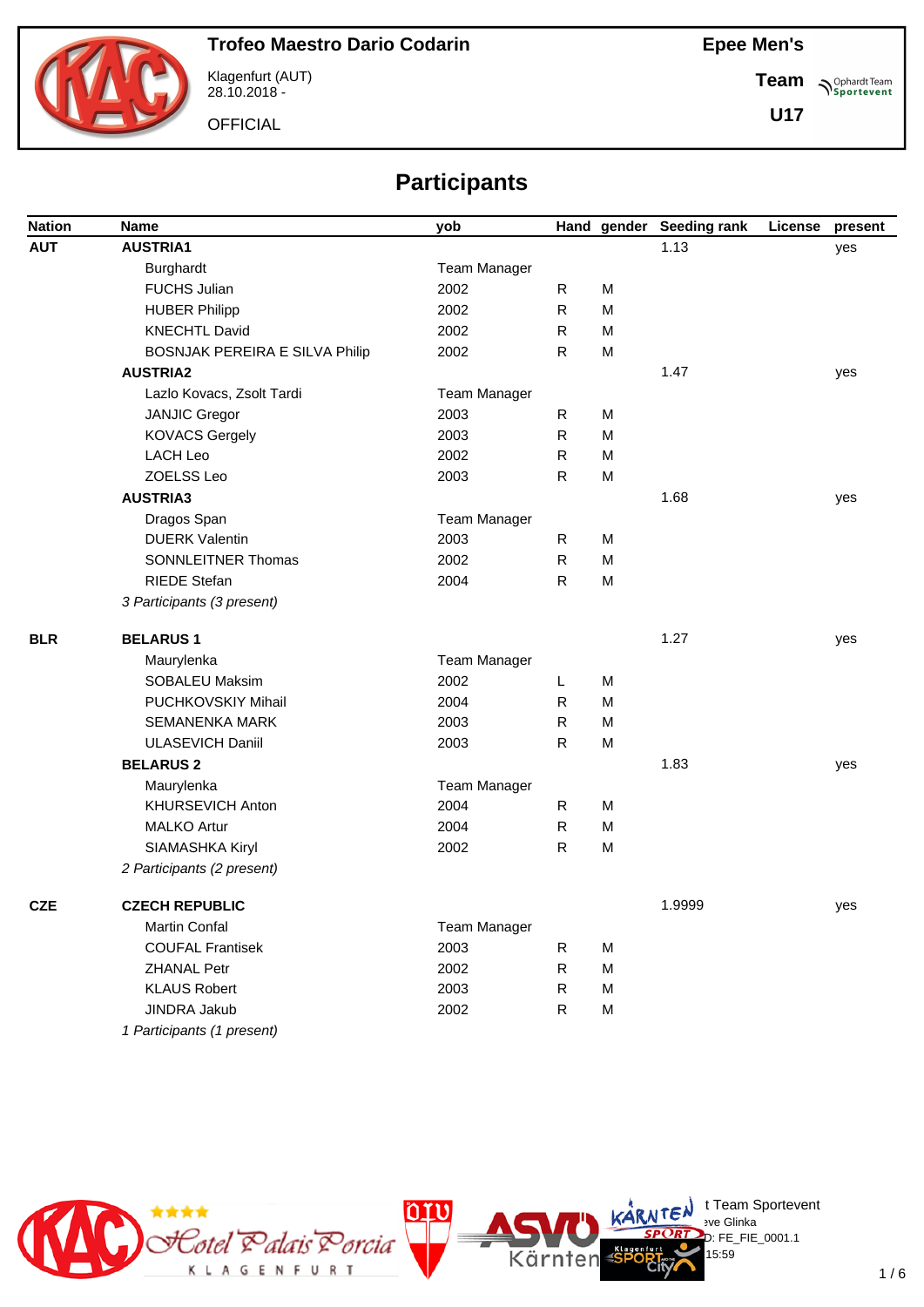

Klagenfurt (AUT) 28.10.2018 -

**OFFICIAL** 

**Epee Men's**

**Team Sportevent** 

**U17**

| <b>Nation</b> | <b>Name</b>                             | yob                 |              |   | Hand gender Seeding rank | License | present |
|---------------|-----------------------------------------|---------------------|--------------|---|--------------------------|---------|---------|
| <b>EST</b>    | <b>ESTONIA1</b>                         |                     |              |   | 1.10                     |         | yes     |
|               | Juhan Salm                              | <b>Team Manager</b> |              |   |                          |         |         |
|               | <b>SALM Markus</b>                      | 2004                | R            | M |                          |         |         |
|               | ZURBA Ilija                             | 2002                | $\mathsf{R}$ | M |                          |         |         |
|               | PRIIMAGI Henrik                         | 2003                | $\mathsf{R}$ | M |                          |         |         |
|               | <b>TAFENAU kasper</b>                   | 2003                | R            | M |                          |         |         |
|               | <b>ESTONIA 2</b>                        |                     |              |   | 1.48                     |         | yes     |
|               | Sergei Bobrov                           | Team Manager        |              |   |                          |         |         |
|               | <b>ALTUNIN Valentin</b>                 | 2004                |              | M |                          |         |         |
|               | <b>TOBIAS Erik</b>                      | 2004                | R            | M |                          |         |         |
|               | SHAPOVALOV Kiril                        | 2003                | $\mathsf{R}$ | M |                          |         |         |
|               | 2 Participants (2 present)              |                     |              |   |                          |         |         |
| <b>FIN</b>    | <b>MIXED TEAM FINNLAND &amp; SERBIA</b> |                     |              |   | 1.9999                   |         | yes     |
|               | KYKKÄNEN Robert                         | 2003                | R            | M |                          |         |         |
|               | RISTIC Ognjen                           | 2002                | R            | M |                          |         |         |
|               | PIRHONEN Petri                          | 2002                | $\mathsf{R}$ | M |                          |         |         |
|               | 1 Participants (1 present)              |                     |              |   |                          |         |         |
| <b>GER</b>    | <b>GERMANY</b>                          |                     |              |   | 1.11                     |         | yes     |
|               | Paul Kabuschke                          | <b>Team Manager</b> |              |   |                          |         |         |
|               | <b>GEHL Sebastian</b>                   | 2002                | R            | M |                          |         |         |
|               | <b>EBERHARDT Max</b>                    | 2003                | R            | M |                          |         |         |
|               | <b>BITTERLING Julius Paul</b>           | 2002                | ${\sf R}$    | M |                          |         |         |
|               | KOLDITZ Hendrik-Kilian                  | 2002                | R            | M |                          |         |         |
|               | <b>GERMANY 2</b>                        |                     |              |   | 1.38                     |         | yes     |
|               | <b>Tim Kirchner</b>                     | <b>Team Manager</b> |              |   |                          |         |         |
|               | <b>KIRCHNER Tim</b>                     | 2003                | $\mathsf{R}$ | M |                          |         |         |
|               | <b>KUMMER Gernot</b>                    | 2003                | R            | M |                          |         |         |
|               | <b>MARX Valentino</b>                   | 2003                | L            | M |                          |         |         |
|               | <b>RUST Sven</b>                        | 2003                | R            | M |                          |         |         |
|               | <b>GERMANY 3</b>                        |                     |              |   | 1.69                     |         | yes     |
|               | Jörg Friedler                           | Team Manager        |              |   |                          |         |         |
|               | <b>PRZIKOPP Martin</b>                  | 2003                | R            | M |                          |         |         |
|               | <b>GERHARTZ Benedict</b>                | 2003                | $\mathsf{R}$ | M |                          |         |         |
|               | <b>BRYCHCY Jakob</b>                    | 2004                | $\mathsf{R}$ | M |                          |         |         |
|               | <b>GERMANY 4</b>                        |                     |              |   | 1.79                     |         | yes     |
|               | <b>BOEHMER Philipp</b>                  | 2004                | $\mathsf{R}$ | M |                          |         |         |
|               | <b>BUELAU Matthew</b>                   | 2005                | $\mathsf{R}$ | M |                          |         |         |
|               | <b>VOGEL Vince</b>                      | 2004                | $\mathsf{R}$ | M |                          |         |         |
|               | <b>SCHULZ Tobias</b>                    | 2004                | L            | M |                          |         |         |
|               | 4 Participants (4 present)              |                     |              |   |                          |         |         |

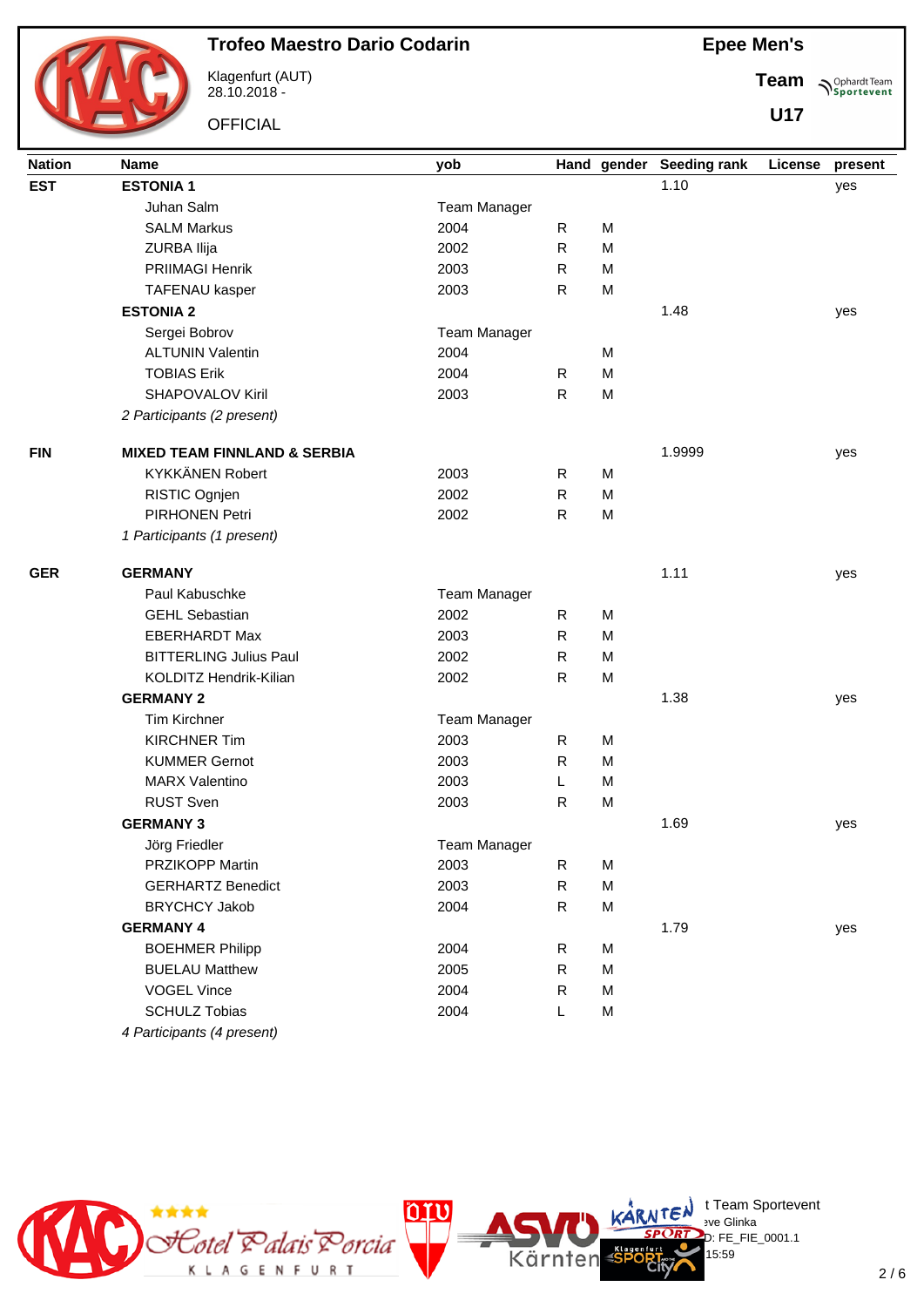

Klagenfurt (AUT) 28.10.2018 -

**OFFICIAL** 

**Epee Men's**

**Team Sportevent** 

**U17**

| <b>Nation</b> | <b>Name</b>                | yob                 |              |                                                                                       | Hand gender Seeding rank | License | present |
|---------------|----------------------------|---------------------|--------------|---------------------------------------------------------------------------------------|--------------------------|---------|---------|
| <b>HUN</b>    | <b>HUNGARY</b>             |                     |              |                                                                                       | 1.6                      |         | yes     |
|               | Peter Pusztai              | <b>Team Manager</b> |              |                                                                                       |                          |         |         |
|               | <b>TUSJAK Adrian</b>       | 2003                | R            | M                                                                                     |                          |         |         |
|               | <b>VOROS Gyozo</b>         | 2002                | $\mathsf{R}$ | M                                                                                     |                          |         |         |
|               | <b>BARTKO Levente</b>      | 2002                | $\mathsf R$  | M                                                                                     |                          |         |         |
|               | SOMODY Soma                | 2004                | $\mathsf{R}$ | M                                                                                     |                          |         |         |
|               | <b>MIXED TEAM HAC</b>      |                     |              |                                                                                       | 1.9999                   |         | yes     |
|               | Akos Horvath               | Team Manager        |              |                                                                                       |                          |         |         |
|               | <b>HORVATH Zsombor</b>     | 2002                | $\mathsf R$  | M                                                                                     |                          |         |         |
|               | <b>RANKL Florian</b>       | 2003                |              | M                                                                                     |                          |         |         |
|               | <b>FRANK Csaba</b>         | 2003                | R            | M                                                                                     |                          |         |         |
|               | <b>VINNITCHOUK Ted</b>     | 2002                | ${\sf R}$    | $\mathsf{M}% _{T}=\mathsf{M}_{T}\!\left( a,b\right) ,\ \mathsf{M}_{T}=\mathsf{M}_{T}$ |                          |         |         |
|               | 2 Participants (2 present) |                     |              |                                                                                       |                          |         |         |
| <b>ITA</b>    | <b>ITALY</b>               |                     |              |                                                                                       | 1.1                      |         | yes     |
|               | <b>Maurizio Mencarely</b>  | <b>Team Manager</b> |              |                                                                                       |                          |         |         |
|               | <b>PIATTI Enrico</b>       | 2002                | R            | M                                                                                     |                          |         |         |
|               | <b>MENCARELLI Simone</b>   | 2003                | $\mathsf{R}$ | M                                                                                     |                          |         |         |
|               | <b>ARMALEO Filippo</b>     | 2002                | L            | M                                                                                     |                          |         |         |
|               | <b>REMONDINI Dario</b>     | 2002                | R            | M                                                                                     |                          |         |         |
|               | <b>ITALY 2</b>             |                     |              |                                                                                       | 1.2                      |         | yes     |
|               | <b>Maurizio Mencarely</b>  | <b>Team Manager</b> |              |                                                                                       |                          |         |         |
|               | PEZZOLI Federico           | 2003                | L            | M                                                                                     |                          |         |         |
|               | <b>SEVERINI Filippo</b>    | 2002                | R            | M                                                                                     |                          |         |         |
|               | DI MARCO Fabrizio          | 2002                | L            | M                                                                                     |                          |         |         |
|               | <b>RINALDI Pietro</b>      | 2002                | $\mathsf{R}$ | M                                                                                     |                          |         |         |
|               | <b>ITALY 3</b>             |                     |              |                                                                                       | 1.8                      |         | yes     |
|               | Maurizio Mencarely         | <b>Team Manager</b> |              |                                                                                       |                          |         |         |
|               | <b>BASSI Filippo</b>       | 2003                | L            | M                                                                                     |                          |         |         |
|               | SICA William David         | 2003                | R            | M                                                                                     |                          |         |         |
|               | <b>BONAGA Nicolo</b>       | 2002                | R            | M                                                                                     |                          |         |         |
|               | <b>CUOMO Fabrizio</b>      | 2003                | $\mathsf{R}$ | $\mathsf{M}% _{T}=\mathsf{M}_{T}\!\left( a,b\right) ,\ \mathsf{M}_{T}=\mathsf{M}_{T}$ |                          |         |         |
|               | 3 Participants (3 present) |                     |              |                                                                                       |                          |         |         |

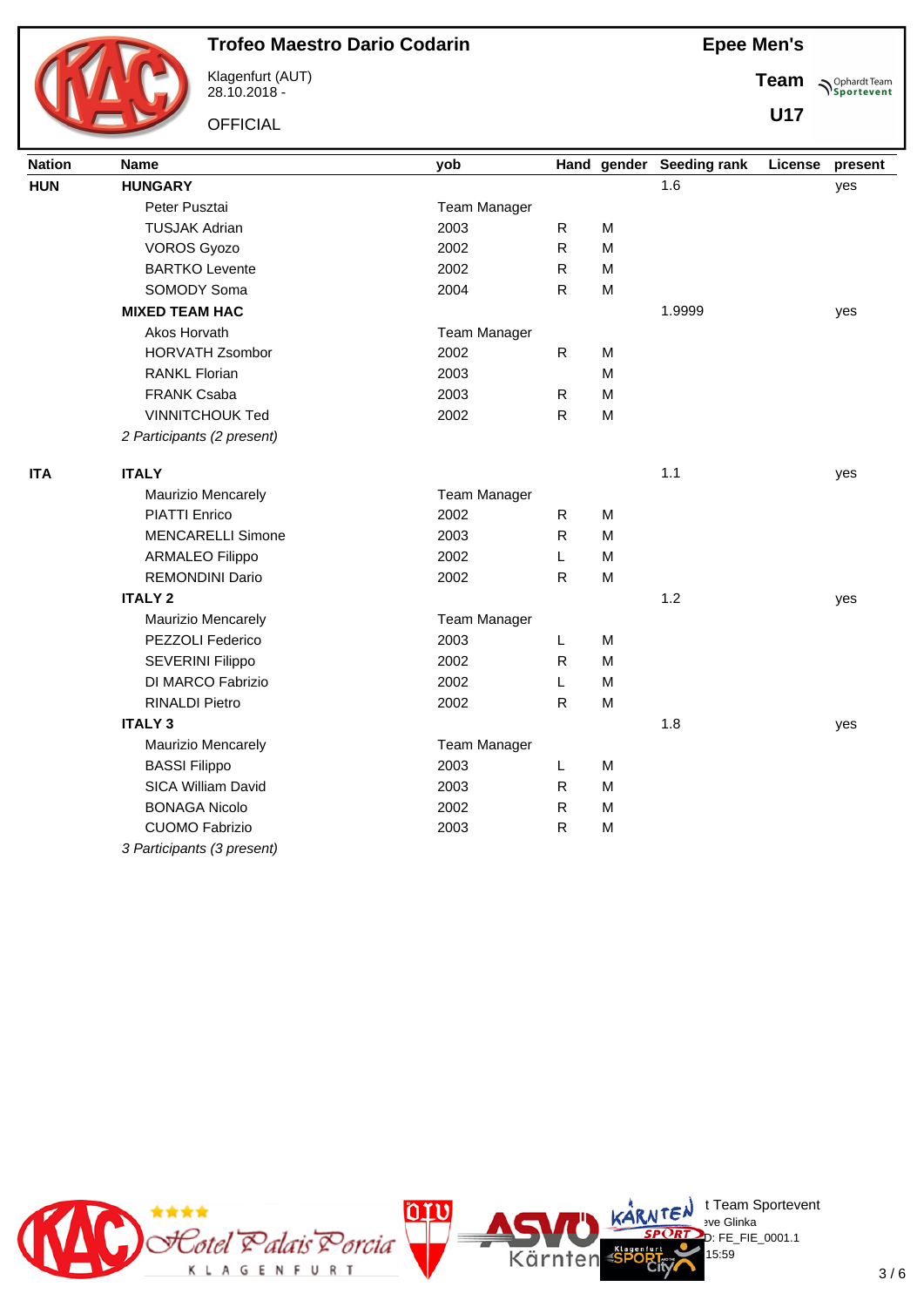

Klagenfurt (AUT) 28.10.2018 -

**OFFICIAL** 

**Epee Men's**

Team  $\bigwedge^{\text{Ophard Team}}_{\text{Sportevent}}$ 

**U17**

| <b>POL</b><br><b>POLAND</b><br>1.28<br>yes<br>Artur Fajkis<br>Team Manager<br><b>URBAN Piotr</b><br>2003<br>$\mathsf{R}$<br>M<br><b>KITLINSKI Bartosz</b><br>2003<br>M<br><b>BULANDRA Jan</b><br>2002<br>R<br>M<br>SOCHA Jan<br>2002<br>$\mathsf{R}$<br>M<br><b>POLAND 2</b><br>1.59<br>yes<br>Marek Tercjak<br><b>Team Manager</b><br><b>BUSKO Robert</b><br>2002<br>L<br>M<br>JEDRZEJCZYK Radoslaw<br>2002<br>M<br>2002<br>M<br>GODLEWSKI Bartlomiej<br>L<br><b>WALACH Wiktor</b><br>M<br>2003<br><b>POLAND 3</b><br>1.66<br>yes<br>Piotr Kieldikonsku<br><b>Team Manager</b><br>$\mathsf{R}$<br>RZYCZNIAK Wojciech<br>2004<br>M<br>CIESLIK Jakub<br>2002<br>$\mathsf{R}$<br>M<br>2003<br>KAZMIERSKI Maciej<br>M<br>2002<br>$\mathsf R$<br>RADOSZ Mikolaj<br>M<br><b>POLAND4</b><br>1.95<br>yes<br>$\mathsf{R}$<br><b>URBAN Pawel</b><br>2003<br>M<br><b>GLOWACKI Dominik</b><br>2002<br>M<br>2002<br><b>GRAMZA Maciej</b><br>$\mathsf{R}$<br>M<br>L<br><b>CNOTALSKI Przemyslaw</b><br>2002<br>M<br><b>POLAND 5</b><br>1.96<br>yes<br>Ogonowski Szymon<br>Team Manager<br>2002<br>OGONOWSKI Szymon<br>M<br>FRYDRYCH Kacper<br>$\mathsf{R}$<br>M<br>2002<br>MANDRYSZ Sebastian<br>2002<br>${\sf R}$<br>M<br><b>SOJKA Dominik</b><br>2002<br>M<br>5 Participants (5 present)<br><b>ROMANIA</b><br>1.17<br><b>ROU</b><br>yes<br>Lechel Nagy<br><b>Team Manager</b><br><b>SURDUCAN Tudor</b><br>2002<br>M<br>$\mathsf{R}$<br>2004<br>$\mathsf{R}$<br>M<br><b>MIRICA Florin</b><br>POPA Daniel<br>2002<br>R<br>M<br><b>STATIE David</b><br>2002<br>$\mathsf{R}$<br>M<br><b>ROMANIA 2</b><br>1.44<br>yes<br>Ion Mihaela<br><b>Team Manager</b><br>PAPP Andrei<br>2004<br>M<br>R<br><b>NISTOR Horia</b><br>2004<br>$\mathsf{R}$<br>M<br>$\mathsf R$<br>M<br>PURCAREA Dinu<br>2004<br><b>TEAM AUT MIXED</b><br>1.9999<br>yes<br>ZARNESCU Tudor<br>2003<br>$\mathsf{R}$<br>M<br><b>SCARLAT Cris</b><br>2004<br>$\mathsf{R}$<br>M<br>PANKRATZ Josua<br>2003<br>M | <b>Nation</b> | <b>Name</b>                | yob | Hand gender | <b>Seeding rank</b> | License | present |
|----------------------------------------------------------------------------------------------------------------------------------------------------------------------------------------------------------------------------------------------------------------------------------------------------------------------------------------------------------------------------------------------------------------------------------------------------------------------------------------------------------------------------------------------------------------------------------------------------------------------------------------------------------------------------------------------------------------------------------------------------------------------------------------------------------------------------------------------------------------------------------------------------------------------------------------------------------------------------------------------------------------------------------------------------------------------------------------------------------------------------------------------------------------------------------------------------------------------------------------------------------------------------------------------------------------------------------------------------------------------------------------------------------------------------------------------------------------------------------------------------------------------------------------------------------------------------------------------------------------------------------------------------------------------------------------------------------------------------------------------------------------------------------------------------------------------------------------------------------------------------------------------------------------------------------------------------------|---------------|----------------------------|-----|-------------|---------------------|---------|---------|
|                                                                                                                                                                                                                                                                                                                                                                                                                                                                                                                                                                                                                                                                                                                                                                                                                                                                                                                                                                                                                                                                                                                                                                                                                                                                                                                                                                                                                                                                                                                                                                                                                                                                                                                                                                                                                                                                                                                                                          |               |                            |     |             |                     |         |         |
|                                                                                                                                                                                                                                                                                                                                                                                                                                                                                                                                                                                                                                                                                                                                                                                                                                                                                                                                                                                                                                                                                                                                                                                                                                                                                                                                                                                                                                                                                                                                                                                                                                                                                                                                                                                                                                                                                                                                                          |               |                            |     |             |                     |         |         |
|                                                                                                                                                                                                                                                                                                                                                                                                                                                                                                                                                                                                                                                                                                                                                                                                                                                                                                                                                                                                                                                                                                                                                                                                                                                                                                                                                                                                                                                                                                                                                                                                                                                                                                                                                                                                                                                                                                                                                          |               |                            |     |             |                     |         |         |
|                                                                                                                                                                                                                                                                                                                                                                                                                                                                                                                                                                                                                                                                                                                                                                                                                                                                                                                                                                                                                                                                                                                                                                                                                                                                                                                                                                                                                                                                                                                                                                                                                                                                                                                                                                                                                                                                                                                                                          |               |                            |     |             |                     |         |         |
|                                                                                                                                                                                                                                                                                                                                                                                                                                                                                                                                                                                                                                                                                                                                                                                                                                                                                                                                                                                                                                                                                                                                                                                                                                                                                                                                                                                                                                                                                                                                                                                                                                                                                                                                                                                                                                                                                                                                                          |               |                            |     |             |                     |         |         |
|                                                                                                                                                                                                                                                                                                                                                                                                                                                                                                                                                                                                                                                                                                                                                                                                                                                                                                                                                                                                                                                                                                                                                                                                                                                                                                                                                                                                                                                                                                                                                                                                                                                                                                                                                                                                                                                                                                                                                          |               |                            |     |             |                     |         |         |
|                                                                                                                                                                                                                                                                                                                                                                                                                                                                                                                                                                                                                                                                                                                                                                                                                                                                                                                                                                                                                                                                                                                                                                                                                                                                                                                                                                                                                                                                                                                                                                                                                                                                                                                                                                                                                                                                                                                                                          |               |                            |     |             |                     |         |         |
|                                                                                                                                                                                                                                                                                                                                                                                                                                                                                                                                                                                                                                                                                                                                                                                                                                                                                                                                                                                                                                                                                                                                                                                                                                                                                                                                                                                                                                                                                                                                                                                                                                                                                                                                                                                                                                                                                                                                                          |               |                            |     |             |                     |         |         |
|                                                                                                                                                                                                                                                                                                                                                                                                                                                                                                                                                                                                                                                                                                                                                                                                                                                                                                                                                                                                                                                                                                                                                                                                                                                                                                                                                                                                                                                                                                                                                                                                                                                                                                                                                                                                                                                                                                                                                          |               |                            |     |             |                     |         |         |
|                                                                                                                                                                                                                                                                                                                                                                                                                                                                                                                                                                                                                                                                                                                                                                                                                                                                                                                                                                                                                                                                                                                                                                                                                                                                                                                                                                                                                                                                                                                                                                                                                                                                                                                                                                                                                                                                                                                                                          |               |                            |     |             |                     |         |         |
|                                                                                                                                                                                                                                                                                                                                                                                                                                                                                                                                                                                                                                                                                                                                                                                                                                                                                                                                                                                                                                                                                                                                                                                                                                                                                                                                                                                                                                                                                                                                                                                                                                                                                                                                                                                                                                                                                                                                                          |               |                            |     |             |                     |         |         |
|                                                                                                                                                                                                                                                                                                                                                                                                                                                                                                                                                                                                                                                                                                                                                                                                                                                                                                                                                                                                                                                                                                                                                                                                                                                                                                                                                                                                                                                                                                                                                                                                                                                                                                                                                                                                                                                                                                                                                          |               |                            |     |             |                     |         |         |
|                                                                                                                                                                                                                                                                                                                                                                                                                                                                                                                                                                                                                                                                                                                                                                                                                                                                                                                                                                                                                                                                                                                                                                                                                                                                                                                                                                                                                                                                                                                                                                                                                                                                                                                                                                                                                                                                                                                                                          |               |                            |     |             |                     |         |         |
|                                                                                                                                                                                                                                                                                                                                                                                                                                                                                                                                                                                                                                                                                                                                                                                                                                                                                                                                                                                                                                                                                                                                                                                                                                                                                                                                                                                                                                                                                                                                                                                                                                                                                                                                                                                                                                                                                                                                                          |               |                            |     |             |                     |         |         |
|                                                                                                                                                                                                                                                                                                                                                                                                                                                                                                                                                                                                                                                                                                                                                                                                                                                                                                                                                                                                                                                                                                                                                                                                                                                                                                                                                                                                                                                                                                                                                                                                                                                                                                                                                                                                                                                                                                                                                          |               |                            |     |             |                     |         |         |
|                                                                                                                                                                                                                                                                                                                                                                                                                                                                                                                                                                                                                                                                                                                                                                                                                                                                                                                                                                                                                                                                                                                                                                                                                                                                                                                                                                                                                                                                                                                                                                                                                                                                                                                                                                                                                                                                                                                                                          |               |                            |     |             |                     |         |         |
|                                                                                                                                                                                                                                                                                                                                                                                                                                                                                                                                                                                                                                                                                                                                                                                                                                                                                                                                                                                                                                                                                                                                                                                                                                                                                                                                                                                                                                                                                                                                                                                                                                                                                                                                                                                                                                                                                                                                                          |               |                            |     |             |                     |         |         |
|                                                                                                                                                                                                                                                                                                                                                                                                                                                                                                                                                                                                                                                                                                                                                                                                                                                                                                                                                                                                                                                                                                                                                                                                                                                                                                                                                                                                                                                                                                                                                                                                                                                                                                                                                                                                                                                                                                                                                          |               |                            |     |             |                     |         |         |
|                                                                                                                                                                                                                                                                                                                                                                                                                                                                                                                                                                                                                                                                                                                                                                                                                                                                                                                                                                                                                                                                                                                                                                                                                                                                                                                                                                                                                                                                                                                                                                                                                                                                                                                                                                                                                                                                                                                                                          |               |                            |     |             |                     |         |         |
|                                                                                                                                                                                                                                                                                                                                                                                                                                                                                                                                                                                                                                                                                                                                                                                                                                                                                                                                                                                                                                                                                                                                                                                                                                                                                                                                                                                                                                                                                                                                                                                                                                                                                                                                                                                                                                                                                                                                                          |               |                            |     |             |                     |         |         |
|                                                                                                                                                                                                                                                                                                                                                                                                                                                                                                                                                                                                                                                                                                                                                                                                                                                                                                                                                                                                                                                                                                                                                                                                                                                                                                                                                                                                                                                                                                                                                                                                                                                                                                                                                                                                                                                                                                                                                          |               |                            |     |             |                     |         |         |
|                                                                                                                                                                                                                                                                                                                                                                                                                                                                                                                                                                                                                                                                                                                                                                                                                                                                                                                                                                                                                                                                                                                                                                                                                                                                                                                                                                                                                                                                                                                                                                                                                                                                                                                                                                                                                                                                                                                                                          |               |                            |     |             |                     |         |         |
|                                                                                                                                                                                                                                                                                                                                                                                                                                                                                                                                                                                                                                                                                                                                                                                                                                                                                                                                                                                                                                                                                                                                                                                                                                                                                                                                                                                                                                                                                                                                                                                                                                                                                                                                                                                                                                                                                                                                                          |               |                            |     |             |                     |         |         |
|                                                                                                                                                                                                                                                                                                                                                                                                                                                                                                                                                                                                                                                                                                                                                                                                                                                                                                                                                                                                                                                                                                                                                                                                                                                                                                                                                                                                                                                                                                                                                                                                                                                                                                                                                                                                                                                                                                                                                          |               |                            |     |             |                     |         |         |
|                                                                                                                                                                                                                                                                                                                                                                                                                                                                                                                                                                                                                                                                                                                                                                                                                                                                                                                                                                                                                                                                                                                                                                                                                                                                                                                                                                                                                                                                                                                                                                                                                                                                                                                                                                                                                                                                                                                                                          |               |                            |     |             |                     |         |         |
|                                                                                                                                                                                                                                                                                                                                                                                                                                                                                                                                                                                                                                                                                                                                                                                                                                                                                                                                                                                                                                                                                                                                                                                                                                                                                                                                                                                                                                                                                                                                                                                                                                                                                                                                                                                                                                                                                                                                                          |               |                            |     |             |                     |         |         |
|                                                                                                                                                                                                                                                                                                                                                                                                                                                                                                                                                                                                                                                                                                                                                                                                                                                                                                                                                                                                                                                                                                                                                                                                                                                                                                                                                                                                                                                                                                                                                                                                                                                                                                                                                                                                                                                                                                                                                          |               |                            |     |             |                     |         |         |
|                                                                                                                                                                                                                                                                                                                                                                                                                                                                                                                                                                                                                                                                                                                                                                                                                                                                                                                                                                                                                                                                                                                                                                                                                                                                                                                                                                                                                                                                                                                                                                                                                                                                                                                                                                                                                                                                                                                                                          |               |                            |     |             |                     |         |         |
|                                                                                                                                                                                                                                                                                                                                                                                                                                                                                                                                                                                                                                                                                                                                                                                                                                                                                                                                                                                                                                                                                                                                                                                                                                                                                                                                                                                                                                                                                                                                                                                                                                                                                                                                                                                                                                                                                                                                                          |               |                            |     |             |                     |         |         |
|                                                                                                                                                                                                                                                                                                                                                                                                                                                                                                                                                                                                                                                                                                                                                                                                                                                                                                                                                                                                                                                                                                                                                                                                                                                                                                                                                                                                                                                                                                                                                                                                                                                                                                                                                                                                                                                                                                                                                          |               |                            |     |             |                     |         |         |
|                                                                                                                                                                                                                                                                                                                                                                                                                                                                                                                                                                                                                                                                                                                                                                                                                                                                                                                                                                                                                                                                                                                                                                                                                                                                                                                                                                                                                                                                                                                                                                                                                                                                                                                                                                                                                                                                                                                                                          |               |                            |     |             |                     |         |         |
|                                                                                                                                                                                                                                                                                                                                                                                                                                                                                                                                                                                                                                                                                                                                                                                                                                                                                                                                                                                                                                                                                                                                                                                                                                                                                                                                                                                                                                                                                                                                                                                                                                                                                                                                                                                                                                                                                                                                                          |               |                            |     |             |                     |         |         |
|                                                                                                                                                                                                                                                                                                                                                                                                                                                                                                                                                                                                                                                                                                                                                                                                                                                                                                                                                                                                                                                                                                                                                                                                                                                                                                                                                                                                                                                                                                                                                                                                                                                                                                                                                                                                                                                                                                                                                          |               |                            |     |             |                     |         |         |
|                                                                                                                                                                                                                                                                                                                                                                                                                                                                                                                                                                                                                                                                                                                                                                                                                                                                                                                                                                                                                                                                                                                                                                                                                                                                                                                                                                                                                                                                                                                                                                                                                                                                                                                                                                                                                                                                                                                                                          |               |                            |     |             |                     |         |         |
|                                                                                                                                                                                                                                                                                                                                                                                                                                                                                                                                                                                                                                                                                                                                                                                                                                                                                                                                                                                                                                                                                                                                                                                                                                                                                                                                                                                                                                                                                                                                                                                                                                                                                                                                                                                                                                                                                                                                                          |               |                            |     |             |                     |         |         |
|                                                                                                                                                                                                                                                                                                                                                                                                                                                                                                                                                                                                                                                                                                                                                                                                                                                                                                                                                                                                                                                                                                                                                                                                                                                                                                                                                                                                                                                                                                                                                                                                                                                                                                                                                                                                                                                                                                                                                          |               |                            |     |             |                     |         |         |
|                                                                                                                                                                                                                                                                                                                                                                                                                                                                                                                                                                                                                                                                                                                                                                                                                                                                                                                                                                                                                                                                                                                                                                                                                                                                                                                                                                                                                                                                                                                                                                                                                                                                                                                                                                                                                                                                                                                                                          |               |                            |     |             |                     |         |         |
|                                                                                                                                                                                                                                                                                                                                                                                                                                                                                                                                                                                                                                                                                                                                                                                                                                                                                                                                                                                                                                                                                                                                                                                                                                                                                                                                                                                                                                                                                                                                                                                                                                                                                                                                                                                                                                                                                                                                                          |               |                            |     |             |                     |         |         |
|                                                                                                                                                                                                                                                                                                                                                                                                                                                                                                                                                                                                                                                                                                                                                                                                                                                                                                                                                                                                                                                                                                                                                                                                                                                                                                                                                                                                                                                                                                                                                                                                                                                                                                                                                                                                                                                                                                                                                          |               |                            |     |             |                     |         |         |
|                                                                                                                                                                                                                                                                                                                                                                                                                                                                                                                                                                                                                                                                                                                                                                                                                                                                                                                                                                                                                                                                                                                                                                                                                                                                                                                                                                                                                                                                                                                                                                                                                                                                                                                                                                                                                                                                                                                                                          |               |                            |     |             |                     |         |         |
|                                                                                                                                                                                                                                                                                                                                                                                                                                                                                                                                                                                                                                                                                                                                                                                                                                                                                                                                                                                                                                                                                                                                                                                                                                                                                                                                                                                                                                                                                                                                                                                                                                                                                                                                                                                                                                                                                                                                                          |               |                            |     |             |                     |         |         |
|                                                                                                                                                                                                                                                                                                                                                                                                                                                                                                                                                                                                                                                                                                                                                                                                                                                                                                                                                                                                                                                                                                                                                                                                                                                                                                                                                                                                                                                                                                                                                                                                                                                                                                                                                                                                                                                                                                                                                          |               |                            |     |             |                     |         |         |
|                                                                                                                                                                                                                                                                                                                                                                                                                                                                                                                                                                                                                                                                                                                                                                                                                                                                                                                                                                                                                                                                                                                                                                                                                                                                                                                                                                                                                                                                                                                                                                                                                                                                                                                                                                                                                                                                                                                                                          |               |                            |     |             |                     |         |         |
|                                                                                                                                                                                                                                                                                                                                                                                                                                                                                                                                                                                                                                                                                                                                                                                                                                                                                                                                                                                                                                                                                                                                                                                                                                                                                                                                                                                                                                                                                                                                                                                                                                                                                                                                                                                                                                                                                                                                                          |               |                            |     |             |                     |         |         |
|                                                                                                                                                                                                                                                                                                                                                                                                                                                                                                                                                                                                                                                                                                                                                                                                                                                                                                                                                                                                                                                                                                                                                                                                                                                                                                                                                                                                                                                                                                                                                                                                                                                                                                                                                                                                                                                                                                                                                          |               |                            |     |             |                     |         |         |
|                                                                                                                                                                                                                                                                                                                                                                                                                                                                                                                                                                                                                                                                                                                                                                                                                                                                                                                                                                                                                                                                                                                                                                                                                                                                                                                                                                                                                                                                                                                                                                                                                                                                                                                                                                                                                                                                                                                                                          |               | 3 Participants (3 present) |     |             |                     |         |         |



 $\bigcup_{v \in \mathcal{F}} \mathsf{Id}$  t Team Sportevent

15:59

.<br>D: FE\_FIE\_0001.1

**N'Y'License:** Bye Glinka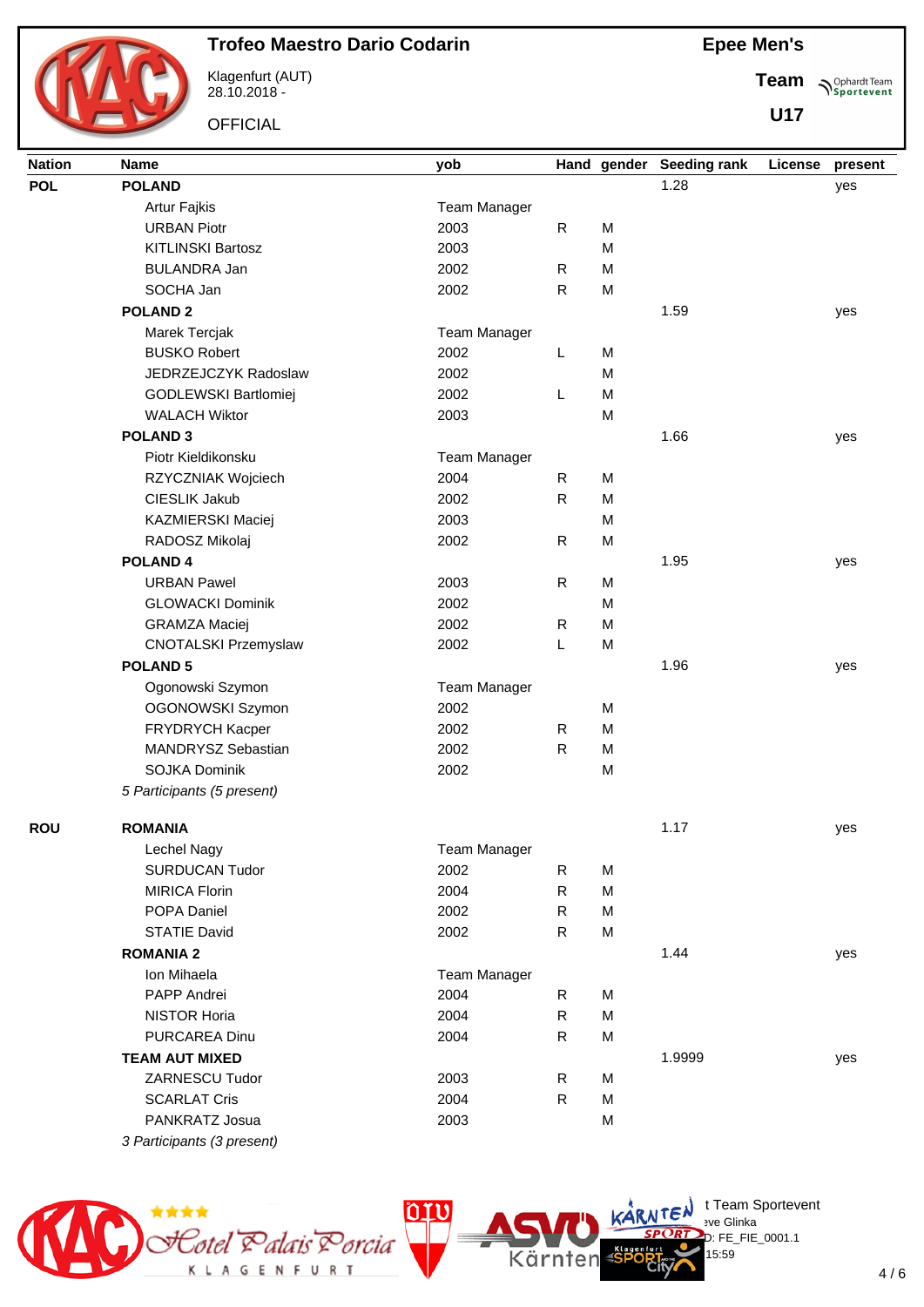

Klagenfurt (AUT) 28.10.2018 -

**OFFICIAL** 

**Epee Men's**

**Team Sportevent** 

**U17**

| <b>Nation</b> | <b>Name</b>                | yob                 |              | Hand gender | <b>Seeding rank</b> | License | present |
|---------------|----------------------------|---------------------|--------------|-------------|---------------------|---------|---------|
| <b>SRB</b>    | <b>SERBIA TEAM</b>         |                     |              |             | 1.9999              |         | yes     |
|               | Perovic Danilo             | <b>Team Manager</b> |              |             |                     |         |         |
|               | JOVANOVIC Jovan            | 2004                | $\mathsf{R}$ | M           |                     |         |         |
|               | <b>DJUROVIC Milos</b>      | 2004                |              | M           |                     |         |         |
|               | <b>SEHIC Boris</b>         | 2002                | R.           | M           |                     |         |         |
|               | PLANOJEVIC Jakov           | 2004                | R            | M           |                     |         |         |
|               | 1 Participants (1 present) |                     |              |             |                     |         |         |
| <b>UKR</b>    | <b>UKRAINE</b>             |                     |              |             | 1.5                 |         | yes     |
|               | Kublitskyi                 | <b>Team Manager</b> |              |             |                     |         |         |
|               | KUBLITSKYI Mykhailo        | 2003                | R            | M           |                     |         |         |
|               | MASLOV Heorgii             | 2002                | R.           | M           |                     |         |         |
|               | OPANASENKO Andrii          | 2003                | R            | M           |                     |         |         |
|               | SYROTA Mykhailo            | 2002                |              | M           |                     |         |         |
|               | <b>UKRAINE 2</b>           |                     |              |             | 1.25                |         | yes     |
|               | Koshman                    | <b>Team Manager</b> |              |             |                     |         |         |
|               | RYADNINSKYI Ivan           | 2005                | L            | M           |                     |         |         |
|               | <b>KHRUSHCH Dmytro</b>     | 2002                | R.           | M           |                     |         |         |
|               | <b>KOSHMAN Nikita</b>      | 2002                | R.           | M           |                     |         |         |
|               | <b>KORNIIENKO Lev</b>      | 2002                | L            | M           |                     |         |         |
|               | <b>UKRAINE 3</b>           |                     |              |             | 1.55                |         | yes     |
|               | Kyzma                      | <b>Team Manager</b> |              |             |                     |         |         |
|               | MYKYTENKO Dmytro           | 2002                |              | M           |                     |         |         |
|               | <b>BELYAYEV Dmytro</b>     | 2002                | L            | M           |                     |         |         |
|               | <b>KUZMA Andriy</b>        | 2003                | R            | M           |                     |         |         |
|               | 3 Participants (3 present) |                     |              |             |                     |         |         |

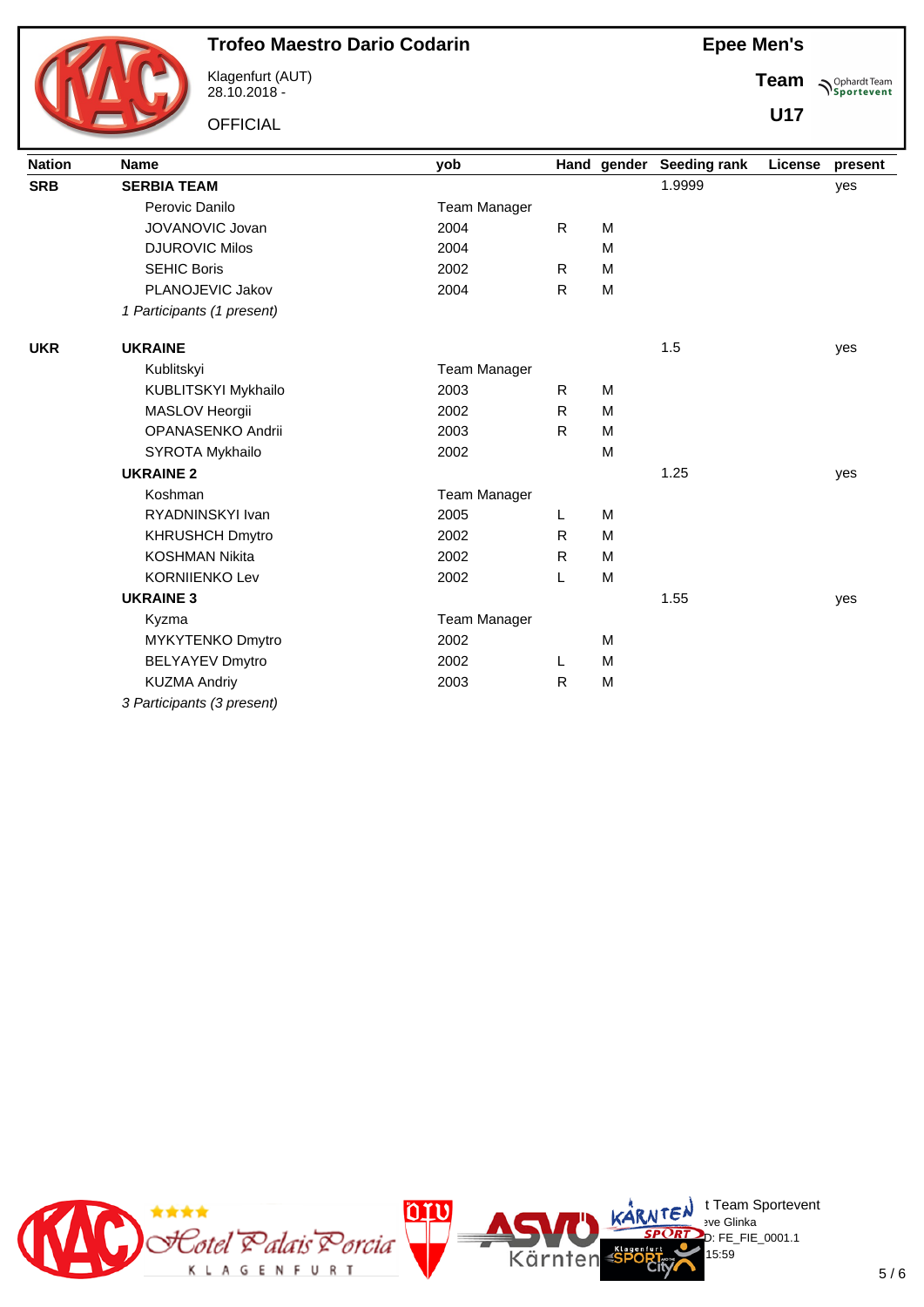

Klagenfurt (AUT) 28.10.2018 -

**OFFICIAL** 

**Epee Men's**

**Team Sportevent** 

**U17**

| <b>Nation</b> | <b>Name</b>                       | yob                 |              | Hand gender | <b>Seeding rank</b> | License | present |
|---------------|-----------------------------------|---------------------|--------------|-------------|---------------------|---------|---------|
| <b>USA</b>    | <b>UNITED STATES OF AMERICA 1</b> |                     |              |             | 1.15                |         | yes     |
|               | Sergey Danilov                    | <b>Team Manager</b> |              |             |                     |         |         |
|               | <b>KUSHNERIK Ethan</b>            | 2003                | L            | M           |                     |         |         |
|               | <b>SHIFRON Daniel</b>             | 2002                | $\mathsf{R}$ | M           |                     |         |         |
|               | <b>HERBST Isaac</b>               | 2002                | ${\sf R}$    | M           |                     |         |         |
|               | <b>HADDAD Justin</b>              | 2002                | $\mathsf{R}$ | M           |                     |         |         |
|               | <b>UNITED STATES OF AMERICA 2</b> |                     |              |             | 1.24                |         | yes     |
|               | Nguyen Ethan                      | <b>Team Manager</b> |              |             |                     |         |         |
|               | <b>NGUYEN Ethan</b>               | 2002                | $\mathsf{R}$ | M           |                     |         |         |
|               | <b>LIVERANT Skyler</b>            | 2004                | R            | M           |                     |         |         |
|               | MOOSEKIAN Stafford                | 2003                | L            | M           |                     |         |         |
|               | <b>MUN Michael</b>                | 2003                | $\mathsf{R}$ | M           |                     |         |         |
|               | <b>UNITED STATES OF AMERICA 3</b> |                     |              |             | 1.33                |         | yes     |
|               | <b>Weiss Miles</b>                | <b>Team Manager</b> |              |             |                     |         |         |
|               | <b>LEE Aaron</b>                  | 2002                | R.           | M           |                     |         |         |
|               | <b>FEINBERG Gabriel</b>           | 2003                | $\mathsf{R}$ | M           |                     |         |         |
|               | <b>KUMASHI Mihir</b>              | 2002                | L            | M           |                     |         |         |
|               | <b>WEISS Miles</b>                | 2003                | $\mathsf{R}$ | M           |                     |         |         |
|               | <b>UNITED STATES OF AMERICA 4</b> |                     |              |             | 1.37                |         | yes     |
|               | Vermeule Spencer                  | <b>Team Manager</b> |              |             |                     |         |         |
|               | <b>KOZLOWSKI Mateusz</b>          | 2002                | R.           | M           |                     |         |         |
|               | <b>VERMEULE Spencer</b>           | 2004                | $\mathsf{R}$ | M           |                     |         |         |
|               | ZHENG Hagen                       | 2003                | $\mathsf{R}$ | M           |                     |         |         |
|               | SHIN Joshua                       | 2003                | ${\sf R}$    | M           |                     |         |         |
|               | <b>UNITED STATES OF AMERICA 5</b> |                     |              |             | 1.45                |         | yes     |
|               | Daniel Gaichan                    | <b>Team Manager</b> |              |             |                     |         |         |
|               | <b>GAIDAR Daniel</b>              | 2002                | R.           | M           |                     |         |         |
|               | <b>LEIGH David</b>                | 2002                | R            | M           |                     |         |         |
|               | JAYENDRA Chandrashekar            | 2004                | $\mathsf{R}$ | M           |                     |         |         |
|               | 5 Participants (5 present)        |                     |              |             |                     |         |         |

13 Nations, 35 Participants (35 present)

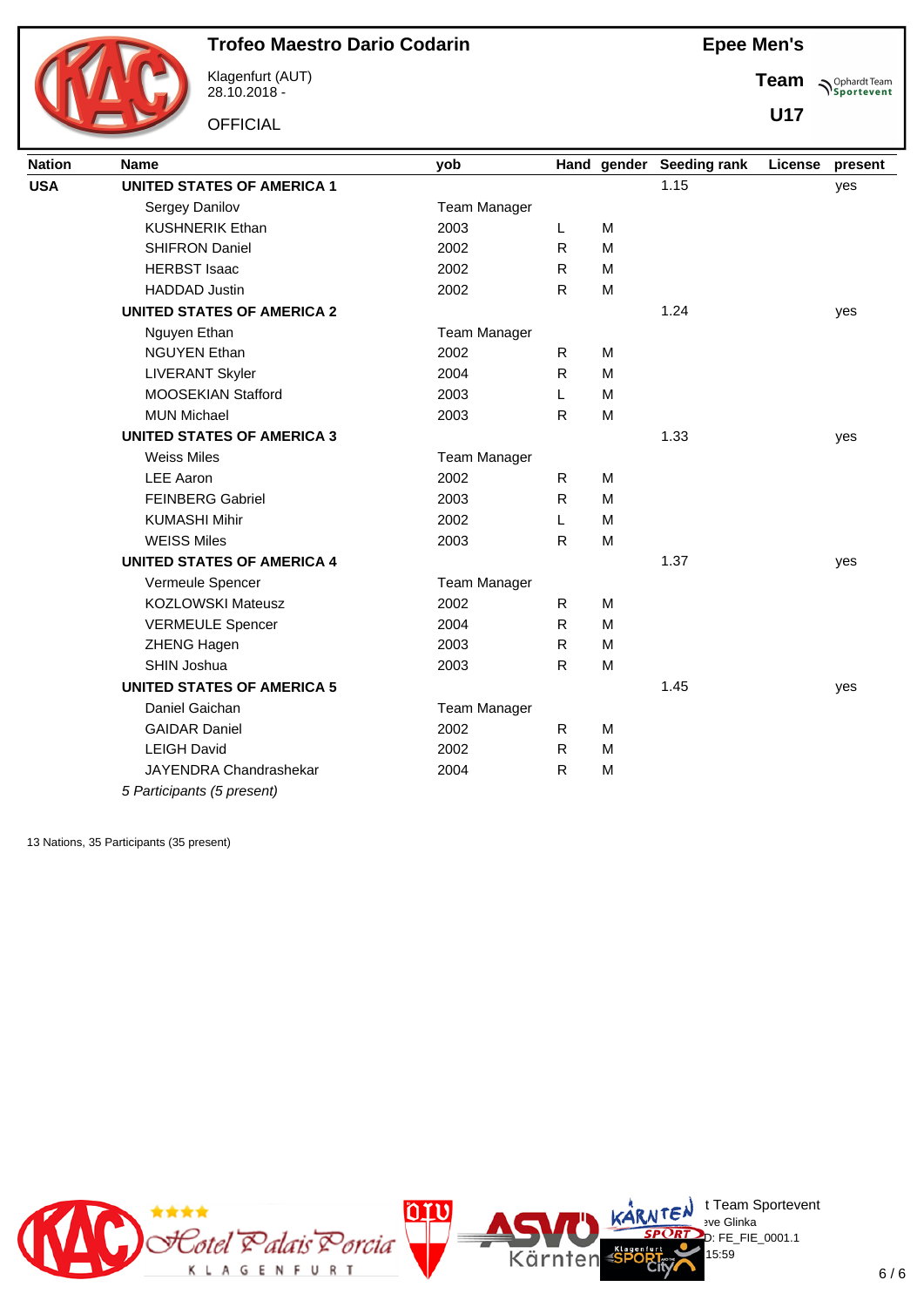**Team**

**U17**

**Sportevent** 



Klagenfurt (AUT) 28.10.2018 -

**OFFICIAL** 

# **Initial seeding**

|        | <b>Place Seeding</b> | points Nation Name |            |                                         | gender present |
|--------|----------------------|--------------------|------------|-----------------------------------------|----------------|
| 1.     | 1 0 0 1              | 372.0 ITA          |            | <b>ITALY</b>                            | yes            |
| 2.     | 1 0 0 2              | 216.0              | <b>ITA</b> | <b>ITALY 2</b>                          | yes            |
| 3.     | 1 0 0 5              | 178.0              | <b>UKR</b> | <b>UKRAINE</b>                          | yes            |
| 4.     | 1 0 0 6              | 177.0              | <b>HUN</b> | <b>HUNGARY</b>                          | yes            |
| 5.     | 1 0 0 8              | 136.0              | <b>ITA</b> | <b>ITALY 3</b>                          | yes            |
| 6.     | 1 0 1 0              | 129.0              | <b>EST</b> | <b>ESTONIA1</b>                         | yes            |
| 7.     | 1 0 1 1              | 125.0              | <b>GER</b> | <b>GERMANY</b>                          | yes            |
| 8.     | 1013                 | 123.0              | AUT        | <b>AUSTRIA1</b>                         | yes            |
| 9.     | 1 0 1 5              | 116.0              | <b>USA</b> | <b>UNITED STATES OF AMERICA 1</b>       | yes            |
| 10.    | 1 0 1 7              | 106.0              | ROU        | <b>ROMANIA</b>                          | yes            |
| 11.    | 1 0 2 4              | 72.0               | <b>USA</b> | <b>UNITED STATES OF AMERICA 2</b>       | yes            |
| 12.    | 1 0 2 5              | 70.0               | <b>UKR</b> | <b>UKRAINE 2</b>                        | yes            |
| 13.    | 1 0 2 7              | 66.0               | <b>BLR</b> | <b>BELARUS1</b>                         | yes            |
| 14.    | 1 0 2 8              | 64.0               | <b>POL</b> | <b>POLAND</b>                           | yes            |
| 15.    | 1 0 3 3              | 55.0               | <b>USA</b> | <b>UNITED STATES OF AMERICA 3</b>       | yes            |
| 16.    | 1 0 3 7              | 47.0               | <b>USA</b> | <b>UNITED STATES OF AMERICA 4</b>       | yes            |
| 17.    | 1 0 3 8              | 45.0               | <b>GER</b> | <b>GERMANY 2</b>                        | yes            |
| 18.    | 1 0 4 4              | 34.0               | <b>ROU</b> | <b>ROMANIA 2</b>                        | yes            |
| 19.    | 1 0 4 5              | 33.0               | <b>USA</b> | <b>UNITED STATES OF AMERICA 5</b>       | yes            |
| 20.    | 1 0 4 7              | 32.0               | <b>AUT</b> | <b>AUSTRIA2</b>                         | yes            |
| 21.    | 1 0 4 8              | 30.0               | <b>EST</b> | <b>ESTONIA 2</b>                        | yes            |
| 22.    | 1 0 5 5              | 24.0               | <b>UKR</b> | <b>UKRAINE 3</b>                        | yes            |
| 23.    | 1 0 5 9              | 16.0               | <b>POL</b> | <b>POLAND 2</b>                         | yes            |
| 24.    | 1 0 6 6              | 16.0               | POL        | <b>POLAND 3</b>                         | yes            |
| 25.    | 1 0 6 8              | 16.0               | <b>AUT</b> | <b>AUSTRIA3</b>                         | yes            |
| 26.    | 1 0 6 9              | 8.0                | <b>GER</b> | <b>GERMANY 3</b>                        | yes            |
| 27.    | 1 0 7 9              | 8.0                | <b>GER</b> | <b>GERMANY 4</b>                        | yes            |
| 28.    | 1 0 8 3              | 8.0                | <b>BLR</b> | <b>BELARUS 2</b>                        | yes            |
| 29.    | 1 0 9 5              | 0.0                | <b>POL</b> | <b>POLAND4</b>                          | yes            |
| 30.    | 1 0 9 6              | 0.0                | POL        | <b>POLAND 5</b>                         | yes            |
| T      | 9 0 0 0              | 0.0                | <b>CZE</b> | <b>CZECH REPUBLIC</b>                   | yes            |
| $\top$ | 9 0 0 0              |                    | <b>FIN</b> | <b>MIXED TEAM FINNLAND &amp; SERBIA</b> | yes            |
| $\top$ | 9 0 0 0              |                    | ROU        | <b>TEAM AUT MIXED</b>                   | yes            |
| T.     | 9 0 0 0              |                    | <b>HUN</b> | <b>MIXED TEAM HAC</b>                   | yes            |
| T      | 9 0 0 0              |                    | <b>SRB</b> | <b>SERBIA TEAM</b>                      | yes            |
|        |                      |                    |            |                                         |                |

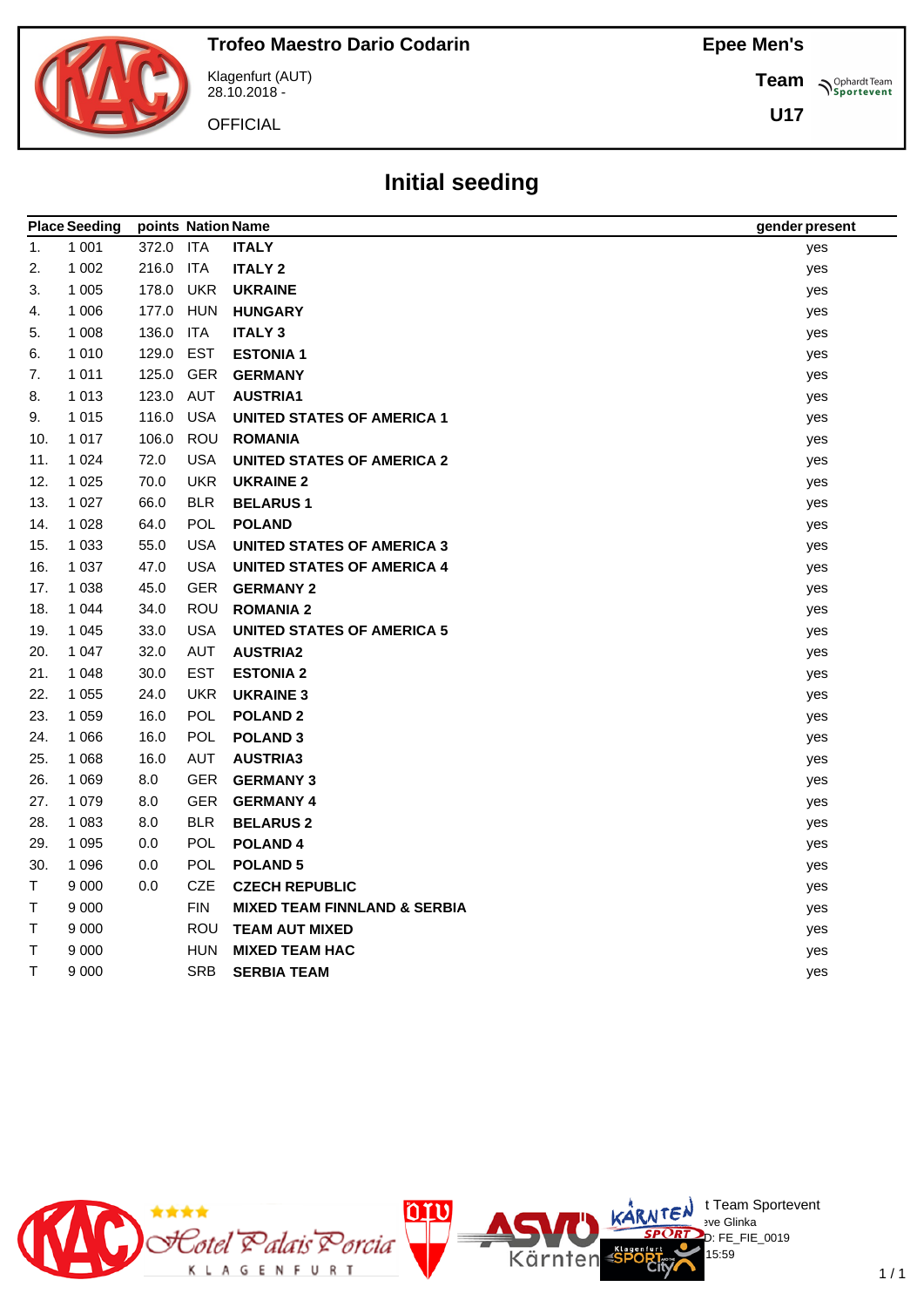

Klagenfurt (AUT) 28.10.2018 -

**OFFICIAL** 

**Epee Men's**

**Team S**<sup>Ophardt Team</sub></sup>

**U17**

# **Technical directory and other commissions**

Matthias Henkelmann - Observer EFC

Dimitri Pauljev GER Jörg Fiedler GER Steve Glinka GER Karl Robatsch

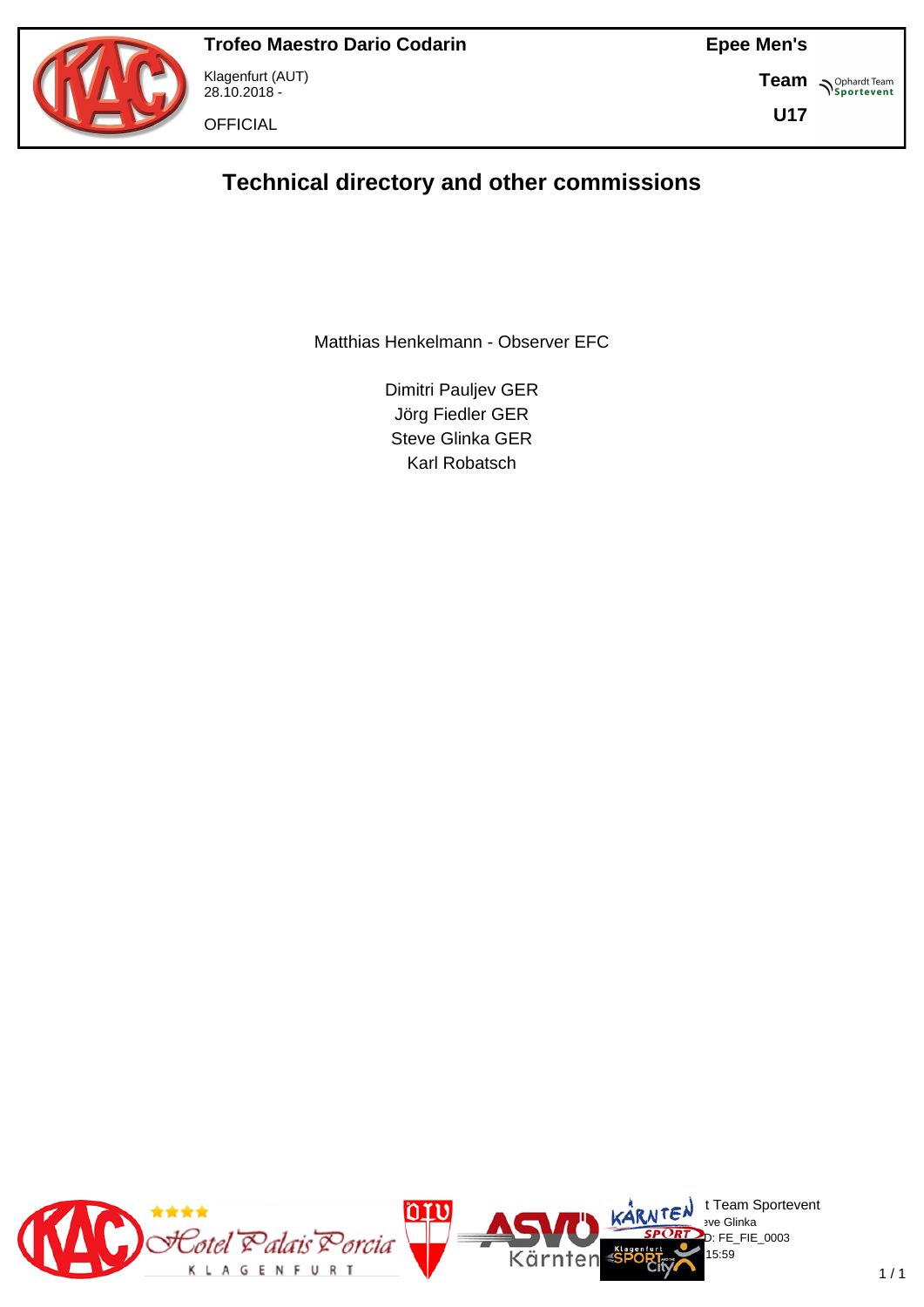**Team S**<sup>Ophardt Team</sub></sup>

**U17**



Klagenfurt (AUT) 28.10.2018 -

**OFFICIAL** 

**Format**

**1 Direct eleminition** 28.10. 09:00

**Participants** 35 Participants **Table of 64 with place 1-16**

35 Qualifiers

Table of 64 Final of 4 Places 1-16 to be fenced

Hits: 45 Time: 3 min

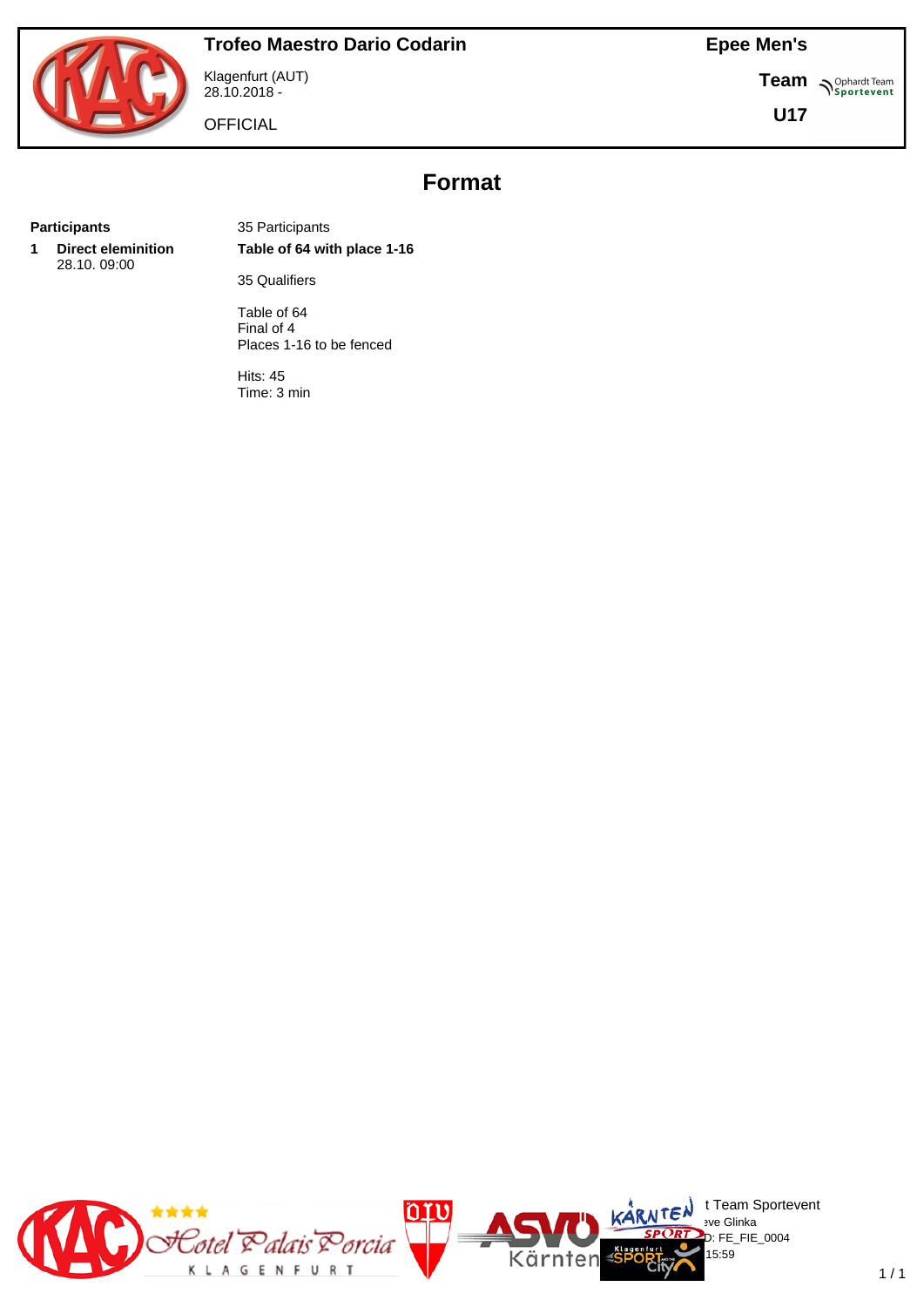

Klagenfurt (AUT) 28.10.2018 -

**OFFICIAL** 

**Team** *S<sup>Ophardt Team*<br> *S*<sup>P</sup> Sportevent</sup>

**U17**

# **Seeding list Direct eleminition**

|                 | <b>Place Nation Name</b> |                              | list                    | Seeding Seeding Points<br>rank |         |
|-----------------|--------------------------|------------------------------|-------------------------|--------------------------------|---------|
| $\mathbf{1}$    | <b>ITA</b>               | <b>ITALY</b>                 | $\overline{\mathbf{c}}$ | $\mathbf{1}$                   | 372.0   |
| $\overline{2}$  | <b>ITA</b>               | <b>ITALY 2</b>               | $\overline{\mathbf{c}}$ | $\overline{c}$                 | 216.0   |
| 3               | <b>UKR</b>               | <b>UKRAINE</b>               | $\overline{c}$          | $\sqrt{5}$                     | 178.0   |
| 4               | <b>HUN</b>               | <b>HUNGARY</b>               | $\overline{c}$          | $\,6\,$                        | 177.0   |
| 5               | <b>ITA</b>               | <b>ITALY 3</b>               | $\overline{c}$          | $\bf 8$                        | 136.0   |
| 6               | <b>EST</b>               | <b>ESTONIA1</b>              | $\overline{c}$          | 10                             | 129.0   |
| 7               | <b>GER</b>               | <b>GERMANY</b>               | $\overline{c}$          | 11                             | 125.0   |
| 8               | <b>AUT</b>               | AUSTRIA1                     | $\overline{c}$          | 13                             | 123.0   |
| 9               | <b>USA</b>               | UNITED STATES OF AMERICA 1   | $\overline{c}$          | 15                             | 116.0   |
| 10              | ROU                      | <b>ROMANIA</b>               | $\overline{c}$          | 17                             | 106.0   |
| 11              | <b>USA</b>               | UNITED STATES OF AMERICA 2   | $\overline{c}$          | 24                             | 72.0    |
| 12 <sup>2</sup> | <b>UKR</b>               | <b>UKRAINE 2</b>             | $\overline{c}$          | 25                             | 70.0    |
| 13              | <b>BLR</b>               | <b>BELARUS1</b>              | $\overline{2}$          | 27                             | 66.0    |
| 14              | <b>POL</b>               | <b>POLAND</b>                | $\overline{c}$          | 28                             | 64.0    |
| 15              | <b>USA</b>               | UNITED STATES OF AMERICA 3   | $\overline{c}$          | 33                             | 55.0    |
| 16              | <b>USA</b>               | UNITED STATES OF AMERICA 4   | $\overline{2}$          | 37                             | 47.0    |
| 17              | <b>GER</b>               | <b>GERMANY 2</b>             | $\overline{2}$          | 38                             | 45.0    |
| 18              | ROU                      | <b>ROMANIA 2</b>             | $\overline{2}$          | 44                             | 34.0    |
| 19              | <b>USA</b>               | UNITED STATES OF AMERICA 5   | $\overline{c}$          | 45                             | 33.0    |
| 20              | AUT                      | <b>AUSTRIA2</b>              | $\overline{2}$          | 47                             | 32.0    |
| 21              | <b>EST</b>               | <b>ESTONIA 2</b>             | $\overline{2}$          | 48                             | 30.0    |
| 22              | <b>UKR</b>               | <b>UKRAINE 3</b>             | $\overline{c}$          | 55                             | 24.0    |
| 23              | POL                      | POLAND <sub>2</sub>          | $\overline{c}$          | 59                             | 16.0    |
| 24              | POL                      | POLAND <sub>3</sub>          | $\overline{\mathbf{c}}$ | 66                             | 16.0    |
| 25              | <b>AUT</b>               | AUSTRIA3                     | $\overline{c}$          | 68                             | 16.0    |
| 26              | <b>GER</b>               | <b>GERMANY 3</b>             | $\overline{\mathbf{c}}$ | 69                             | 8.0     |
| 27              | <b>GER</b>               | <b>GERMANY 4</b>             | $\overline{\mathbf{c}}$ | 79                             | 8.0     |
| 28              | <b>BLR</b>               | <b>BELARUS 2</b>             | $\overline{\mathbf{c}}$ | 83                             | 8.0     |
| 29              | POL                      | POLAND <sub>4</sub>          | $\overline{\mathbf{c}}$ | 95                             | 0.0     |
| 30              | POL                      | POLAND <sub>5</sub>          | $\overline{\mathbf{c}}$ | 96                             | 0.0     |
| 31              | <b>CZE</b>               | <b>CZECH REPUBLIC</b>        | $\overline{\mathbf{c}}$ | 9999                           | $0.0\,$ |
| 32              | <b>FIN</b>               | MIXED TEAM FINNLAND & SERBIA | $\overline{\mathbf{c}}$ | 9999                           |         |
| 33              | ROU                      | TEAM AUT MIXED               | $\overline{\mathbf{c}}$ | 9999                           |         |
| 34              | <b>HUN</b>               | MIXED TEAM HAC               | 2                       | 9999                           |         |
| 35              | <b>SRB</b>               | <b>SERBIA TEAM</b>           | 2                       | 9999                           |         |



 $\bigcup_{v \in \mathcal{F}} \mathsf{Id}$  t Team Sportevent

15:59

D: FE\_FIE\_0001.2

**N'Y'License:** Bye Glinka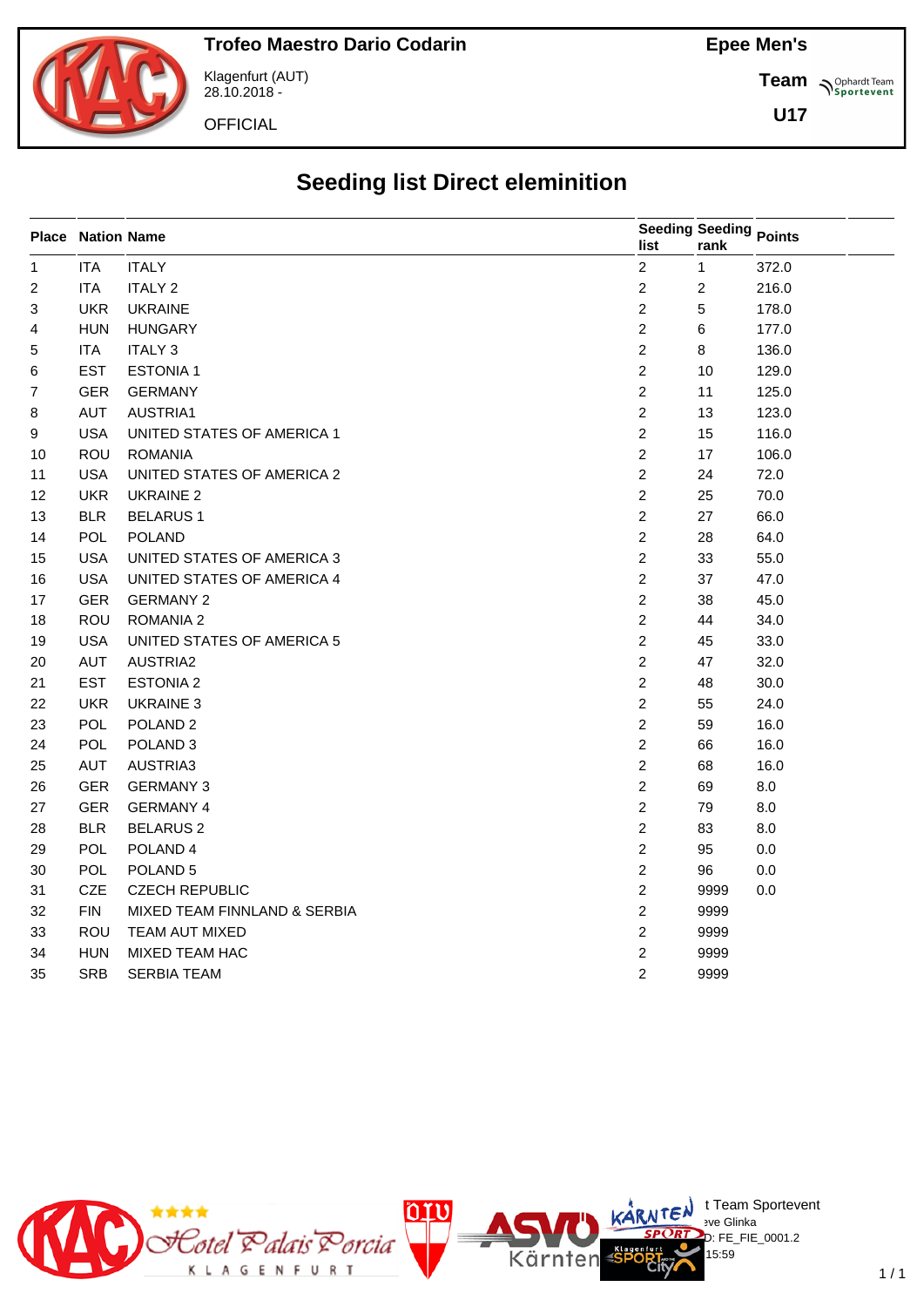

K L A G E N F U

28.10.2018 15:59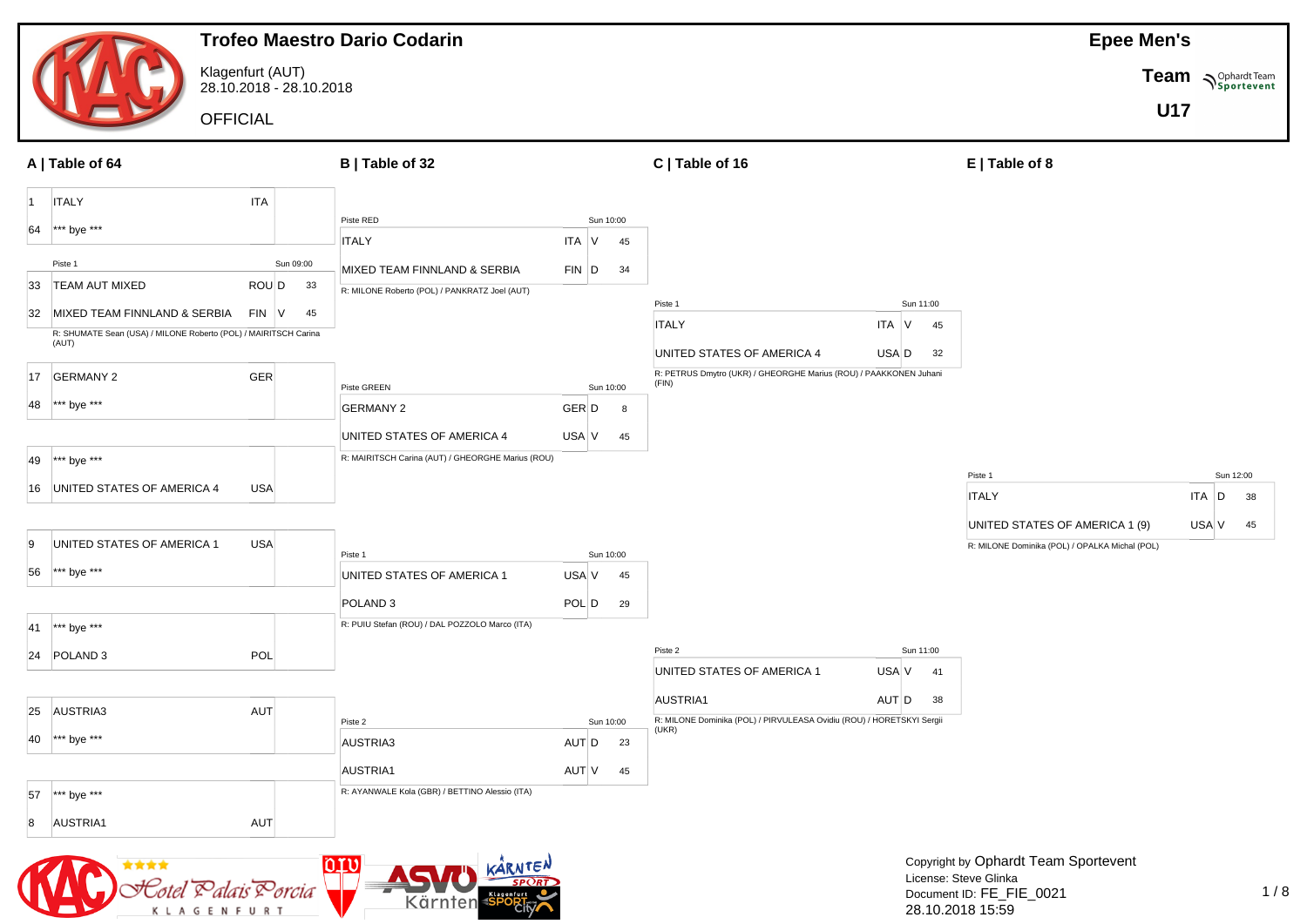



Copyright by Ophardt Team Sportevent License: Steve Glinka Document ID: FE\_FIE\_0021 28.10.2018 15:59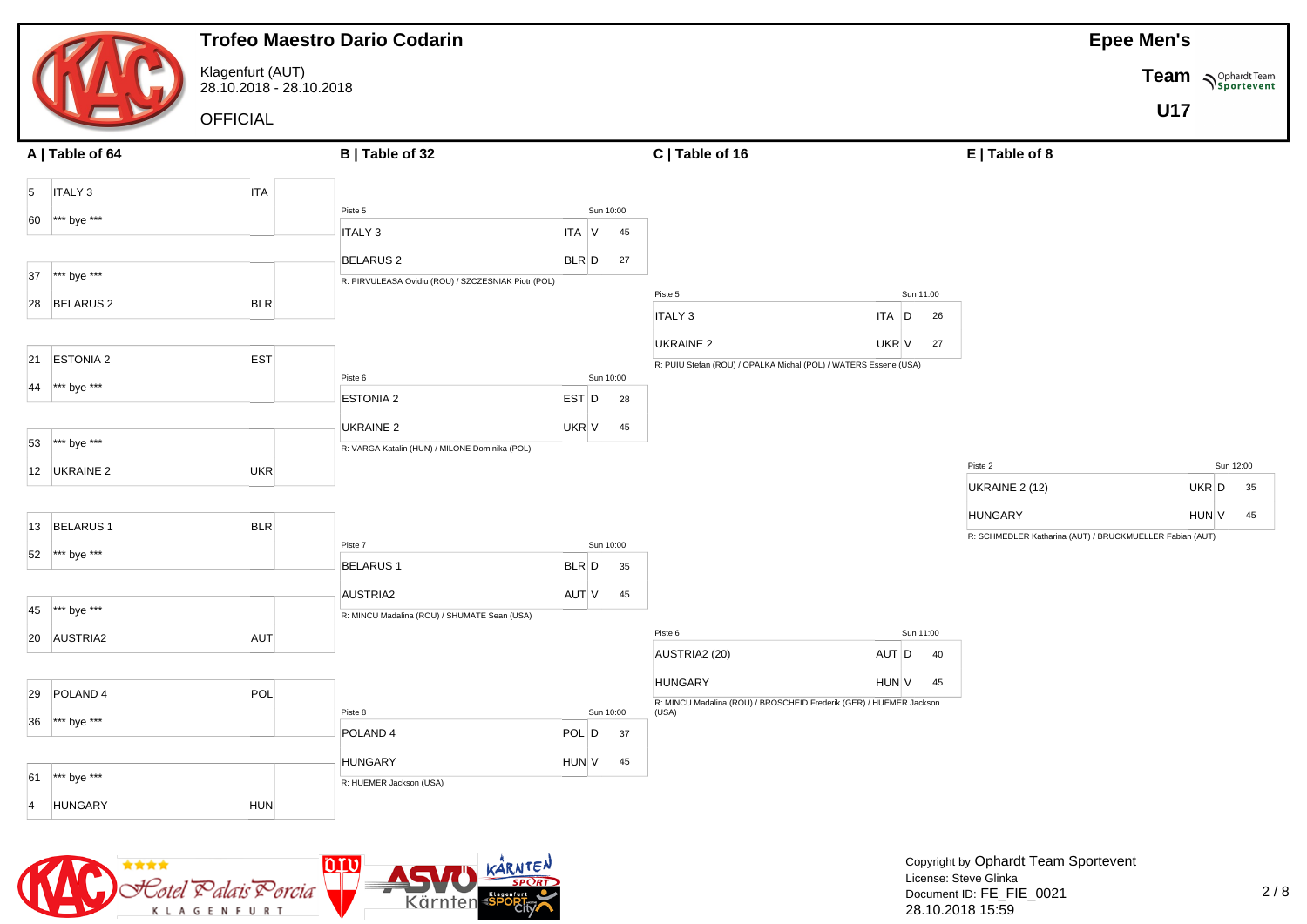|                                                                          |                                             | <b>Trofeo Maestro Dario Codarin</b>                                                                                                                                                                                                                                                                                                                                                  |           |           |    |                                                                                  |             |                                                    | <b>Epee Men's</b> |                            |
|--------------------------------------------------------------------------|---------------------------------------------|--------------------------------------------------------------------------------------------------------------------------------------------------------------------------------------------------------------------------------------------------------------------------------------------------------------------------------------------------------------------------------------|-----------|-----------|----|----------------------------------------------------------------------------------|-------------|----------------------------------------------------|-------------------|----------------------------|
|                                                                          | Klagenfurt (AUT)<br>28.10.2018 - 28.10.2018 |                                                                                                                                                                                                                                                                                                                                                                                      |           |           |    |                                                                                  |             |                                                    |                   | Team <b>Suppliers</b> Team |
|                                                                          | <b>OFFICIAL</b>                             |                                                                                                                                                                                                                                                                                                                                                                                      |           |           |    |                                                                                  |             |                                                    | <b>U17</b>        |                            |
| A   Table of 64                                                          |                                             | B   Table of 32                                                                                                                                                                                                                                                                                                                                                                      |           |           |    | C   Table of 16                                                                  |             | $E$   Table of 8                                   |                   |                            |
| <b>UKRAINE</b><br>$\vert 3 \vert$                                        | <b>UKR</b>                                  |                                                                                                                                                                                                                                                                                                                                                                                      |           |           |    |                                                                                  |             |                                                    |                   |                            |
| *** bye ***<br>62                                                        |                                             | Piste 11                                                                                                                                                                                                                                                                                                                                                                             |           | Sun 10:00 |    |                                                                                  |             |                                                    |                   |                            |
| Piste 3                                                                  | Sun 09:00                                   | <b>UKRAINE</b>                                                                                                                                                                                                                                                                                                                                                                       | UKR V     |           | 45 |                                                                                  |             |                                                    |                   |                            |
| <b>SERBIA TEAM</b><br>35                                                 | SRB D<br>38                                 | POLAND <sub>5</sub><br>R: SCHMEDLER Katharina (AUT)                                                                                                                                                                                                                                                                                                                                  | $POL$ $D$ |           | 38 |                                                                                  |             |                                                    |                   |                            |
| 30 POLAND 5                                                              | POL V<br>45                                 |                                                                                                                                                                                                                                                                                                                                                                                      |           |           |    | Piste 12                                                                         | Sun 11:00   |                                                    |                   |                            |
| R: HUEMER Jackson (USA) / MINCU Madalina (ROU) / MAHMOUD Taysir<br>(USA) |                                             |                                                                                                                                                                                                                                                                                                                                                                                      |           |           |    | <b>UKRAINE</b>                                                                   | UKR D<br>28 |                                                    |                   |                            |
|                                                                          |                                             |                                                                                                                                                                                                                                                                                                                                                                                      |           |           |    | POLAND                                                                           | POL V<br>45 |                                                    |                   |                            |
| UNITED STATES OF AMERICA 5<br>19                                         | <b>USA</b>                                  | Piste 12                                                                                                                                                                                                                                                                                                                                                                             |           | Sun 10:00 |    | R: DAL POZZOLO Marco (ITA) / SCHMEDLER Katharina (AUT)                           |             |                                                    |                   |                            |
| *** bye ***<br>46                                                        |                                             | UNITED STATES OF AMERICA 5                                                                                                                                                                                                                                                                                                                                                           | USA D     |           | 35 |                                                                                  |             |                                                    |                   |                            |
|                                                                          |                                             | POLAND                                                                                                                                                                                                                                                                                                                                                                               | POL V     |           | 45 |                                                                                  |             |                                                    |                   |                            |
| *** bye ***<br>51                                                        |                                             | R: PAAKKONEN Juhani (FIN) / BRUCKMUELLER Fabian (AUT)                                                                                                                                                                                                                                                                                                                                |           |           |    |                                                                                  |             |                                                    |                   |                            |
| 14 POLAND                                                                | POL                                         |                                                                                                                                                                                                                                                                                                                                                                                      |           |           |    |                                                                                  |             | Piste 5<br>POLAND (14)                             |                   | Sun 12:00<br>POL V<br>41   |
|                                                                          |                                             |                                                                                                                                                                                                                                                                                                                                                                                      |           |           |    |                                                                                  |             | <b>ESTONIA1</b>                                    |                   | EST D<br>30                |
| UNITED STATES OF AMERICA 2<br>11                                         | <b>USA</b>                                  |                                                                                                                                                                                                                                                                                                                                                                                      |           |           |    |                                                                                  |             | R: MAHMOUD Taysir (USA) / BROSCHEID Frederik (GER) |                   |                            |
| *** bye ***<br>54                                                        |                                             | Piste 13<br>UNITED STATES OF AMERICA 2                                                                                                                                                                                                                                                                                                                                               | USA V     | Sun 10:00 | 45 |                                                                                  |             |                                                    |                   |                            |
|                                                                          |                                             |                                                                                                                                                                                                                                                                                                                                                                                      |           |           |    |                                                                                  |             |                                                    |                   |                            |
| *** bye ***                                                              |                                             | UKRAINE 3<br>R: SEMEREDY Alexandra (HUN)                                                                                                                                                                                                                                                                                                                                             | UKR D     |           | 37 |                                                                                  |             |                                                    |                   |                            |
| 43                                                                       |                                             |                                                                                                                                                                                                                                                                                                                                                                                      |           |           |    | Piste 13                                                                         | Sun 11:00   |                                                    |                   |                            |
| UKRAINE 3<br>22                                                          | UKR                                         |                                                                                                                                                                                                                                                                                                                                                                                      |           |           |    | UNITED STATES OF AMERICA 2                                                       | USA D<br>35 |                                                    |                   |                            |
|                                                                          |                                             |                                                                                                                                                                                                                                                                                                                                                                                      |           |           |    | <b>ESTONIA1</b>                                                                  | EST V<br>45 |                                                    |                   |                            |
| 27<br><b>GERMANY 4</b>                                                   | <b>GER</b>                                  | Piste 14                                                                                                                                                                                                                                                                                                                                                                             |           | Sun 10:00 |    | R: VARGA Katalin (HUN) / STAHNACHOV Yauheni (BLR) / BRUCKMUELLER<br>Fabian (AUT) |             |                                                    |                   |                            |
| *** bye ***<br>38                                                        |                                             | <b>GERMANY 4</b>                                                                                                                                                                                                                                                                                                                                                                     | GER D     |           | 35 |                                                                                  |             |                                                    |                   |                            |
|                                                                          |                                             | <b>ESTONIA1</b>                                                                                                                                                                                                                                                                                                                                                                      |           | EST V 38  |    |                                                                                  |             |                                                    |                   |                            |
| *** bye ***<br>59                                                        |                                             | R: MARCUZ Elisa (ITA)                                                                                                                                                                                                                                                                                                                                                                |           |           |    |                                                                                  |             |                                                    |                   |                            |
| <b>ESTONIA1</b><br>6                                                     | EST                                         |                                                                                                                                                                                                                                                                                                                                                                                      |           |           |    |                                                                                  |             |                                                    |                   |                            |
|                                                                          |                                             |                                                                                                                                                                                                                                                                                                                                                                                      |           |           |    |                                                                                  |             |                                                    |                   |                            |
| ****<br><b>TANK</b>                                                      |                                             | $\overline{O}$ $\overline{O}$ $\overline{O}$ $\overline{O}$ $\overline{O}$ $\overline{O}$ $\overline{O}$ $\overline{O}$ $\overline{O}$ $\overline{O}$ $\overline{O}$ $\overline{O}$ $\overline{O}$ $\overline{O}$ $\overline{O}$ $\overline{O}$ $\overline{O}$ $\overline{O}$ $\overline{O}$ $\overline{O}$ $\overline{O}$ $\overline{O}$ $\overline{O}$ $\overline{O}$ $\overline{$ |           |           |    |                                                                                  |             | Copyright by Ophardt Team Sportevent               |                   |                            |

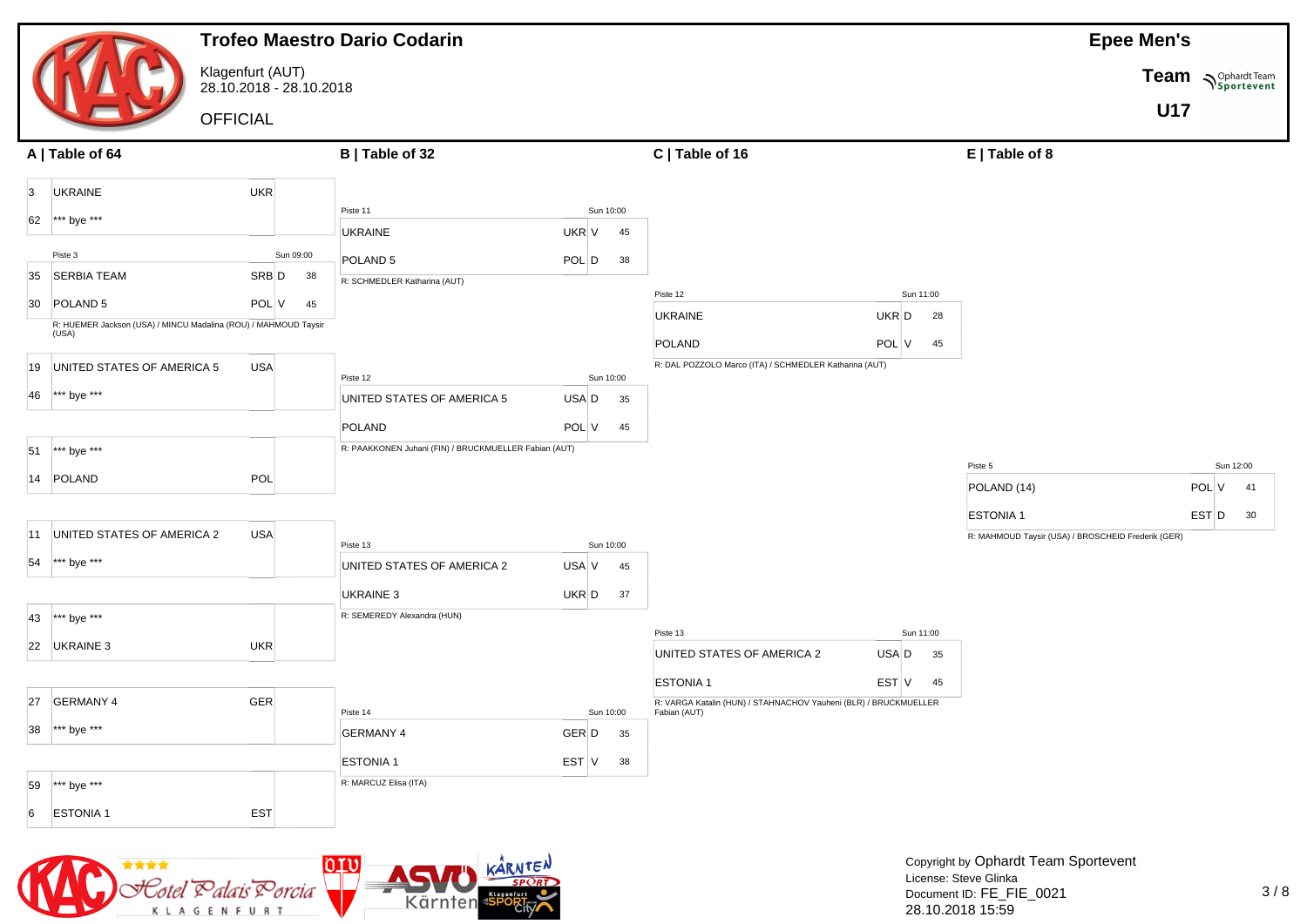|                                               |                                                              |            | <b>Trofeo Maestro Dario Codarin</b>              |            |           |                                                                        |             |                                                            | <b>Epee Men's</b> |                    |
|-----------------------------------------------|--------------------------------------------------------------|------------|--------------------------------------------------|------------|-----------|------------------------------------------------------------------------|-------------|------------------------------------------------------------|-------------------|--------------------|
|                                               | Klagenfurt (AUT)<br>28.10.2018 - 28.10.2018                  |            |                                                  |            |           |                                                                        |             |                                                            |                   | Team Nophardt Team |
|                                               | <b>OFFICIAL</b>                                              |            |                                                  |            |           |                                                                        |             |                                                            | <b>U17</b>        |                    |
| A   Table of 64                               |                                                              |            | B   Table of 32                                  |            |           | C   Table of 16                                                        |             | E   Table of 8                                             |                   |                    |
| <b>GERMANY</b><br>17                          | <b>GER</b>                                                   |            |                                                  |            |           |                                                                        |             |                                                            |                   |                    |
| *** bye ***<br>58                             |                                                              |            | Piste 17                                         |            | Sun 10:00 |                                                                        |             |                                                            |                   |                    |
|                                               |                                                              |            | <b>GERMANY</b>                                   | GER V      | 45        |                                                                        |             |                                                            |                   |                    |
| 39                                            |                                                              |            | <b>GERMANY 3</b>                                 | GER D      | 36        |                                                                        |             |                                                            |                   |                    |
| *** bye ***                                   |                                                              |            | R: WATERS Essene (USA)                           |            |           | Piste 16                                                               | Sun 11:00   |                                                            |                   |                    |
| <b>GERMANY 3</b><br>26                        | <b>GER</b>                                                   |            |                                                  |            |           | <b>GERMANY</b>                                                         | GER D<br>35 |                                                            |                   |                    |
|                                               |                                                              |            |                                                  |            |           | <b>ROMANIA</b>                                                         | ROU V<br>45 |                                                            |                   |                    |
| POLAND <sub>2</sub><br>23                     | POL                                                          |            |                                                  |            |           | R: SZCZESNIAK Piotr (POL) / MIELNICZEK Ignacy (POL) / MAIRITSCH Carina |             |                                                            |                   |                    |
| *** bye ***<br>42                             |                                                              |            | Piste 18                                         |            | Sun 10:00 | (AUT)                                                                  |             |                                                            |                   |                    |
|                                               |                                                              |            | POLAND <sub>2</sub>                              | POL D      | 44        |                                                                        |             |                                                            |                   |                    |
|                                               |                                                              |            | <b>ROMANIA</b>                                   | ROU V      | 45        |                                                                        |             |                                                            |                   |                    |
| *** bye ***<br>55                             |                                                              |            | R: HORETSKYI Sergii (UKR) / MAHMOUD Taysir (USA) |            |           |                                                                        |             | Piste 6                                                    |                   | Sun 12:00          |
| 10 ROMANIA                                    | <b>ROU</b>                                                   |            |                                                  |            |           |                                                                        |             | ROMANIA (10)                                               |                   | ROU D<br>39        |
|                                               |                                                              |            |                                                  |            |           |                                                                        |             |                                                            |                   |                    |
| UNITED STATES OF AMERICA 3<br>15              | USA                                                          |            |                                                  |            |           |                                                                        |             | ITALY 2<br>R: PAAKKONEN Juhani (FIN) / VARGA Katalin (HUN) |                   | ITA V<br>45        |
| *** bye ***<br>50                             |                                                              |            | Piste 19                                         |            | Sun 10:00 |                                                                        |             |                                                            |                   |                    |
|                                               |                                                              |            | UNITED STATES OF AMERICA 3                       | USA V      | 45        |                                                                        |             |                                                            |                   |                    |
|                                               |                                                              |            | ROMANIA 2                                        | ROU D      | 21        |                                                                        |             |                                                            |                   |                    |
| *** bye ***<br>47                             |                                                              |            | R: MIELNICZEK Ignacy (POL)                       |            |           |                                                                        |             |                                                            |                   |                    |
| ROMANIA 2<br>18                               | ROU                                                          |            |                                                  |            |           | Piste 17                                                               | Sun 11:00   |                                                            |                   |                    |
| Piste 5                                       |                                                              | Sun 09:00  |                                                  |            |           | UNITED STATES OF AMERICA 3                                             | USA D<br>27 |                                                            |                   |                    |
| <b>CZECH REPUBLIC</b><br>31                   | $CZE$ $D$                                                    | 30         |                                                  |            |           | <b>ITALY 2</b>                                                         | ITA V<br>45 |                                                            |                   |                    |
| 34 MIXED TEAM HAC                             |                                                              | $HUN$ V 45 | Piste 20                                         |            | Sun 10:00 | R: PANKRATZ Joel (AUT) / SEMEREDY Alexandra (HUN)                      |             |                                                            |                   |                    |
| Dominika (POL)                                | R: PIRVULEASA Ovidiu (ROU) / PAAKKONEN Juhani (FIN) / MILONE |            | MIXED TEAM HAC (34)                              | $HUN$ D 35 |           |                                                                        |             |                                                            |                   |                    |
|                                               |                                                              |            | <b>ITALY 2</b>                                   | ITA $V$ 45 |           |                                                                        |             |                                                            |                   |                    |
| $\star\star\star$ bye $\star\star\star$<br>63 |                                                              |            | R: OPALKA Michal (POL)                           |            |           |                                                                        |             |                                                            |                   |                    |
| <b>ITALY 2</b><br>$ 2\rangle$                 | <b>ITA</b>                                                   |            |                                                  |            |           |                                                                        |             |                                                            |                   |                    |

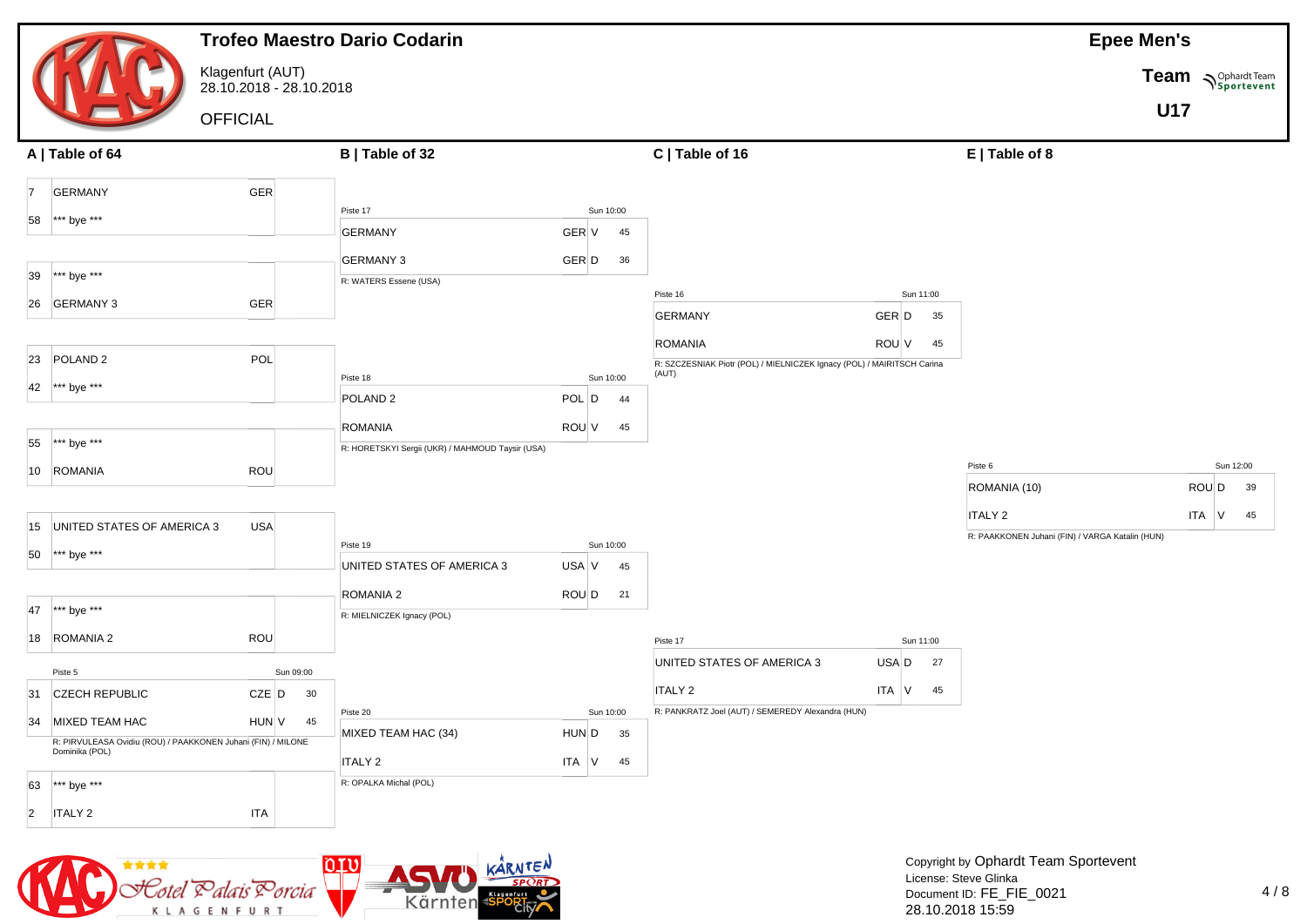

Klagenfurt (AUT) 28.10.2018 - 28.10.2018

**OFFICIAL** 

**Team**  $\sum_{\text{Sportevent}}$ 

**U17**

| $H$   Table 5-8                                  |            |           |    |                | ∣ I Semi-Final                                         |              |           |    | Q   Final                                            |            |           |    |
|--------------------------------------------------|------------|-----------|----|----------------|--------------------------------------------------------|--------------|-----------|----|------------------------------------------------------|------------|-----------|----|
| Piste 3                                          |            | Sun 13:00 |    |                | Piste GREEN                                            |              | Sun 13:00 |    |                                                      |            |           |    |
| <b>ITALY</b>                                     | <b>ITA</b> | V         | 45 |                | UNITED STATES OF AMERICA 1 (9)                         | USA V        |           | 45 |                                                      |            |           |    |
|                                                  |            |           |    |                |                                                        |              |           |    | Piste FI                                             |            | Sun 14:00 |    |
| UKRAINE 2 (12)                                   | UKR D      |           | 22 | $\overline{4}$ | <b>HUNGARY</b>                                         | HUN D        |           | 27 | UNITED STATES OF AMERICA 1 (9)                       | USA V      |           | 45 |
| R: PAAKKONEN Juhani (FIN) / HUEMER Jackson (USA) |            |           |    |                | R: PIRVULEASA Ovidiu (ROU) / BRUCKMUELLER Fabian (AUT) |              |           |    |                                                      |            |           |    |
| Piste 4                                          |            | Sun 13:00 |    |                | Piste RED                                              |              | Sun 13:00 |    | <b>ITALY 2</b>                                       | <b>ITA</b> | D         | 32 |
| ESTONIA 1 (6)                                    | <b>EST</b> | 1V        | 45 | 3              | POLAND (14)                                            | <b>POLID</b> |           | 37 | R: MILONE Dominika (POL) / SCHMEDLER Katharina (AUT) |            |           |    |
| ROMANIA (10)                                     | ROU D      |           | 39 | $\overline{2}$ | <b>ITALY 2</b>                                         | <b>ITA</b>   |           | 45 |                                                      |            |           |    |
| R: MIELNICZEK Ignacy (POL) / SHUMATE Sean (USA)  |            |           |    |                | R: BROSCHEID Frederik (GER) / MAIRITSCH Carina (AUT)   |              |           |    |                                                      |            |           |    |



Copyright by Ophardt Team Sportevent License: Steve Glinka Document ID: FE\_FIE\_0021 28.10.2018 15:59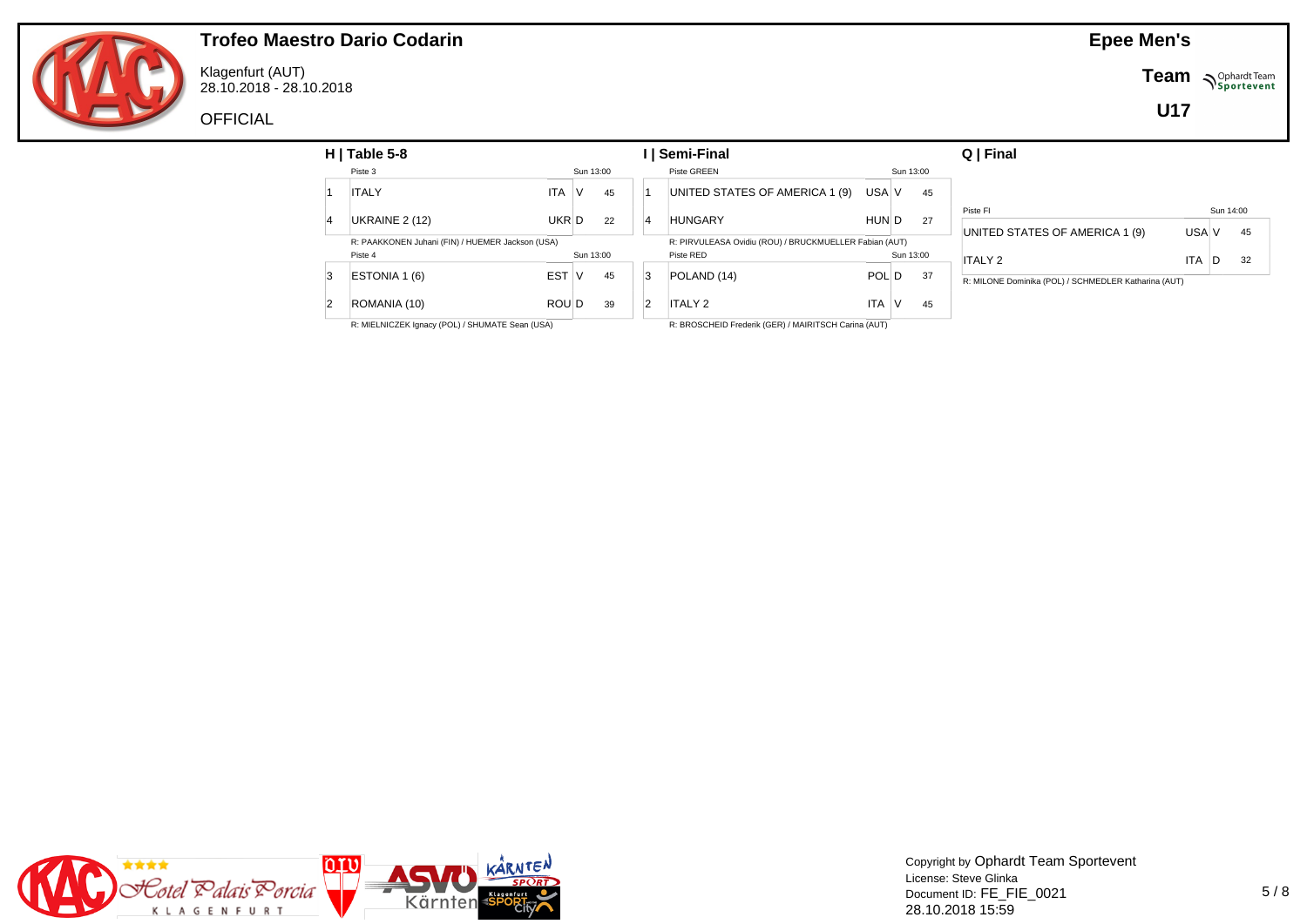|                                                      |                                             |           | <b>Trofeo Maestro Dario Codarin</b>               |       |           |    |                                                          |            |           |                                                  | <b>Epee Men's</b> |            |
|------------------------------------------------------|---------------------------------------------|-----------|---------------------------------------------------|-------|-----------|----|----------------------------------------------------------|------------|-----------|--------------------------------------------------|-------------------|------------|
|                                                      | Klagenfurt (AUT)<br>28.10.2018 - 28.10.2018 |           |                                                   |       |           |    |                                                          |            |           |                                                  | <b>Team</b>       | Sportevent |
|                                                      | <b>OFFICIAL</b>                             |           |                                                   |       |           |    |                                                          |            |           |                                                  | <b>U17</b>        |            |
| O   Place $5/6$                                      |                                             |           | $N$   Place 7/8                                   |       |           |    | $F$   Table 9-12                                         |            |           | $P$   Place 3/4                                  |                   |            |
|                                                      |                                             |           |                                                   |       |           |    | Piste 7                                                  |            | Sun 13:00 |                                                  |                   |            |
|                                                      |                                             |           |                                                   |       |           |    | UNITED STATES OF AMERICA 4 (16) USA D                    |            | 42        |                                                  |                   |            |
| Piste 1                                              |                                             | Sun 14:00 | Piste 3                                           |       | Sun 14:00 |    |                                                          |            |           | Piste RED                                        |                   | Sun 14:00  |
| <b>ITALY</b>                                         | ITA V                                       | 45        | UKRAINE $2(12)$                                   | UKR D |           | 42 | ITALY 3 <sub>(5)</sub>                                   | <b>ITA</b> | 45        | HUNGARY (4)                                      | HUN D             | 36         |
| ESTONIA 1 (6)                                        | EST D                                       | 40        | ROMANIA (10)                                      | ROU V |           | 45 | R: MINCU Madalina (ROU) / VARGA Katalin (HUN)<br>Piste 8 | Sun 13:00  |           | POLAND (14)                                      | POL               | 45         |
| R: SEMEREDY Alexandra (HUN) / SZCZESNIAK Piotr (POL) |                                             |           | R: PANKRATZ Joel (AUT) / STAHNACHOV Yauheni (BLR) |       |           |    | <b>UKRAINE</b>                                           | UKR D      | 38        | R: MAHMOUD Taysir (USA) / PAAKKONEN Juhani (FIN) |                   |            |
|                                                      |                                             |           |                                                   |       |           |    | UNITED STATES OF AMERICA 3 (15) USA V                    |            | 45        |                                                  |                   |            |

R: PANKRATZ Joel (AUT) / GHEORGHE Marius (ROU)

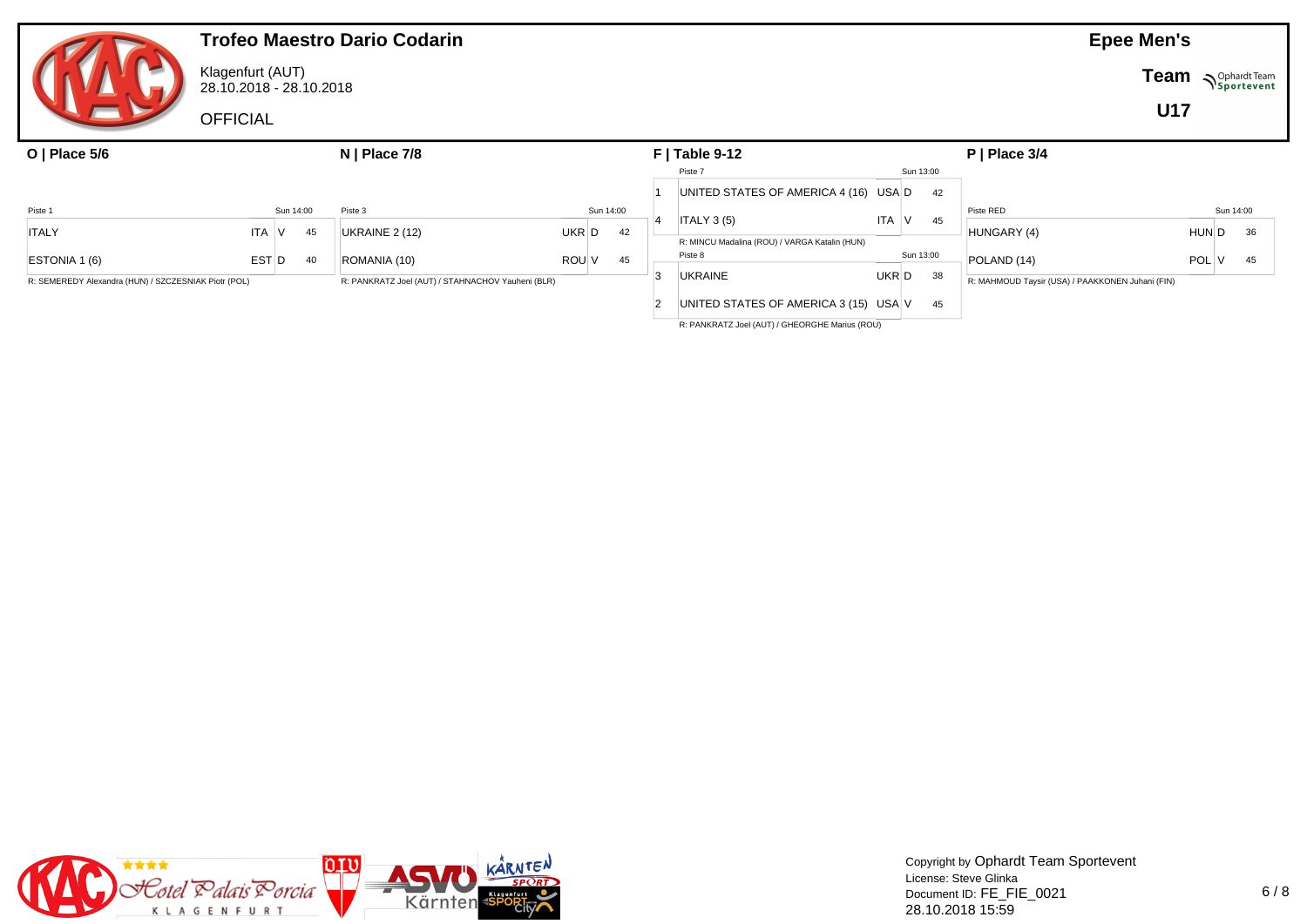

Klagenfurt (AUT) 28.10.2018 - 28.10.2018

**OFFICIAL** 

| G   Table 13-16                                     |       |           |    |               | $D$   Table 9-16                                                |            |    |           |  |  |
|-----------------------------------------------------|-------|-----------|----|---------------|-----------------------------------------------------------------|------------|----|-----------|--|--|
|                                                     |       |           |    |               | Piste 12                                                        |            |    | Sun 12:00 |  |  |
|                                                     |       |           |    |               | UNITED STATES OF AMERICA 4 (16) USA V                           |            |    | 45        |  |  |
| Piste 12                                            |       | Sun 13:00 |    | 8             | AUSTRIA1                                                        | AUT D      |    | 37        |  |  |
| AUSTRIA1 (8)                                        | AUT V |           | 45 |               | R: BETTINO Alessio (ITA) / PIRVULEASA Ovidiu (ROU)              |            |    |           |  |  |
| AUSTRIA2 (20)                                       | AUT D |           | 32 |               | Piste 13                                                        |            |    | Sun 12:00 |  |  |
| R: STAHNACHOV Yauheni (BLR) / MILONE Dominika (POL) |       |           |    |               | <b>ITALY 3</b>                                                  | <b>ITA</b> | ٧  | 45        |  |  |
|                                                     |       |           |    |               |                                                                 |            |    |           |  |  |
|                                                     |       |           |    | AUSTRIA2 (20) | AUT D                                                           |            | 42 |           |  |  |
|                                                     |       |           |    |               | R: GHEORGHE Marius (ROU) / MIELNICZEK Ignacy (POL)<br>Sun 12:00 |            |    |           |  |  |
|                                                     |       |           |    |               | Piste 17                                                        |            |    |           |  |  |
|                                                     |       |           |    | 3             | <b>UKRAINE</b>                                                  | UKR V      |    | 45        |  |  |
| Piste 13                                            |       | Sun 13:00 |    | 6             | UNITED STATES OF AMERICA 2 (11) USA D                           |            |    | 35        |  |  |
| UNITED STATES OF AMERICA 2 (11)                     | USA V |           | 45 |               |                                                                 |            |    |           |  |  |
|                                                     |       |           |    |               | R: SZCZESNIAK Piotr (POL) / MINCU Madalina (ROU)<br>Piste 18    |            |    | Sun 12:00 |  |  |
| GERMANY (7)                                         | GER D |           | 24 |               | <b>GERMANY</b>                                                  | GER D      |    | 28        |  |  |
| R: PUIU Stefan (ROU) / BETTINO Alessio (ITA)        |       |           |    |               |                                                                 |            |    |           |  |  |
|                                                     |       |           |    |               | UNITED STATES OF AMERICA 3 (15) USA V                           |            |    | 45        |  |  |

R: MAIRITSCH Carina (AUT) / SEMEREDY Alexandra (HUN)

**Epee Men's**

**Team** *NSportevent* 

**U17**

| Piste 5                         |        | Sun 14:00 |
|---------------------------------|--------|-----------|
| ITALY 3 <sub>(5)</sub>          | ITA ID | 35        |
| UNITED STATES OF AMERICA 3 (15) | USA V  | 45        |

R: BROSCHEID Frederik (GER) / BRUCKMUELLER Fabian (AUT)

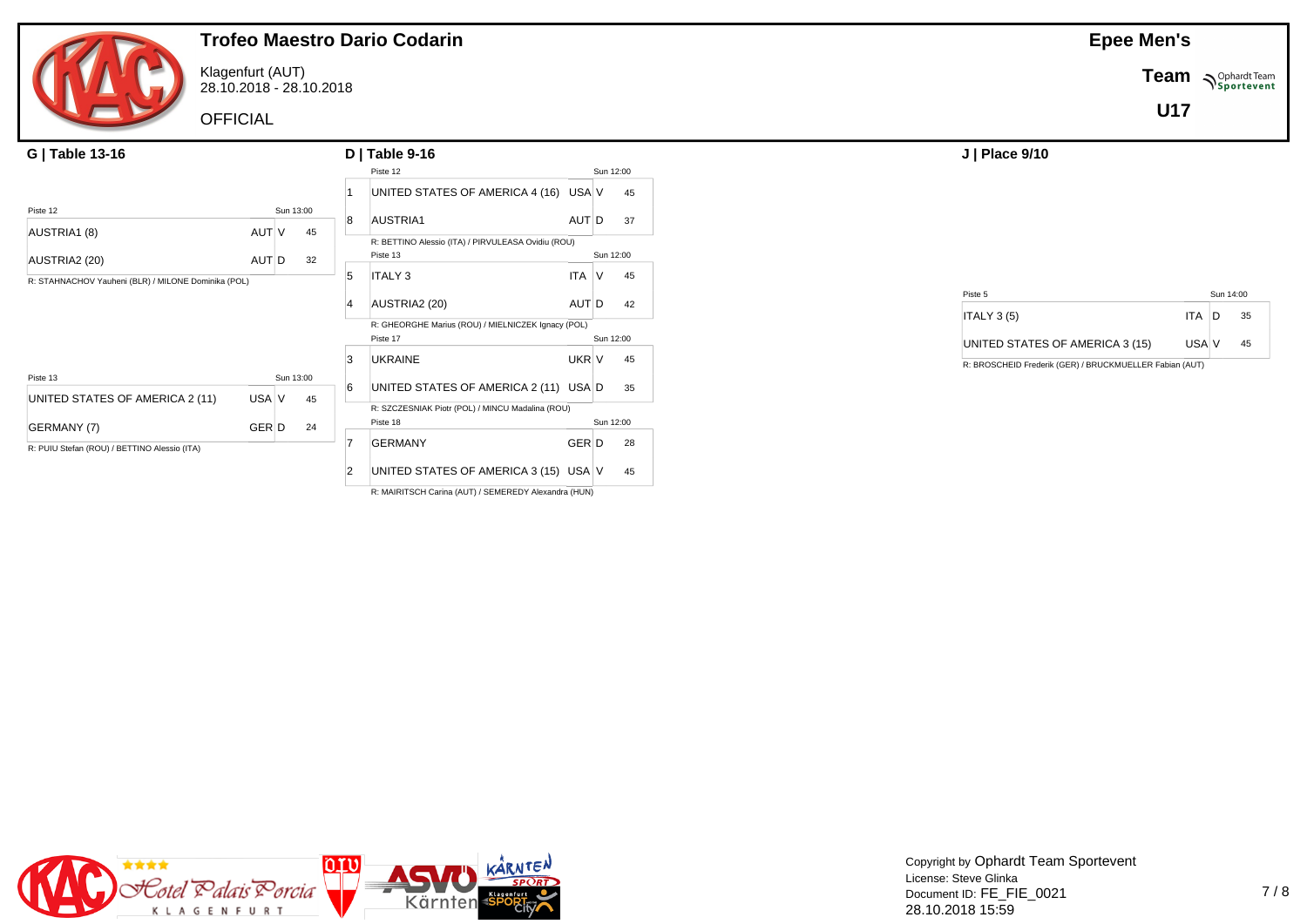

Klagenfurt (AUT) 28.10.2018 - 28.10.2018

**OFFICIAL** 

#### **L | Place 13/14 M | Place 15/16 K | Place 11/12** Piste 9 Sun 14:00 1 AUSTRIA1 (8) AUT D 34 2 UNITED STATES OF AMERICA 2 (11) USA  $V$  45 Piste 12 Sun 14:00 1 AUSTRIA2 (20) AUT V 45 2 GERMANY (7) GER D 43

R: HORETSKYI Sergii (UKR) / BETTINO Alessio (ITA)

R: DAL POZZOLO Marco (ITA) / WATERS Essene (USA)

|   | Piste 7                               |       | Sun 14:00 |    |
|---|---------------------------------------|-------|-----------|----|
| 1 | UNITED STATES OF AMERICA 4 (16) USA D |       |           | 41 |
| 2 | UKRAINE (3)                           | UKR V |           | 45 |

**Epee Men's**

**U17**

**Team Sportevent** 

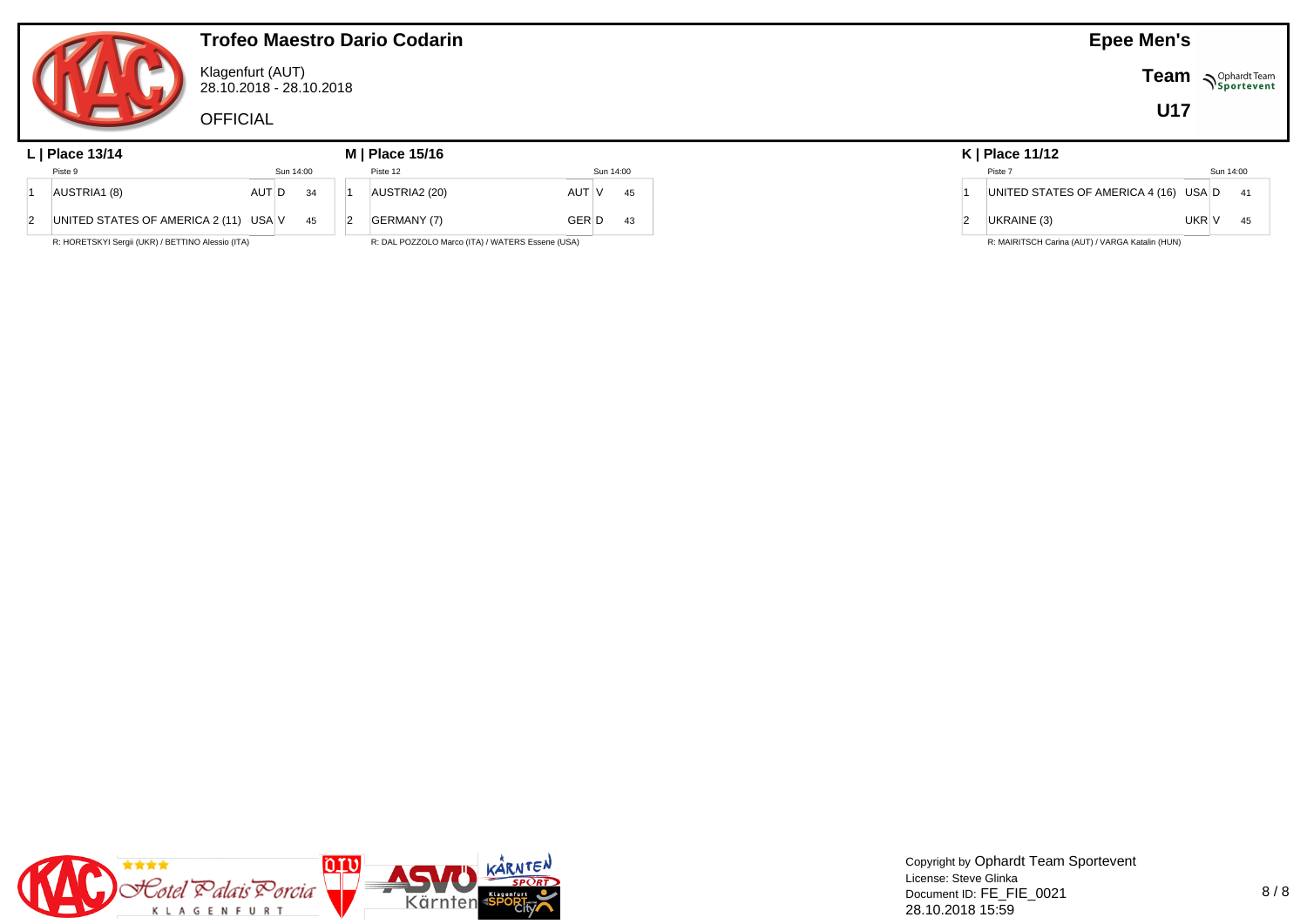

Klagenfurt (AUT) 28.10.2018 -

**OFFICIAL** 

**Epee Men's**

**Team** *S<sup>Ophardt Team*<br> *S*<sup>P</sup> Sportevent</sup>

**U17**

# **Direct eleminition**

#### **Table of 64**

| 09:00   Piste 1              |    |    | R: SHUMATE Sean, USA / MILONE Roberto, POL |    |                       |  |  |  |  |  |
|------------------------------|----|----|--------------------------------------------|----|-----------------------|--|--|--|--|--|
| MIXED TEAM FINNLAND & SERBIA | 45 |    |                                            | 33 | <b>TEAM AUT MIXED</b> |  |  |  |  |  |
| RISTIC Ognjen                | 5  | 5  |                                            |    | <b>SCARLAT Cris</b>   |  |  |  |  |  |
| KYKKÄNEN Robert              | 5  | 10 | 4                                          | 3  | ZARNESCU Tudor        |  |  |  |  |  |
| PIRHONEN Petri               | 5  | 15 | 10                                         | -6 | PANKRATZ Josua        |  |  |  |  |  |
| KYKKÄNEN Robert              | 5  | 20 | $12 \overline{ }$                          | 2  | <b>SCARLAT Cris</b>   |  |  |  |  |  |
| RISTIC Ognjen                | 5  | 25 | 16                                         | 4  | PANKRATZ Josua        |  |  |  |  |  |
| PIRHONEN Petri               | 5  | 30 | 20                                         | 4  | ZARNESCU Tudor        |  |  |  |  |  |
| KYKKÄNEN Robert              | 5  | 35 | 23                                         | 3  | PANKRATZ Josua        |  |  |  |  |  |
| PIRHONEN Petri               | 5  | 40 | 25                                         | 2  | <b>SCARLAT Cris</b>   |  |  |  |  |  |
| RISTIC Ognjen                | 5  | 45 | 33                                         | 8  | ZARNESCU Tudor        |  |  |  |  |  |

| 09:00   Piste 3    | R: HUEMER Jackson, USA / MINCU Madalina, ROU |    |    |   |                    |  |  |  |  |  |
|--------------------|----------------------------------------------|----|----|---|--------------------|--|--|--|--|--|
| <b>POLAND 5</b>    |                                              | 45 | 38 |   | <b>SERBIA TEAM</b> |  |  |  |  |  |
| MANDRYSZ Sebastian | 3                                            | 3  | 5  | 5 | JOVANOVIC Jovan    |  |  |  |  |  |
| FRYDRYCH Kacper    | 5.                                           | 8  | 8  | 3 | PLANOJEVIC Jakov   |  |  |  |  |  |
| OGONOWSKI Szymon   | 5.                                           | 13 | 14 | 6 | <b>SEHIC Boris</b> |  |  |  |  |  |
| MANDRYSZ Sebastian |                                              | 20 | 19 | 5 | PLANOJEVIC Jakov   |  |  |  |  |  |
| OGONOWSKI Szymon   | 5.                                           | 25 | 21 | 2 | JOVANOVIC Jovan    |  |  |  |  |  |
| FRYDRYCH Kacper    | 4                                            | 29 | 29 | 8 | <b>SEHIC Boris</b> |  |  |  |  |  |
| OGONOWSKI Szymon   | 6                                            | 35 | 30 |   | PLANOJEVIC Jakov   |  |  |  |  |  |
| MANDRYSZ Sebastian | 5.                                           | 40 | 32 | 2 | <b>SEHIC Boris</b> |  |  |  |  |  |
| FRYDRYCH Kacper    | 5                                            | 45 | 38 | 6 | JOVANOVIC Jovan    |  |  |  |  |  |

| 09:00   Piste 5        |    | R: PIRVULEASA Ovidiu, ROU / PAAKKONEN Juhani, FIN |    |                       |                         |  |  |  |  |  |  |
|------------------------|----|---------------------------------------------------|----|-----------------------|-------------------------|--|--|--|--|--|--|
| <b>IMIXED TEAM HAC</b> | 45 |                                                   | 30 | <b>CZECH REPUBLIC</b> |                         |  |  |  |  |  |  |
| HORVATH Zsombor        | 4  | 4                                                 | 3  | 3                     | <b>COUFAL Frantisek</b> |  |  |  |  |  |  |
| VINNITCHOUK Ted        | 3  |                                                   | 6  | 3                     | KLAUS Robert            |  |  |  |  |  |  |
| RANKL Florian          | 5  | 12                                                | 10 | 4                     | JINDRA Jakub            |  |  |  |  |  |  |
| <b>HORVATH Zsombor</b> | 8  | 20                                                | 13 | 3                     | KLAUS Robert            |  |  |  |  |  |  |
| <b>RANKL Florian</b>   | 5  | 25                                                | 15 | 2                     | <b>COUFAL Frantisek</b> |  |  |  |  |  |  |
| VINNITCHOUK Ted        | 5  | 30                                                | 16 |                       | JINDRA Jakub            |  |  |  |  |  |  |
| RANKL Florian          | 5  | 35                                                | 19 | 3                     | KLAUS Robert            |  |  |  |  |  |  |
| HORVATH Zsombor        | 5  | 40                                                | 25 | 6                     | JINDRA Jakub            |  |  |  |  |  |  |
| VINNITCHOUK Ted        | 5  | 45                                                | 30 | 5                     | <b>COUFAL Frantisek</b> |  |  |  |  |  |  |

**Table of 32**



 $\bigcup_{v \in \mathcal{F}} \mathsf{Id}$  t Team Sportevent

15:59

**N'Y'License:** Bye Glinka  $SPCRD<sub>D</sub>$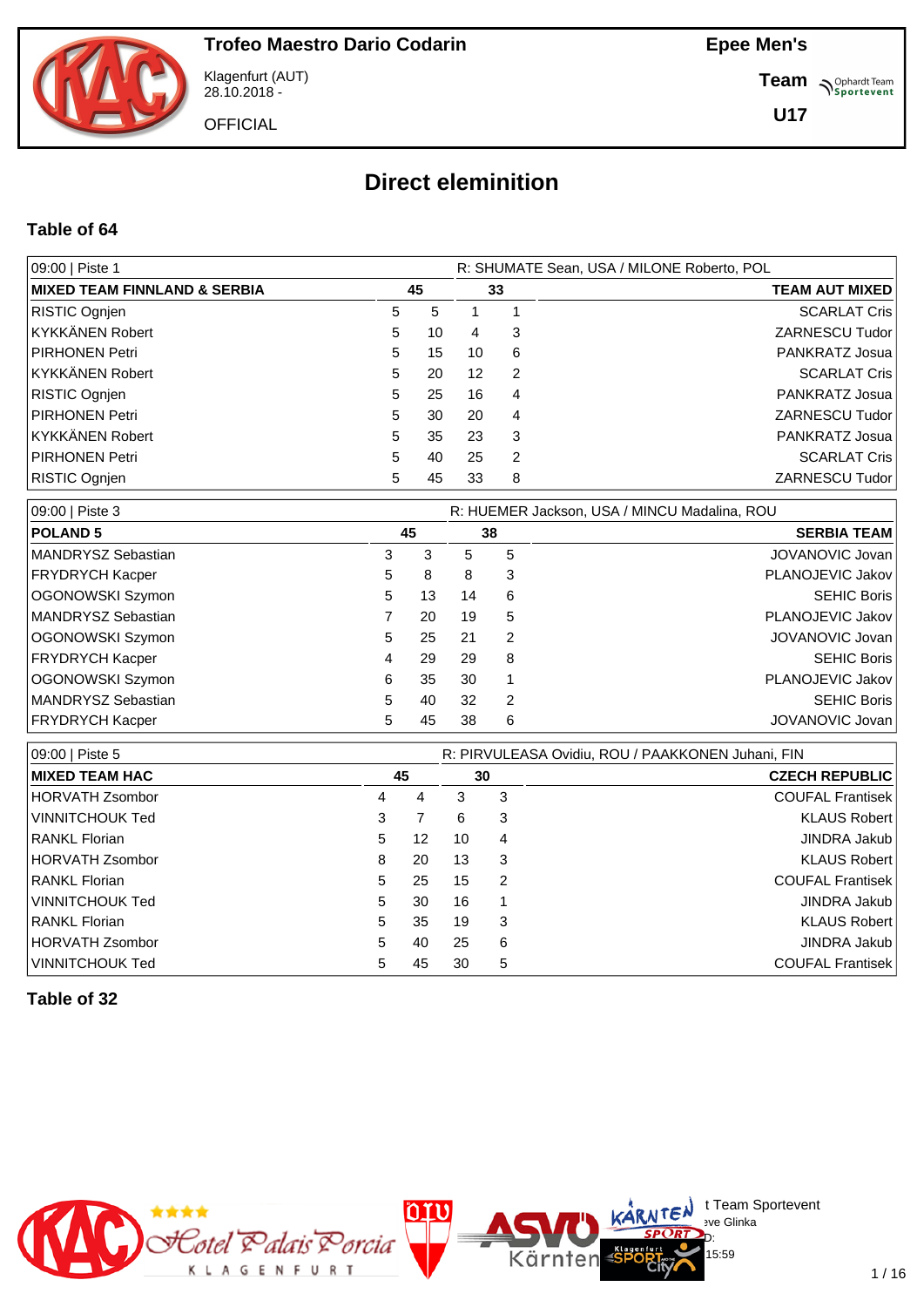

Klagenfurt (AUT) 28.10.2018 -

**OFFICIAL** 

**Team** *S<sup>Ophardt Team*<br>*S*<sup>P</sup> *Sportevent*</sup>

**U17**

| R: MILONE Roberto, POL / PANKRATZ Joel, AUT |    |    |    |                          |  |  |  |  |  |
|---------------------------------------------|----|----|----|--------------------------|--|--|--|--|--|
|                                             |    | 45 |    | <b>ITALY</b>             |  |  |  |  |  |
| 4                                           | 4  | 5  | 5  | <b>MENCARELLI Simone</b> |  |  |  |  |  |
| 2                                           | 6  | 5  | 0  | <b>PIATTI Enrico</b>     |  |  |  |  |  |
| 2                                           | 8  | 9  | 4  | <b>ARMALEO Filippo</b>   |  |  |  |  |  |
|                                             | 9  | 13 | 4  | <b>PIATTI Enrico</b>     |  |  |  |  |  |
| 8                                           | 17 | 25 | 12 | <b>MENCARELLI Simone</b> |  |  |  |  |  |
| 6                                           | 23 | 30 | 5  | <b>ARMALEO Filippo</b>   |  |  |  |  |  |
| 4                                           | 27 | 35 | 5  | <b>PIATTI Enrico</b>     |  |  |  |  |  |
| $\mathcal{P}$                               | 29 | 40 | 5  | <b>ARMALEO Filippo</b>   |  |  |  |  |  |
| 5                                           | 34 | 45 | 5  | <b>MENCARELLI Simone</b> |  |  |  |  |  |
|                                             |    | 34 |    |                          |  |  |  |  |  |

| 10:00   Piste GREEN               |    |    | R: MAIRITSCH Carina, AUT / GHEORGHE Marius, ROU |   |                       |  |  |  |  |  |
|-----------------------------------|----|----|-------------------------------------------------|---|-----------------------|--|--|--|--|--|
| <b>UNITED STATES OF AMERICA 4</b> | 45 |    |                                                 | 8 | <b>GERMANY 2</b>      |  |  |  |  |  |
| SHIN Joshua                       | 3  | 3  | 4                                               | 4 | <b>MARX Valentino</b> |  |  |  |  |  |
| VERMEULE Spencer                  |    | 10 | 4                                               | 0 | <b>RUST Sven</b>      |  |  |  |  |  |
| <b>ZHENG Hagen</b>                | 5  | 15 | 6                                               | 2 | KIRCHNER Tim          |  |  |  |  |  |
| SHIN Joshua                       | 5  | 20 | 8                                               | 2 | <b>RUST Sven</b>      |  |  |  |  |  |
| <b>ZHENG Hagen</b>                | 5  | 25 | 8                                               | 0 | <b>MARX Valentino</b> |  |  |  |  |  |
| VERMEULE Spencer                  | 5  | 30 | 13                                              | 4 | <b>KIRCHNER Tim</b>   |  |  |  |  |  |
| <b>ZHENG Hagen</b>                | 5  | 35 | 17                                              | 4 | <b>RUST Sven</b>      |  |  |  |  |  |
| SHIN Joshua                       | 5  | 40 | 20                                              | 3 | <b>KIRCHNER Tim</b>   |  |  |  |  |  |
| VERMEULE Spencer                  | 5  | 45 | 22                                              | 2 | <b>MARX Valentino</b> |  |  |  |  |  |

| 10:00   Piste 1    |    |    |    |   | R: PUIU Stefan, ROU / DAL POZZOLO Marco, ITA |  |  |
|--------------------|----|----|----|---|----------------------------------------------|--|--|
| <b>POLAND 3</b>    |    | 29 | 45 |   | <b>UNITED STATES OF AMERICA 1</b>            |  |  |
| CIESLIK Jakub      | 2  | 2  | 5  | 5 | <b>HERBST Isaac</b>                          |  |  |
| RADOSZ Mikolaj     | 2  | 4  | 10 | 5 | <b>SHIFRON Daniel</b>                        |  |  |
| KAZMIERSKI Maciej  | 3  |    | 15 | 5 | <b>KUSHNERIK Ethan</b>                       |  |  |
| CIESLIK Jakub      | 3  | 10 | 20 | 5 | <b>HADDAD Justin</b>                         |  |  |
| KAZMIERSKI Maciej  |    | 11 | 25 | 5 | <b>HERBST Isaac</b>                          |  |  |
| RADOSZ Mikolaj     | 8  | 19 | 30 | 5 | <b>KUSHNERIK Ethan</b>                       |  |  |
| RZYCZNIAK Wojciech |    | 21 | 35 | 5 | <b>HADDAD</b> Justin                         |  |  |
| CIESLIK Jakub      | 5. | 26 | 40 | 5 | <b>KUSHNERIK Ethan</b>                       |  |  |
| RADOSZ Mikolaj     |    | 29 | 45 | 5 | <b>HERBST</b> Isaac                          |  |  |

| 10:00   Piste 2                       |   |    | R: AYANWALE Kola, GBR / BETTINO Alessio, ITA |               |                           |  |  |  |  |
|---------------------------------------|---|----|----------------------------------------------|---------------|---------------------------|--|--|--|--|
| <b>AUSTRIA1</b>                       |   | 45 |                                              | 23            | <b>AUSTRIA3</b>           |  |  |  |  |
| <b>FUCHS Julian</b>                   | 5 | 5  |                                              |               | RIEDE Stefan              |  |  |  |  |
| <b>BOSNJAK PEREIRA E SILVA Philip</b> | 5 | 10 | $\mathcal{P}$                                |               | <b>DUERK Valentin</b>     |  |  |  |  |
| KNECHTL David                         | 5 | 15 | 9                                            | 7             | <b>SONNLEITNER Thomas</b> |  |  |  |  |
| <b>BOSNJAK PEREIRA E SILVA Philip</b> | 5 | 20 | 10                                           |               | RIEDE Stefan              |  |  |  |  |
| <b>FUCHS Julian</b>                   | 5 | 25 | 12                                           | $\mathcal{P}$ | SONNLEITNER Thomas        |  |  |  |  |
| KNECHTL David                         | 5 | 30 | 14                                           | $\mathcal{P}$ | <b>DUERK Valentin</b>     |  |  |  |  |
| <b>BOSNJAK PEREIRA E SILVA Philip</b> | 5 | 35 | 17                                           | 3             | <b>SONNLEITNER Thomas</b> |  |  |  |  |
| KNECHTL David                         | 5 | 40 | 22                                           | 5             | RIEDE Stefan              |  |  |  |  |
| <b>FUCHS Julian</b>                   | 5 | 45 | 23                                           |               | <b>DUERK Valentin</b>     |  |  |  |  |

Kärnten



 $\bigcup_{v \in \mathcal{F}} \mathsf{Id}$  t Team Sportevent

15:59

**N'Y'License:** Bye Glinka  $SPCRD<sub>D</sub>$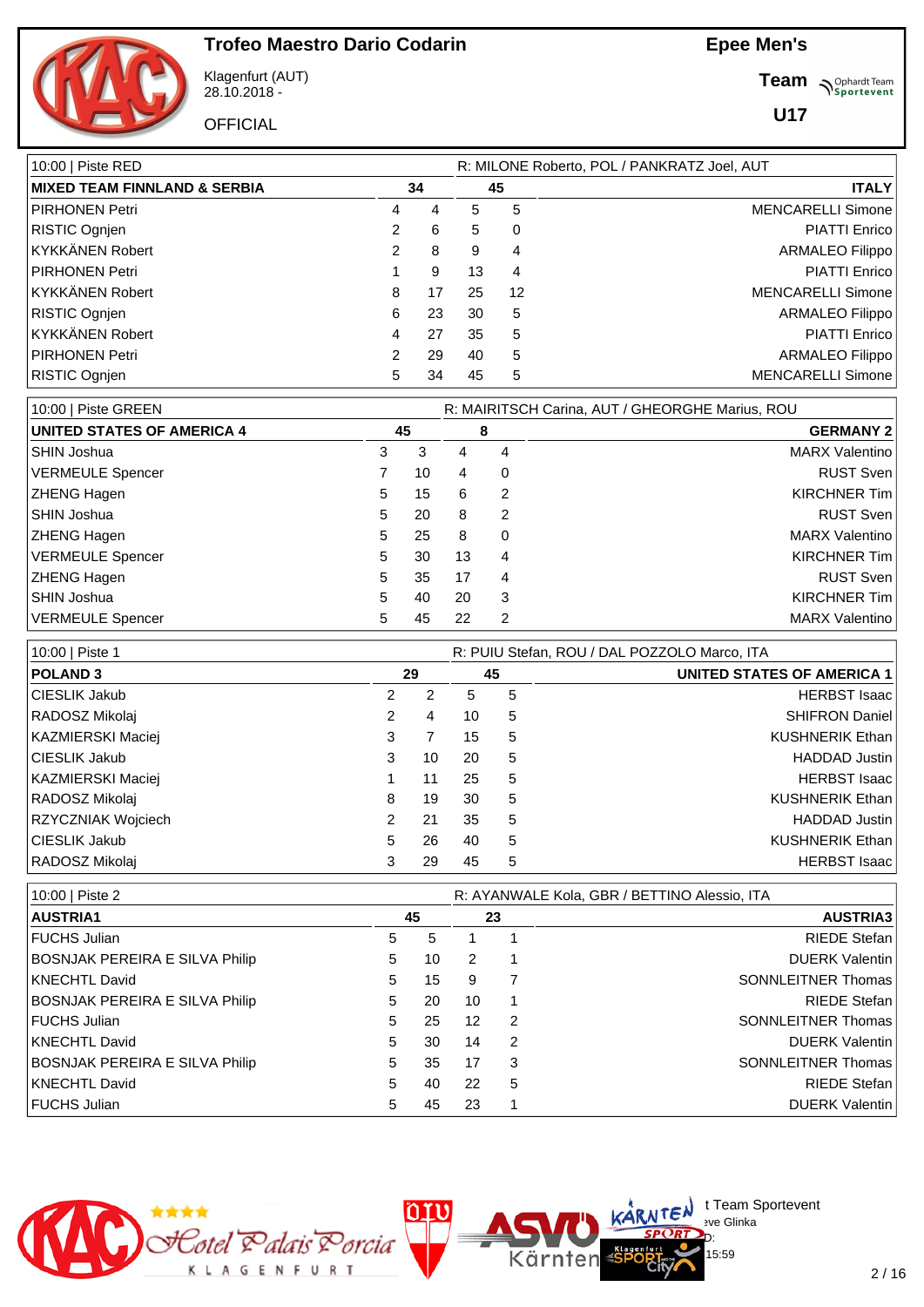



Klagenfurt (AUT) 28.10.2018 -

**OFFICIAL** 

**Team** *S<sup>Ophardt Team*<br> *S*<sup>P</sup> Sportevent</sup>

**U17**

| 10:00   Piste 5         |    |                   |    |                | R: PIRVULEASA Ovidiu, ROU / SZCZESNIAK Piotr, POL |
|-------------------------|----|-------------------|----|----------------|---------------------------------------------------|
| <b>BELARUS 2</b>        | 27 | 45                |    | <b>ITALY 3</b> |                                                   |
| <b>KHURSEVICH Anton</b> | 5  | 5                 | 4  | 4              | <b>CUOMO Fabrizio</b>                             |
| SIAMASHKA Kiryl         | 4  | 9                 | 9  | 5              | <b>SICA William David</b>                         |
| <b>MALKO Artur</b>      | 0  | 9                 | 15 | 6              | <b>BONAGA Nicolo</b>                              |
| KHURSEVICH Anton        | 3  | $12 \overline{ }$ | 20 | 5              | <b>SICA William David</b>                         |
| <b>MALKO Artur</b>      | 2  | 14                | 25 | 5              | <b>CUOMO Fabrizio</b>                             |
| SIAMASHKA Kiryl         | 9  | 23                | 30 | 5              | <b>BONAGA Nicolo</b>                              |
| <b>MALKO Artur</b>      | 0  | 23                | 35 | 5              | <b>SICA William David</b>                         |
| <b>KHURSEVICH Anton</b> |    | 24                | 40 | 5              | <b>BONAGA Nicolo</b>                              |
| SIAMASHKA Kiryl         | 3  | 27                | 45 | 5              | <b>CUOMO Fabrizio</b>                             |

| 10:00   Piste 6  | R: VARGA Katalin, HUN / MILONE Dominika, POL |    |    |   |                         |  |  |  |  |  |  |
|------------------|----------------------------------------------|----|----|---|-------------------------|--|--|--|--|--|--|
| <b>UKRAINE 2</b> |                                              | 45 | 28 |   | <b>ESTONIA 2</b>        |  |  |  |  |  |  |
| KOSHMAN Nikita   | 5                                            | 5  | 3  | 3 | <b>ALTUNIN Valentin</b> |  |  |  |  |  |  |
| RYADNINSKYI Ivan | 5                                            | 10 | 4  |   | <b>TOBIAS Erik</b>      |  |  |  |  |  |  |
| KORNIJENKO Lev   | 5                                            | 15 | 6  | 2 | <b>SHAPOVALOV Kiril</b> |  |  |  |  |  |  |
| RYADNINSKYI Ivan | 5                                            | 20 | 8  | 2 | <b>ALTUNIN Valentin</b> |  |  |  |  |  |  |
| KOSHMAN Nikita   | 5                                            | 25 | 11 | 3 | <b>SHAPOVALOV Kiril</b> |  |  |  |  |  |  |
| KORNIIENKO Lev   | 5                                            | 30 | 14 | 3 | <b>TOBIAS Erik</b>      |  |  |  |  |  |  |
| RYADNINSKYI Ivan | 5                                            | 35 | 18 | 4 | <b>SHAPOVALOV Kiril</b> |  |  |  |  |  |  |
| KORNIIENKO Lev   | 5                                            | 40 | 25 |   | <b>ALTUNIN Valentin</b> |  |  |  |  |  |  |
| KOSHMAN Nikita   | 5                                            | 45 | 28 | 3 | <b>TOBIAS Erik</b>      |  |  |  |  |  |  |

| 10:00   Piste 7      |   | R: MINCU Madalina, ROU / SHUMATE Sean, USA |    |    |                           |  |  |  |  |  |
|----------------------|---|--------------------------------------------|----|----|---------------------------|--|--|--|--|--|
| <b>AUSTRIA2</b>      |   | 45                                         |    | 35 | <b>BELARUS1</b>           |  |  |  |  |  |
| KOVACS Gergely       | 5 | 5                                          | 4  | 4  | <b>PUCHKOVSKIY Mihail</b> |  |  |  |  |  |
| JANJIC Gregor        | 2 |                                            |    | 3  | SOBALEU Maksim            |  |  |  |  |  |
| ZOELSS Leo           | 4 | 11                                         | 12 | 5  | <b>ULASEVICH Daniil</b>   |  |  |  |  |  |
| JANJIC Gregor        | 8 | 19                                         | 16 | 4  | PUCHKOVSKIY Mihail        |  |  |  |  |  |
| KOVACS Gergely       | 6 | 25                                         | 23 |    | <b>ULASEVICH Daniil</b>   |  |  |  |  |  |
| ZOELSS Leo           | 5 | 30                                         | 24 |    | SOBALEU Maksim            |  |  |  |  |  |
| <b>JANJIC Gregor</b> | 5 | 35                                         | 30 | 6  | <b>ULASEVICH Daniil</b>   |  |  |  |  |  |
| ZOELSS Leo           | 5 | 40                                         | 33 | 3  | <b>PUCHKOVSKIY Mihail</b> |  |  |  |  |  |
| KOVACS Gergely       | 5 | 45                                         | 35 | 2  | SOBALEU Maksim            |  |  |  |  |  |

| 10:00   Piste 8            |    |    |                | R: HUEMER Jackson, USA      |
|----------------------------|----|----|----------------|-----------------------------|
| <b>HUNGARY</b>             | 45 | 37 |                | <b>POLAND4</b>              |
| TUSJAK Adrian<br>2         | 2  | 5  | 5              | <b>CNOTALSKI Przemyslaw</b> |
| BARTKO Levente<br>8        | 10 | 9  | 4              | <b>GLOWACKI Dominik</b>     |
| VOROS Gyozo                | 11 | 15 | 6              | <b>URBAN Pawel</b>          |
| TUSJAK Adrian<br>9         | 20 | 18 | 3              | <b>GLOWACKI Dominik</b>     |
| VOROS Gyozo<br>2           | 22 | 25 | $\overline{7}$ | <b>CNOTALSKI Przemyslaw</b> |
| <b>BARTKO Levente</b><br>8 | 30 | 30 | 5              | <b>URBAN Pawel</b>          |
| VOROS Gyozo<br>5           | 35 | 31 | $\mathbf 1$    | <b>GLOWACKI Dominik</b>     |
| TUSJAK Adrian<br>5         | 40 | 34 | 3              | <b>URBAN Pawel</b>          |
| <b>BARTKO Levente</b><br>5 | 45 | 37 | 3              | <b>CNOTALSKI Przemyslaw</b> |

Kärnten



 $\bigcup_{v \in \mathcal{F}} \mathsf{Id}$  t Team Sportevent

15:59

**N'Y'License:** Bye Glinka  $SPCRD<sub>D</sub>$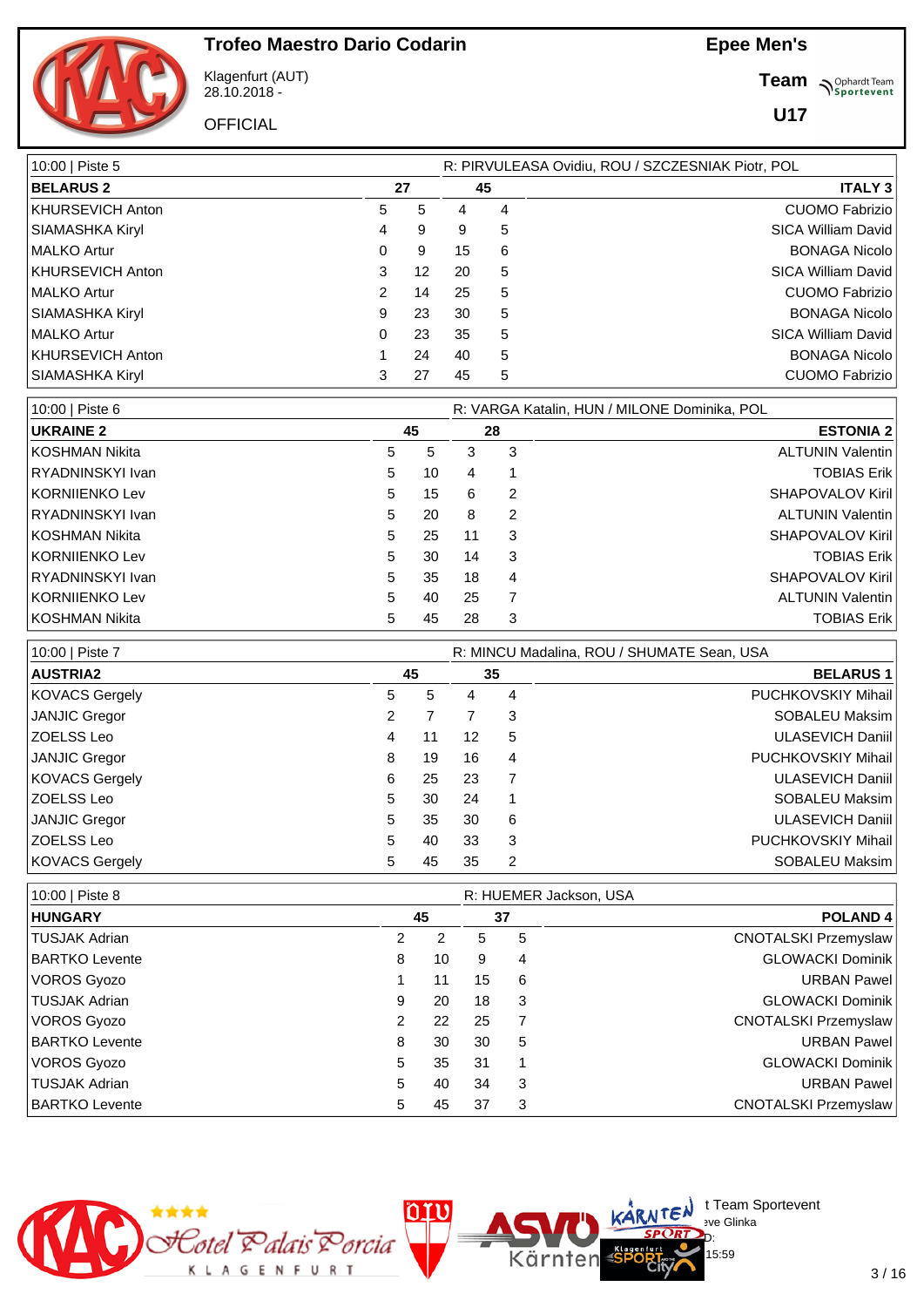**Epee Men's**



Klagenfurt (AUT) 28.10.2018 -

**OFFICIAL** 

**Team** *S<sup>Ophardt Team*<br>*S*<sup>P</sup> *Sportevent*</sup>

**U17**

| 10:00   Piste 11   |   | R: SCHMEDLER Katharina, AUT |                   |   |                            |
|--------------------|---|-----------------------------|-------------------|---|----------------------------|
| <b>POLAND 5</b>    |   | 38                          |                   |   | <b>UKRAINE</b>             |
| FRYDRYCH Kacper    | 5 | 5                           | 4                 | 4 | OPANASENKO Andrii          |
| OGONOWSKI Szymon   | 3 | 8                           | 10                | 6 | KUBLITSKYI Mykhailo        |
| MANDRYSZ Sebastian |   | 15                          | $12 \overline{ }$ | 2 | SYROTA Mykhailo            |
| OGONOWSKI Szymon   | 3 | 18                          | 20                | 8 | OPANASENKO Andrii          |
| FRYDRYCH Kacper    | 5 | 23                          | 25                | 5 | SYROTA Mykhailo            |
| MANDRYSZ Sebastian |   | 30                          | 30                | 5 | KUBLITSKYI Mykhailo        |
| OGONOWSKI Szymon   | 2 | 32                          | 35                | 5 | SYROTA Mykhailo            |
| MANDRYSZ Sebastian |   | 33                          | 40                | 5 | OPANASENKO Andrii          |
| FRYDRYCH Kacper    | 5 | 38                          | 45                | 5 | <b>KUBLITSKYI Mykhailo</b> |

| 10:00   Piste 12    |    |    |    | R: PAAKKONEN Juhani, FIN / BRUCKMUELLER Fabian, AUT |                                   |  |  |  |  |  |
|---------------------|----|----|----|-----------------------------------------------------|-----------------------------------|--|--|--|--|--|
| <b>POLAND</b>       |    | 45 |    | 35                                                  | <b>UNITED STATES OF AMERICA 5</b> |  |  |  |  |  |
| l SOCHA Jan         | 2  | 2  |    | 2                                                   | <b>LEIGH David</b>                |  |  |  |  |  |
| BULANDRA Jan        | 5. |    | 6  | 4                                                   | <b>GAIDAR Daniel</b>              |  |  |  |  |  |
| KITLINSKI Bartosz   |    | 14 | 11 | 5                                                   | JAYENDRA Chandrashekar            |  |  |  |  |  |
| <b>BULANDRA Jan</b> | 3  | 17 | 14 | 3                                                   | <b>LEIGH David</b>                |  |  |  |  |  |
| SOCHA Jan           | 8  | 25 | 17 | 3                                                   | JAYENDRA Chandrashekar            |  |  |  |  |  |
| KITLINSKI Bartosz   | 5  | 30 | 24 |                                                     | <b>GAIDAR Daniel</b>              |  |  |  |  |  |
| <b>BULANDRA Jan</b> | 5  | 35 | 27 | 3                                                   | JAYENDRA Chandrashekar            |  |  |  |  |  |
| KITLINSKI Bartosz   | 5. | 40 | 34 | 7                                                   | <b>LEIGH David</b>                |  |  |  |  |  |
| SOCHA Jan           | 5  | 45 | 35 |                                                     | <b>GAIDAR Daniel</b>              |  |  |  |  |  |

| 10:00   Piste 13 |   |    | R: SEMEREDY Alexandra, HUN |               |                                   |
|------------------|---|----|----------------------------|---------------|-----------------------------------|
| <b>UKRAINE 3</b> |   | 37 |                            |               | <b>UNITED STATES OF AMERICA 2</b> |
| KUZMA Andriy     |   |    | 5                          | 5             | <b>NGUYEN Ethan</b>               |
| MYKYTENKO Dmytro | 3 | 4  | 9                          | 4             | <b>MOOSEKIAN Stafford</b>         |
| BELYAYEV Dmytro  | 6 | 10 | 15                         | 6             | <b>LIVERANT Skyler</b>            |
| MYKYTENKO Dmytro | 4 | 14 | 17                         | $\mathcal{P}$ | <b>NGUYEN Ethan</b>               |
| KUZMA Andriy     | 6 | 20 | 20                         | 3             | <b>LIVERANT Skyler</b>            |
| BELYAYEV Dmytro  |   | 27 | 28                         | 8             | <b>MOOSEKIAN Stafford</b>         |
| MYKYTENKO Dmytro |   | 34 | 35                         | 7             | <b>LIVERANT Skyler</b>            |
| BELYAYEV Dmytro  | 0 | 34 | 38                         | 3             | <b>NGUYEN Ethan</b>               |
| KUZMA Andriy     | 3 | 37 | 45                         | 7             | <b>MOOSEKIAN Stafford</b>         |

| 10:00   Piste 14       |    |    |    | R: MARCUZ Elisa, ITA |                       |
|------------------------|----|----|----|----------------------|-----------------------|
| <b>ESTONIA1</b>        |    | 38 |    | 35                   | <b>GERMANY 4</b>      |
| <b>PRIIMAGI Henrik</b> | 5  | 5  | 2  | $\overline{2}$       | <b>SCHULZ Tobias</b>  |
| <b>TAFENAU kasper</b>  | 4  | 9  | 6  | 4                    | <b>BUELAU Matthew</b> |
| <b>SALM Markus</b>     | 6  | 15 | 11 | 5                    | VOGEL Vince           |
| TAFENAU kasper         |    | 16 | 16 | 5                    | <b>SCHULZ Tobias</b>  |
| <b>PRIIMAGI Henrik</b> | 9  | 25 | 20 | 4                    | VOGEL Vince           |
| <b>SALM Markus</b>     | 0  | 25 | 24 | 4                    | <b>BUELAU Matthew</b> |
| TAFENAU kasper         | 2  | 27 | 27 | 3                    | <b>VOGEL Vince</b>    |
| <b>SALM Markus</b>     | 0  | 27 | 27 | $\Omega$             | <b>SCHULZ Tobias</b>  |
| <b>PRIIMAGI Henrik</b> | 11 | 38 | 35 | 8                    | <b>BUELAU Matthew</b> |

Kärnten



 $\bigcup_{v \in \mathcal{F}} \mathsf{Id}$  t Team Sportevent

15:59

**N'Y'Letter** sve Glinka  $SPCRD<sub>D</sub>$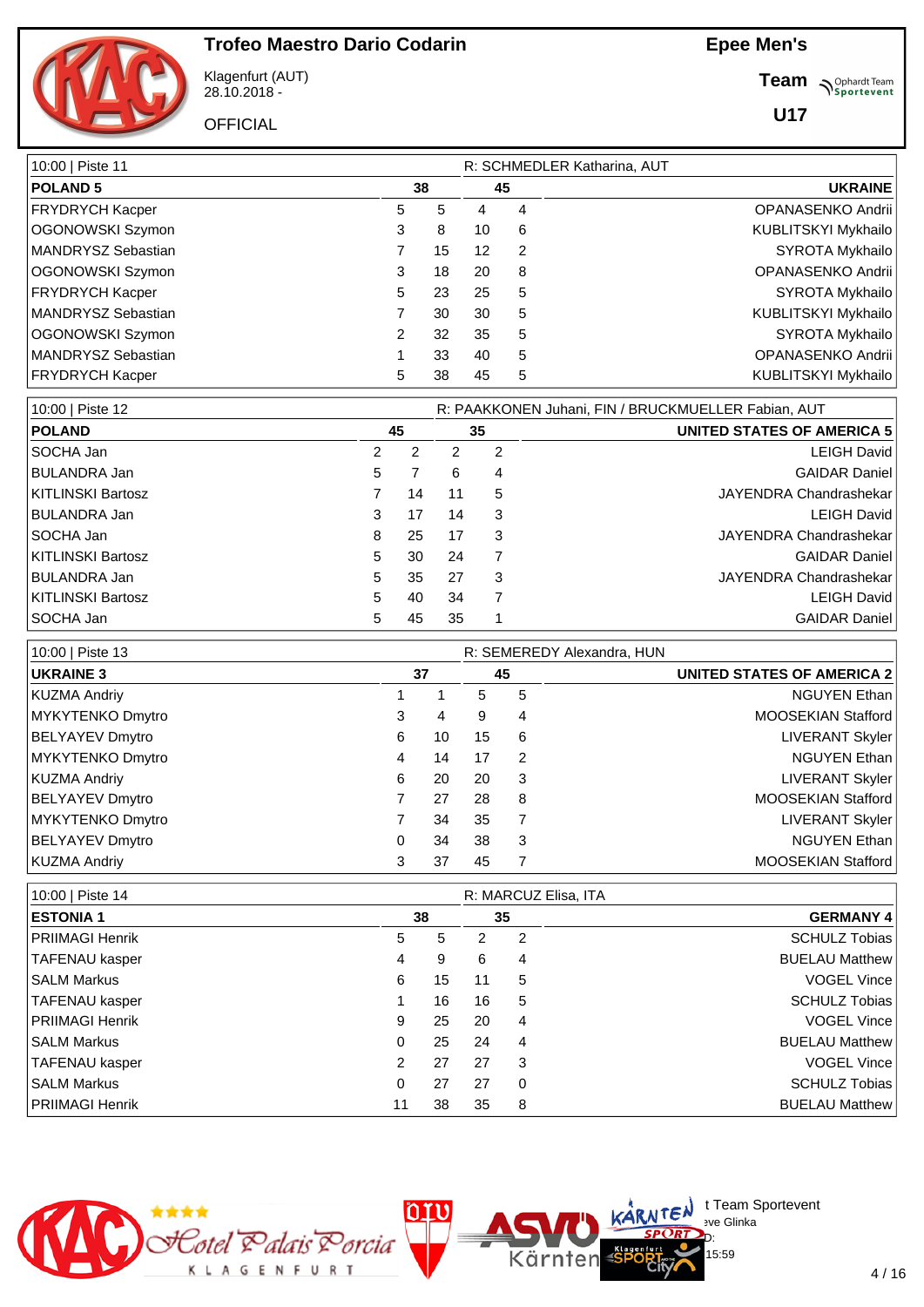**Epee Men's**



Klagenfurt (AUT) 28.10.2018 -

**OFFICIAL** 

**Team** *S<sup>Ophardt Team*<br> *S*<sup>P</sup> Sportevent</sup>

**U17**

| 10:00   Piste 17       |   |    | R: WATERS Essene, USA |   |                               |
|------------------------|---|----|-----------------------|---|-------------------------------|
| <b>GERMANY 3</b>       |   | 36 | 45                    |   | <b>GERMANY</b>                |
| <b>BRYCHCY Jakob</b>   |   |    |                       |   | KOLDITZ Hendrik-Kilian        |
| GERHARTZ Benedict      | 4 | 5. | 3                     | 2 | <b>GEHL Sebastian</b>         |
| <b>PRZIKOPP Martin</b> | 3 | 8  | 9                     | 6 | <b>BITTERLING Julius Paul</b> |
| <b>BRYCHCY Jakob</b>   | 4 | 12 | 15                    | 6 | GEHL Sebastian                |
| <b>PRZIKOPP Martin</b> | 3 | 15 | 17                    | 2 | KOLDITZ Hendrik-Kilian        |
| GERHARTZ Benedict      |   | 22 | 22                    | 5 | <b>BITTERLING Julius Paul</b> |
| <b>PRZIKOPP Martin</b> | 6 | 28 | 28                    | 6 | <b>GEHL Sebastian</b>         |
| BRYCHCY Jakob          | 3 | 31 | 37                    | 9 | <b>BITTERLING Julius Paul</b> |
| GERHARTZ Benedict      | 5 | 36 | 45                    | 8 | KOLDITZ Hendrik-Kilian        |

| 10:00   Piste 18   |               |    |    |          | R: HORETSKYI Sergii, UKR / MAHMOUD Taysir, USA |
|--------------------|---------------|----|----|----------|------------------------------------------------|
| <b>ROMANIA</b>     |               | 45 |    | 44       | <b>POLAND 2</b>                                |
| POPA Daniel        | 5.            | 5  | 3  | 3        | <b>WALACH Wiktor</b>                           |
| MIRICA Florin      | 5.            | 10 | 9  | 6        | <b>BUSKO Robert</b>                            |
| SURDUCAN Tudor     | 4             | 14 | 11 | 2        | JEDRZEJCZYK Radoslaw                           |
| MIRICA Florin      | $\mathcal{P}$ | 16 | 14 | 3        | <b>WALACH Wiktor</b>                           |
| <b>POPA Daniel</b> | 5.            | 21 | 18 | 4        | JEDRZEJCZYK Radoslaw                           |
| SURDUCAN Tudor     |               | 28 | 22 | 4        | <b>BUSKO Robert</b>                            |
| MIRICA Florin      | 6             | 34 | 29 |          | JEDRZEJCZYK Radoslaw                           |
| SURDUCAN Tudor     |               | 35 | 29 | $\Omega$ | <b>WALACH Wiktor</b>                           |
| <b>POPA Daniel</b> | 10            | 45 | 44 | 15       | <b>BUSKO Robert</b>                            |

| 10:00   Piste 19 |                |    |    | R: MIELNICZEK Ignacy, POL |                                   |
|------------------|----------------|----|----|---------------------------|-----------------------------------|
| <b>ROMANIA 2</b> | 21             |    | 45 |                           | <b>UNITED STATES OF AMERICA 3</b> |
| PURCAREA Dinu    | 0              | 0  | 5  | 5                         | <b>WEISS Miles</b>                |
| NISTOR Horia     | 4              | 4  | 10 | 5                         | <b>LEE Aaron</b>                  |
| PAPP Andrei      |                | 5  | 15 | 5                         | <b>KUMASHI Mihir</b>              |
| PURCAREA Dinu    | 2              |    | 20 | 5                         | <b>LEE Aaron</b>                  |
| PAPP Andrei      | 4              | 11 | 25 | 5                         | <b>WEISS Miles</b>                |
| NISTOR Horia     | 2              | 13 | 30 | 5                         | <b>KUMASHI Mihir</b>              |
| PAPP Andrei      | $\overline{2}$ | 15 | 35 | 5                         | LEE Aaron                         |
| PURCAREA Dinu    | $\mathcal{P}$  | 17 | 40 | 5                         | <b>KUMASHI Mihir</b>              |
| NISTOR Horia     |                | 21 | 45 | 5                         | <b>WEISS Miles</b>                |

| 10:00   Piste 20             |    | R: OPALKA Michal, POL |   |                        |
|------------------------------|----|-----------------------|---|------------------------|
| <b>ITALY 2</b><br>45         |    | 35                    |   | <b>MIXED TEAM HAC</b>  |
| RINALDI Pietro<br>4          | 4  | 2                     | 2 | <b>HORVATH Zsombor</b> |
| SEVERINI Filippo<br>0        | 4  | 2                     | 0 | <b>VINNITCHOUK Ted</b> |
| DI MARCO Fabrizio<br>10      | 14 | 6                     | 4 | <b>RANKL Florian</b>   |
| <b>SEVERINI Filippo</b><br>6 | 20 | 15                    | 9 | <b>HORVATH Zsombor</b> |
| 5<br>RINALDI Pietro          | 25 | 19                    | 4 | <b>RANKL Florian</b>   |
| DI MARCO Fabrizio<br>3       | 28 | 21                    | 2 | <b>VINNITCHOUK Ted</b> |
| SEVERINI Filippo<br>6        | 34 | 24                    | 3 | <b>RANKL Florian</b>   |
| DI MARCO Fabrizio<br>6       | 40 | 29                    | 5 | <b>HORVATH Zsombor</b> |
| RINALDI Pietro<br>5          | 45 | 35                    | 6 | <b>VINNITCHOUK Ted</b> |

#### **Table of 16**

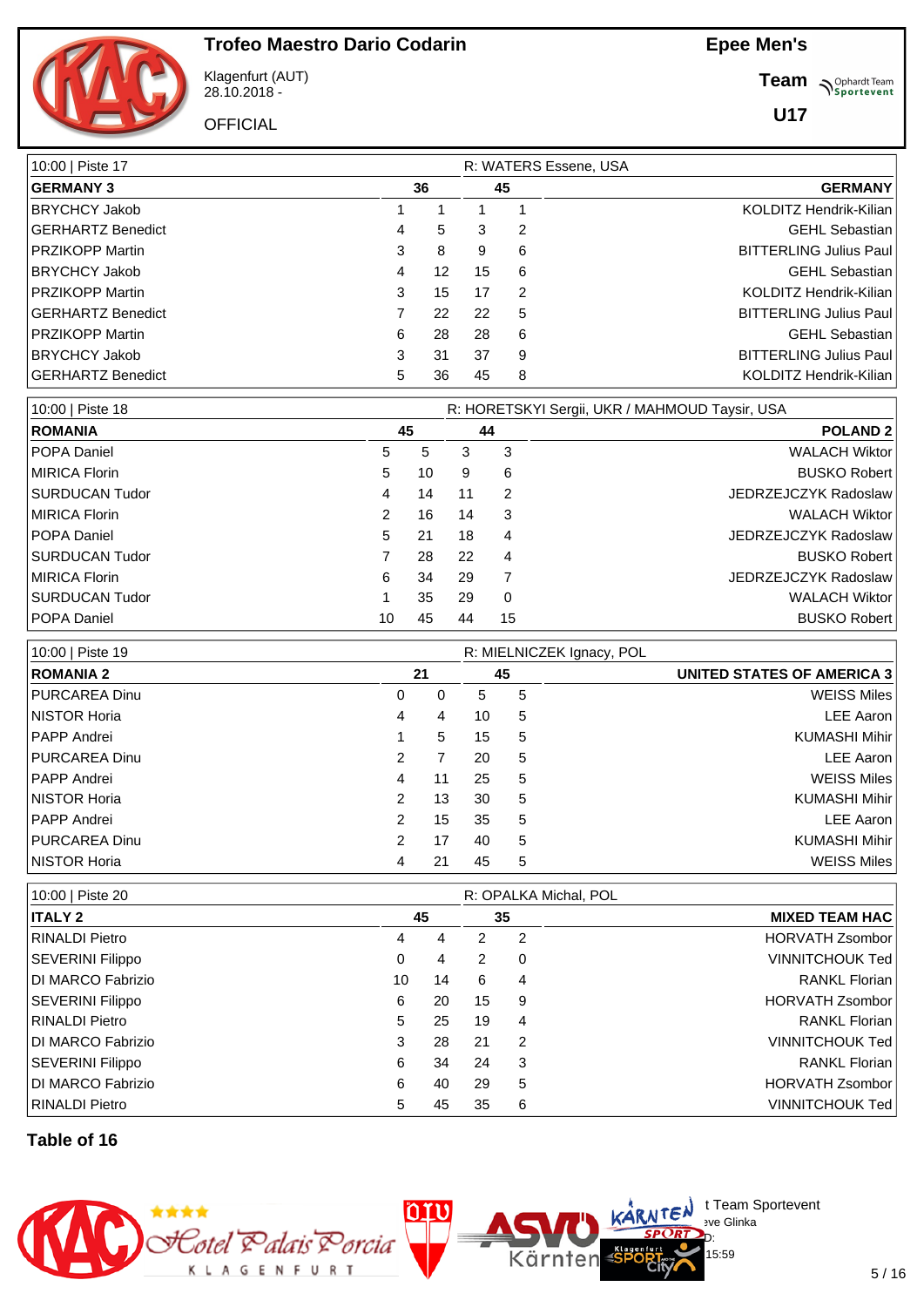

Klagenfurt (AUT) 28.10.2018 -

**OFFICIAL** 

**Team** *S<sup>Ophardt Team*<br> *S*<sup>P</sup> Sportevent</sup>

**U17**

| 11:00   Piste 1                   | R: PETRUS Dmytro, UKR / GHEORGHE Marius, ROU |    |    |          |                          |  |  |  |  |  |
|-----------------------------------|----------------------------------------------|----|----|----------|--------------------------|--|--|--|--|--|
| <b>UNITED STATES OF AMERICA 4</b> | 32                                           |    |    | 45       | <b>ITALY</b>             |  |  |  |  |  |
| KOZLOWSKI Mateusz                 |                                              |    | 5  | 5        | <b>MENCARELLI Simone</b> |  |  |  |  |  |
| VERMEULE Spencer                  |                                              | 8  | 10 | 5        | <b>REMONDINI Dario</b>   |  |  |  |  |  |
| <b>ZHENG Hagen</b>                | 3                                            | 11 | 15 | 5        | <b>ARMALEO Filippo</b>   |  |  |  |  |  |
| KOZLOWSKI Mateusz                 | 2                                            | 13 | 15 | $\Omega$ | <b>REMONDINI Dario</b>   |  |  |  |  |  |
| <b>ZHENG Hagen</b>                |                                              | 20 | 25 | 10       | <b>MENCARELLI Simone</b> |  |  |  |  |  |
| <b>VERMEULE Spencer</b>           | 4                                            | 24 | 30 | 5        | <b>ARMALEO Filippo</b>   |  |  |  |  |  |
| <b>ZHENG Hagen</b>                | 4                                            | 28 | 35 | 5        | <b>REMONDINI Dario</b>   |  |  |  |  |  |
| KOZLOWSKI Mateusz                 | 3                                            | 31 | 40 | 5        | <b>ARMALEO Filippo</b>   |  |  |  |  |  |
| <b>VERMEULE Spencer</b>           |                                              | 32 | 45 | 5        | <b>MENCARELLI Simone</b> |  |  |  |  |  |

| 11:00   Piste 2                       |    |    |     | R: MILONE Dominika, POL / PIRVULEASA Ovidiu, ROU |                                   |  |  |  |  |  |  |
|---------------------------------------|----|----|-----|--------------------------------------------------|-----------------------------------|--|--|--|--|--|--|
| <b>AUSTRIA1</b>                       |    | 38 |     | 41                                               | <b>UNITED STATES OF AMERICA 1</b> |  |  |  |  |  |  |
| KNECHTL David                         |    |    | 5   | 5                                                | <b>HERBST Isaac</b>               |  |  |  |  |  |  |
| FUCHS Julian                          | 4  | 5  | 8   | 3                                                | <b>SHIFRON Daniel</b>             |  |  |  |  |  |  |
| <b>BOSNJAK PEREIRA E SILVA Philip</b> | 4  | 9  | 13  | 5                                                | <b>HADDAD Justin</b>              |  |  |  |  |  |  |
| KNECHTL David                         |    | 16 | 19  | 6                                                | <b>SHIFRON Daniel</b>             |  |  |  |  |  |  |
| <b>BOSNJAK PEREIRA E SILVA Philip</b> | 4  | 20 | 25  | 6                                                | <b>HERBST Isaac</b>               |  |  |  |  |  |  |
| FUCHS Julian                          | 3  | 23 | 26  |                                                  | <b>HADDAD Justin</b>              |  |  |  |  |  |  |
| <b>BOSNJAK PEREIRA E SILVA Philip</b> | 5. | 28 | 28  | 2                                                | <b>SHIFRON Daniel</b>             |  |  |  |  |  |  |
| KNECHTL David                         | 0  | 28 | 28  | $\Omega$                                         | <b>HADDAD Justin</b>              |  |  |  |  |  |  |
| <b>FUCHS Julian</b>                   | 10 | 38 | -41 | 13                                               | <b>HERBST Isaac</b>               |  |  |  |  |  |  |

| 11:00   Piste 5  |                      |    | R: PUIU Stefan, ROU / OPALKA Michal, POL |                |                       |  |  |  |  |
|------------------|----------------------|----|------------------------------------------|----------------|-----------------------|--|--|--|--|
| <b>UKRAINE 2</b> |                      | 27 |                                          | 26             | <b>ITALY 3</b>        |  |  |  |  |
| l KOSHMAN Nikita | 2                    |    |                                          |                | <b>BONAGA Nicolo</b>  |  |  |  |  |
| RYADNINSKYI Ivan | 8                    | 10 |                                          | 6              | <b>CUOMO Fabrizio</b> |  |  |  |  |
| KORNIIENKO Lev   | $\mathbf{2}^{\circ}$ | 12 | 10                                       | 3              | SICA William David    |  |  |  |  |
| RYADNINSKYI Ivan | $\mathbf{2}^{\circ}$ | 14 | 14                                       | $\overline{4}$ | <b>BONAGA Nicolo</b>  |  |  |  |  |
| l KOSHMAN Nikita | 0                    | 14 | 14                                       | 0              | SICA William David    |  |  |  |  |
| KORNIIENKO Lev   | 3                    | 17 | 19                                       | 5              | <b>CUOMO Fabrizio</b> |  |  |  |  |
| RYADNINSKYI Ivan |                      | 18 | 21                                       | 2              | SICA William David    |  |  |  |  |
| KORNIIENKO Lev   | 0                    | 18 | 21                                       | 0              | <b>BONAGA Nicolo</b>  |  |  |  |  |
| l KOSHMAN Nikita | 9                    | 27 | 26                                       | 5              | <b>CUOMO Fabrizio</b> |  |  |  |  |

| 11:00   Piste 6       |    | R: MINCU Madalina, ROU / BROSCHEID Frederik, GER |    |    |                       |  |  |
|-----------------------|----|--------------------------------------------------|----|----|-----------------------|--|--|
| <b>HUNGARY</b>        |    | 45                                               |    | 40 | <b>AUSTRIA2</b>       |  |  |
| TUSJAK Adrian         | 5  | 5                                                | 5  | 5  | <b>KOVACS Gergely</b> |  |  |
| <b>BARTKO Levente</b> | 4  | 9                                                | 9  | 4  | <b>JANJIC Gregor</b>  |  |  |
| SOMODY Soma           | 2  | 11                                               | 14 | 5  | ZOELSS Leo            |  |  |
| TUSJAK Adrian         |    | 12                                               | 20 | 6  | <b>JANJIC Gregor</b>  |  |  |
| <b>SOMODY Soma</b>    | 3  | 15                                               | 23 | 3  | <b>KOVACS Gergely</b> |  |  |
| <b>BARTKO Levente</b> | 15 | 30                                               | 28 | 5  | ZOELSS Leo            |  |  |
| SOMODY Soma           | 5  | 35                                               | 34 | 6  | <b>JANJIC Gregor</b>  |  |  |
| TUSJAK Adrian         | 5  | 40                                               | 36 | 2  | ZOELSS Leo            |  |  |
| <b>BARTKO Levente</b> | 5  | 45                                               | 40 | 4  | <b>KOVACS Gergely</b> |  |  |

Kärnten



 $\bigcup_{v \in \mathcal{F}} \mathsf{Id}$  t Team Sportevent

15:59

**N'Y'Letter** sve Glinka  $SPCRD<sub>D</sub>$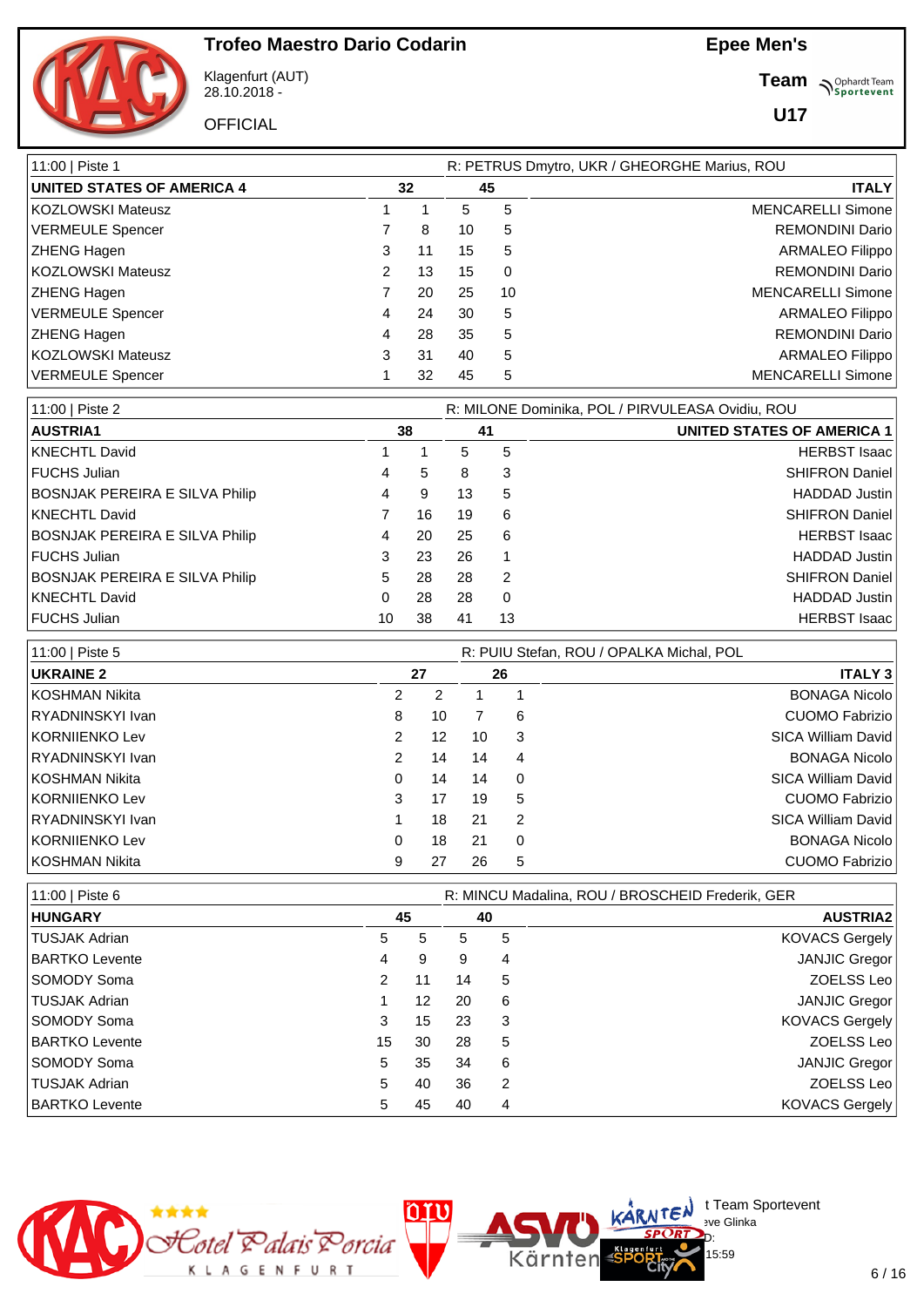11:00 | Piste 12 R: DAL POZZOLO Marco, ITA / SCHMEDLER Katharina, AUT

#### **Epee Men's**



Klagenfurt (AUT) 28.10.2018 -

**OFFICIAL** 

**Team S**<sup>Ophardt Team</sub></sup>

**U17**

| <b>POLAND</b>           | 45             |           |                | 28                      | <b>UKRAINE</b>                                    |
|-------------------------|----------------|-----------|----------------|-------------------------|---------------------------------------------------|
| SOCHA Jan               | 1              | 1         | 4              | 4                       | OPANASENKO Andrii                                 |
| <b>URBAN Piotr</b>      | 3              | 4         | 6              | 2                       | KUBLITSKYI Mykhailo                               |
| <b>BULANDRA Jan</b>     | 11             | 15        | 11             | 5                       | <b>SYROTA Mykhailo</b>                            |
| <b>URBAN Piotr</b>      | 4              | 19        | 15             | 4                       | OPANASENKO Andrii                                 |
| SOCHA Jan               | 6              | 25        | 16             | 1                       | SYROTA Mykhailo                                   |
| <b>BULANDRA Jan</b>     | 5              | 30        | 18             | $\overline{c}$          | KUBLITSKYI Mykhailo                               |
| <b>URBAN Piotr</b>      | 4              | 34        | 19             | 1                       | SYROTA Mykhailo                                   |
| <b>BULANDRA Jan</b>     | 6              | 40        | 28             | 9                       | OPANASENKO Andrii                                 |
| SOCHA Jan               | 5              | 45        | 28             | 0                       | KUBLITSKYI Mykhailo                               |
| 11:00   Piste 13        |                |           |                |                         | R: VARGA Katalin, HUN / STAHNACHOV Yauheni, BLR   |
| <b>ESTONIA1</b>         |                | 45        |                | 35                      | <b>UNITED STATES OF AMERICA 2</b>                 |
| <b>PRIIMAGI Henrik</b>  | 2              | 2         | 5              | 5                       | <b>MUN Michael</b>                                |
| TAFENAU kasper          | 3              | 5         | 10             | 5                       | MOOSEKIAN Stafford                                |
| <b>SALM Markus</b>      | 5              | 10        | 14             | 4                       | <b>LIVERANT Skyler</b>                            |
| <b>TAFENAU kasper</b>   | $\overline{2}$ | 12        | 16             | 2                       | <b>MUN Michael</b>                                |
| <b>PRIIMAGI Henrik</b>  | 13             | 25        | 22             | 6                       | <b>LIVERANT Skyler</b>                            |
| <b>SALM Markus</b>      | 5              | 30        | 22             | 0                       | MOOSEKIAN Stafford                                |
| <b>TAFENAU kasper</b>   | 4              | 34        | 31             | 9                       | <b>LIVERANT Skyler</b>                            |
| <b>SALM Markus</b>      | 1              | 35        | 33             | $\overline{c}$          | <b>MUN Michael</b>                                |
| <b>PRIIMAGI Henrik</b>  | 10             | 45        | 35             | $\overline{\mathbf{c}}$ | MOOSEKIAN Stafford                                |
|                         |                |           |                |                         |                                                   |
| 11:00   Piste 16        |                |           |                |                         | R: SZCZESNIAK Piotr, POL / MIELNICZEK Ignacy, POL |
| <b>ROMANIA</b>          |                | 45        |                | 35                      | <b>GERMANY</b>                                    |
| <b>SURDUCAN Tudor</b>   | 3              | 3         | 5              | 5                       | <b>EBERHARDT Max</b>                              |
| POPA Daniel             | 5              | 8         | 10             | 5                       | KOLDITZ Hendrik-Kilian                            |
| <b>MIRICA Florin</b>    | 3              | 11        | 14             | 4                       | <b>BITTERLING Julius Paul</b>                     |
| <b>SURDUCAN Tudor</b>   | 5              | 16        | 17             | 3                       | KOLDITZ Hendrik-Kilian                            |
| <b>MIRICA Florin</b>    | 4              | 20        | 21             | 4                       | <b>EBERHARDT Max</b>                              |
| POPA Daniel             | 10             | 30        | 29             | 8                       | <b>BITTERLING Julius Paul</b>                     |
| <b>MIRICA Florin</b>    | 5              | 35        | 32             | 3                       | KOLDITZ Hendrik-Kilian                            |
| <b>SURDUCAN Tudor</b>   | 4              | 39        | 35             | 3                       | <b>BITTERLING Julius Paul</b>                     |
| POPA Daniel             | 6              | 45        | 35             | 0                       | <b>EBERHARDT Max</b>                              |
| 11:00   Piste 17        |                |           |                |                         | R: PANKRATZ Joel, AUT / SEMEREDY Alexandra, HUN   |
| <b>ITALY 2</b>          |                | 45        |                | 27                      | <b>UNITED STATES OF AMERICA 3</b>                 |
| DI MARCO Fabrizio       | $\mathbf 0$    | $\pmb{0}$ | 0              | 0                       | <b>WEISS Miles</b>                                |
| <b>RINALDI Pietro</b>   | 0              | 0         | 0              | 0                       | <b>LEE Aaron</b>                                  |
| <b>SEVERINI Filippo</b> | 6              | 6         | 2              | 2                       | <b>KUMASHI Mihir</b>                              |
| DI MARCO Fabrizio       | 3              | 9         | 2              | 0                       | <b>LEE Aaron</b>                                  |
| <b>SEVERINI Filippo</b> | 6              | 15        | $\overline{7}$ | 5                       | <b>WEISS Miles</b>                                |
| <b>RINALDI Pietro</b>   | 11             | 26        | 14             | 7                       | <b>KUMASHI Mihir</b>                              |
| <b>SEVERINI Filippo</b> | 6              | 32        | 18             | 4                       | <b>LEE Aaron</b>                                  |
| DI MARCO Fabrizio       | 8              | 40        | 22             | 4                       | <b>KUMASHI Mihir</b>                              |
| <b>RINALDI Pietro</b>   | 5              | 45        | 27             | 5                       | <b>WEISS Miles</b>                                |
|                         |                |           |                |                         |                                                   |



 $\bigcup_{v \in \mathcal{F}} \mathsf{Id}$  t Team Sportevent

15:59

**N'Y'Letter** sve Glinka  $SPCRD<sub>D</sub>$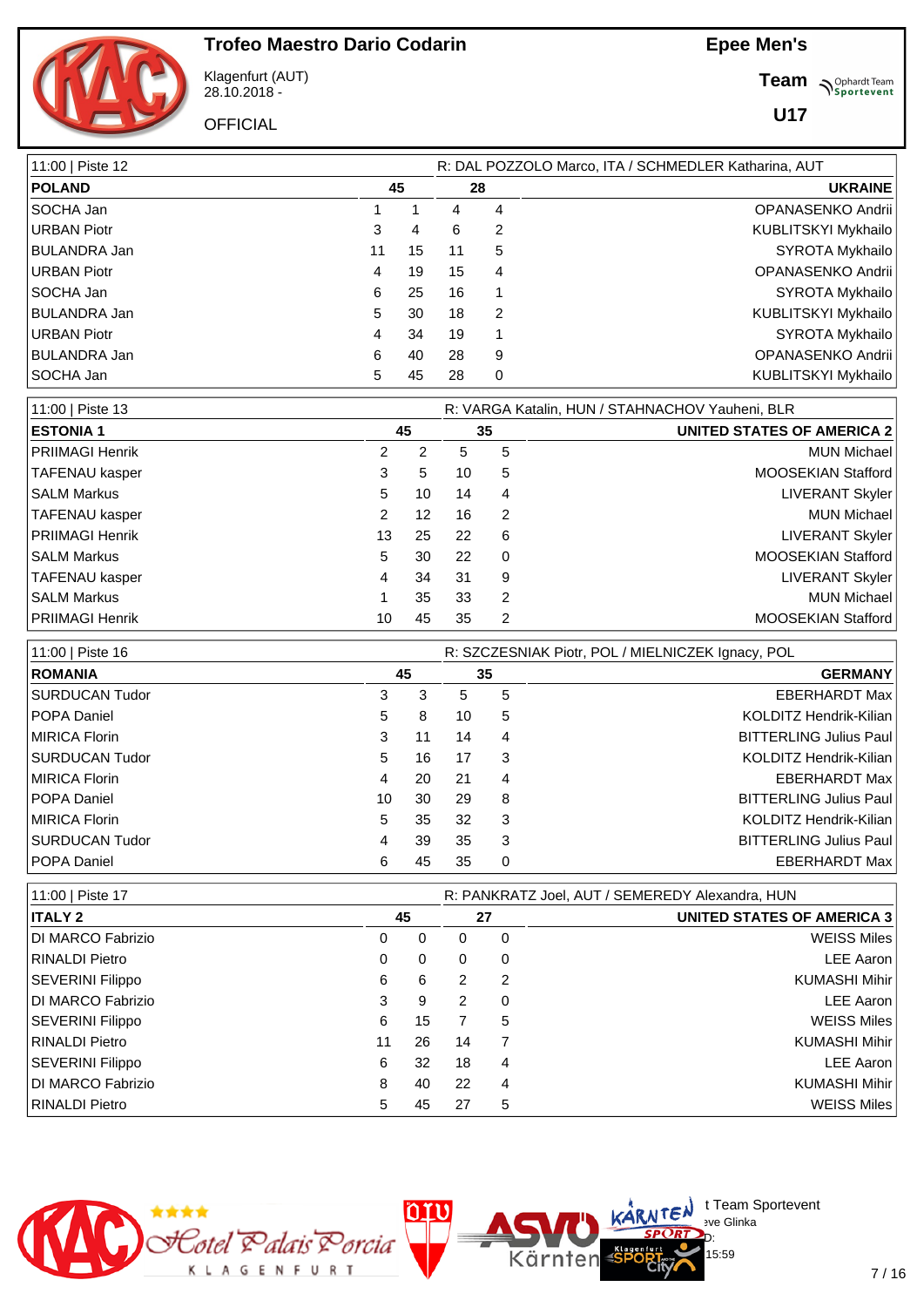

Klagenfurt (AUT) 28.10.2018 -

**OFFICIAL** 

**Team** *S<sup>Ophardt Team*<br>*S*<sup>P</sup> *Sportevent*</sup>

**U17**

#### **Table of 8**

| 12:00   Piste 1                   |   | R: MILONE Dominika, POL / OPALKA Michal, POL |    |          |                          |  |  |  |  |  |
|-----------------------------------|---|----------------------------------------------|----|----------|--------------------------|--|--|--|--|--|
| <b>UNITED STATES OF AMERICA 1</b> |   | 45                                           |    | 38       | <b>ITALY</b>             |  |  |  |  |  |
| <b>HADDAD Justin</b>              | 4 | 4                                            | 2  | 2        | <b>ARMALEO Filippo</b>   |  |  |  |  |  |
| <b>HERBST Isaac</b>               | 0 | 4                                            | 2  | $\Omega$ | <b>PIATTI Enrico</b>     |  |  |  |  |  |
| <b>KUSHNERIK Ethan</b>            | 3 |                                              | 8  | 6        | <b>MENCARELLI Simone</b> |  |  |  |  |  |
| <b>HADDAD</b> Justin              | 2 | 9                                            | 11 | 3        | <b>PIATTI Enrico</b>     |  |  |  |  |  |
| <b>KUSHNERIK Ethan</b>            | 9 | 18                                           | 15 | 4        | <b>ARMALEO Filippo</b>   |  |  |  |  |  |
| HERBST Isaac                      | 6 | 24                                           | 20 | 5        | <b>MENCARELLI Simone</b> |  |  |  |  |  |
| <b>KUSHNERIK Ethan</b>            | 6 | 30                                           | 25 | 5        | <b>PIATTI Enrico</b>     |  |  |  |  |  |
| <b>HADDAD Justin</b>              | 4 | 34                                           | 26 |          | <b>MENCARELLI Simone</b> |  |  |  |  |  |
| HERBST Isaac                      |   | 45                                           | 38 | 12       | <b>ARMALEO Filippo</b>   |  |  |  |  |  |

| 12:00   Piste 2       |               |    | R: SCHMEDLER Katharina, AUT / BRUCKMUELLER Fabian, AUT |    |                       |
|-----------------------|---------------|----|--------------------------------------------------------|----|-----------------------|
| <b>HUNGARY</b>        |               | 45 |                                                        | 35 | <b>UKRAINE 2</b>      |
| <b>BARTKO Levente</b> | 5             | 5  | 4                                                      | 4  | <b>KORNIIENKO Lev</b> |
| <b>SOMODY Soma</b>    |               | 6  | 10                                                     | 6  | KOSHMAN Nikita        |
| TUSJAK Adrian         | 4             | 10 | 15                                                     | 5  | RYADNINSKYI Ivan      |
| SOMODY Soma           | $\mathcal{P}$ | 12 | 16                                                     |    | <b>KORNIJENKO Lev</b> |
| <b>BARTKO Levente</b> | 13            | 25 | 21                                                     | 5  | RYADNINSKYI Ivan      |
| TUSJAK Adrian         | 5             | 30 | 25                                                     | 4  | KOSHMAN Nikita        |
| SOMODY Soma           | 5             | 35 | 29                                                     | 4  | RYADNINSKYI Ivan      |
| TUSJAK Adrian         | 5             | 40 | 30                                                     |    | <b>KORNIJENKO Lev</b> |
| <b>BARTKO Levente</b> | 5.            | 45 | 35                                                     | 5  | KOSHMAN Nikita        |

| 12:00   Piste 5    |    | R: MAHMOUD Taysir, USA / BROSCHEID Frederik, GER |    |    |                    |
|--------------------|----|--------------------------------------------------|----|----|--------------------|
| <b>ESTONIA 1</b>   | 30 |                                                  | 41 |    | <b>POLAND</b>      |
| I SALM Markus      | 4  | 4                                                | 4  | 4  | SOCHA Jan          |
| PRIIMAGI Henrik    |    | 5                                                | 4  | 0  | <b>URBAN Piotr</b> |
| TAFENAU kasper     | 3  | 8                                                | 10 | 6  | BULANDRA Jan       |
| ISALM Markus       | 2  | 10                                               | 13 | 3  | <b>URBAN Piotr</b> |
| TAFENAU kasper     | 3  | 13                                               | 19 | 6  | SOCHA Jan          |
| PRIIMAGI Henrik    | 6  | 19                                               | 25 | 6  | BULANDRA Jan       |
| TAFENAU kasper     | 0  | 19                                               | 25 | 0  | <b>URBAN Piotr</b> |
| <b>SALM Markus</b> | 3  | 22                                               | 28 | 3  | BULANDRA Jan       |
| PRIIMAGI Henrik    | 8  | 30                                               | 41 | 13 | SOCHA Jan          |

| 12:00   Piste 6         |    | R: PAAKKONEN Juhani, FIN / VARGA Katalin, HUN |    |          |                       |  |  |  |  |  |  |
|-------------------------|----|-----------------------------------------------|----|----------|-----------------------|--|--|--|--|--|--|
| <b>ITALY 2</b>          |    | 45                                            |    |          | <b>ROMANIA</b>        |  |  |  |  |  |  |
| DI MARCO Fabrizio       |    |                                               | 0  | 0        | <b>POPA Daniel</b>    |  |  |  |  |  |  |
| RINALDI Pietro          | 3  | 4                                             | 3  | 3        | <b>MIRICA Florin</b>  |  |  |  |  |  |  |
| <b>SEVERINI Filippo</b> | 10 | 14                                            | 11 | 8        | <b>SURDUCAN Tudor</b> |  |  |  |  |  |  |
| DI MARCO Fabrizio       | 0  | 14                                            | 14 | 3        | <b>MIRICA Florin</b>  |  |  |  |  |  |  |
| <b>SEVERINI Filippo</b> |    | 21                                            | 18 | 4        | <b>POPA Daniel</b>    |  |  |  |  |  |  |
| RINALDI Pietro          | 6  | 27                                            | 24 | 6        | <b>SURDUCAN Tudor</b> |  |  |  |  |  |  |
| <b>SEVERINI Filippo</b> | 0  | 27                                            | 24 | $\Omega$ | <b>MIRICA Florin</b>  |  |  |  |  |  |  |
| DI MARCO Fabrizio       | 4  | 31                                            | 26 | 2        | <b>SURDUCAN Tudor</b> |  |  |  |  |  |  |
| RINALDI Pietro          | 14 | 45                                            | 39 | 13       | <b>POPA Daniel</b>    |  |  |  |  |  |  |

Kärnten



 $\bigcup_{v \in \mathcal{F}} \mathsf{Id}$  t Team Sportevent

15:59

**N'Y'Letter** sve Glinka  $SPCRD<sub>D</sub>$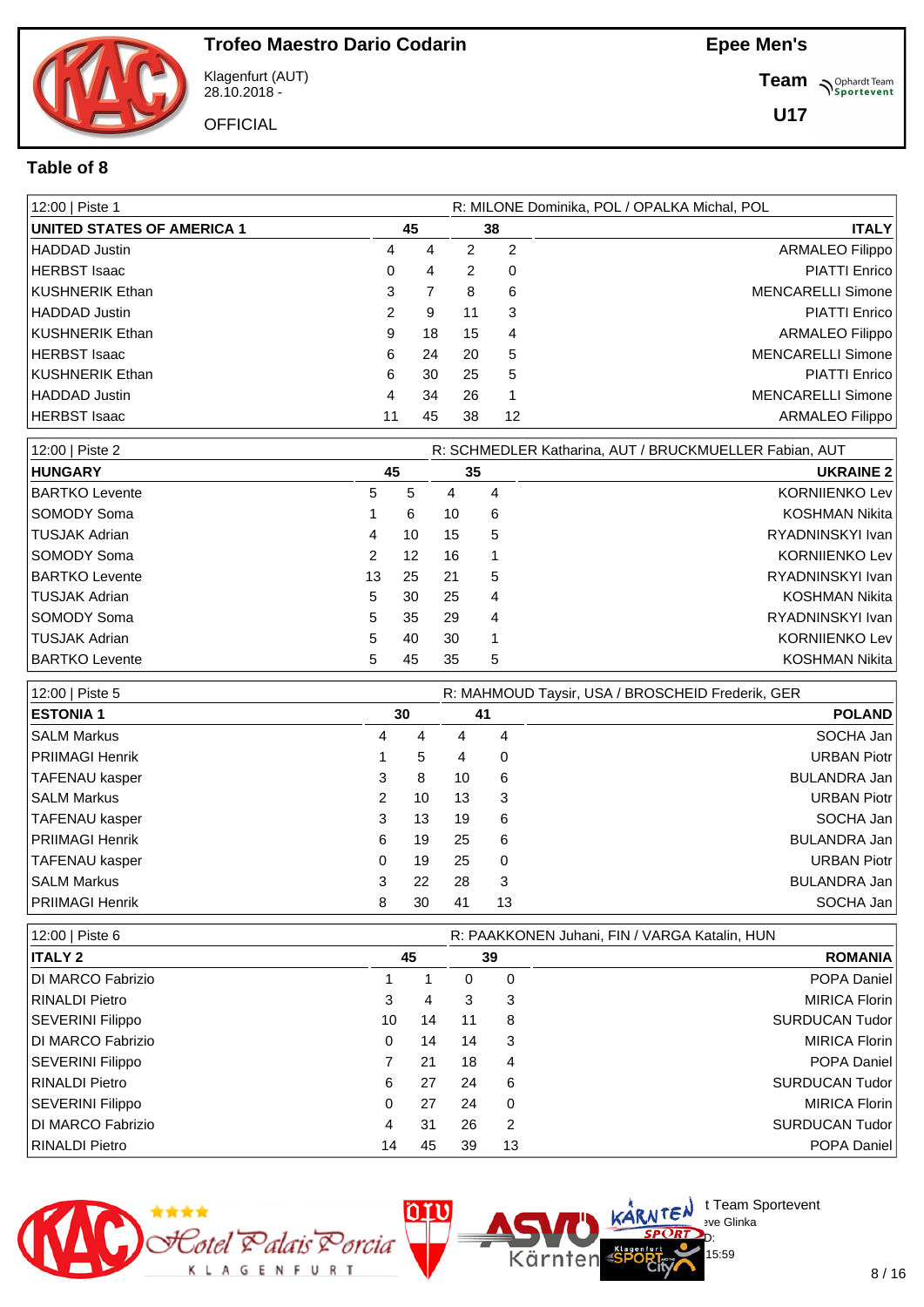

Klagenfurt (AUT) 28.10.2018 -

**OFFICIAL** 

**Team** *S<sup>Ophardt Team*<br>*S*<sup>P</sup> *Sportevent*</sup>

**U17**

#### **Table 9-16**

| 12:00   Piste 12                      |    |    |    |   | R: BETTINO Alessio, ITA / PIRVULEASA Ovidiu, ROU |  |  |
|---------------------------------------|----|----|----|---|--------------------------------------------------|--|--|
| <b>AUSTRIA1</b>                       |    | 37 | 45 |   | <b>UNITED STATES OF AMERICA 4</b>                |  |  |
| l FUCHS Julian                        | 3  | 3  | 3  | 3 | <b>KOZLOWSKI Mateusz</b>                         |  |  |
| <b>BOSNJAK PEREIRA E SILVA Philip</b> | 4  |    | 4  |   | <b>ZHENG Hagen</b>                               |  |  |
| KNECHTL David                         | 8  | 15 | 11 |   | <b>VERMEULE Spencer</b>                          |  |  |
| BOSNJAK PEREIRA E SILVA Philip        | 5. | 20 | 20 | 9 | <b>KOZLOWSKI Mateusz</b>                         |  |  |
| FUCHS Julian                          | 4  | 24 | 25 | 5 | <b>VERMEULE Spencer</b>                          |  |  |
| KNECHTL David                         | 3  | 27 | 30 | 5 | <b>ZHENG Hagen</b>                               |  |  |
| <b>BOSNJAK PEREIRA E SILVA Philip</b> | 2  | 29 | 35 | 5 | <b>VERMEULE Spencer</b>                          |  |  |
| KNECHTL David                         |    | 31 | 40 | 5 | <b>KOZLOWSKI Mateusz</b>                         |  |  |
| FUCHS Julian                          | 6  | 37 | 45 | 5 | <b>ZHENG Hagen</b>                               |  |  |

| 12:00   Piste 13      |    |    |    |    | R: GHEORGHE Marius, ROU / MIELNICZEK Ignacy, POL |
|-----------------------|----|----|----|----|--------------------------------------------------|
| AUSTRIA2              |    | 42 |    | 45 | <b>ITALY 3</b>                                   |
| <b>KOVACS Gergely</b> | 5  | 5  |    |    | SICA William David                               |
| LACH Leo              | 2  |    | 6  | 5  | <b>BONAGA Nicolo</b>                             |
| JANJIC Gregor         |    | 14 | 11 | 5  | <b>BASSI Filippo</b>                             |
| LACH Leo              |    | 15 | 19 | 8  | <b>SICA William David</b>                        |
| <b>KOVACS Gergely</b> | 10 | 25 | 21 | 2  | <b>BASSI Filippo</b>                             |
| JANJIC Gregor         | 5  | 30 | 26 | 5  | <b>BONAGA Nicolo</b>                             |
| LACH Leo              | 3  | 33 | 31 | 5  | <b>BASSI Filippo</b>                             |
| JANJIC Gregor         | 5  | 38 | 35 | 4  | <b>SICA William David</b>                        |
| <b>KOVACS Gergely</b> | 4  | 42 | 45 | 10 | <b>BONAGA Nicolo</b>                             |

| 12:00   Piste 17                  |    |    | R: SZCZESNIAK Piotr, POL / MINCU Madalina, ROU |    |                     |  |  |  |  |
|-----------------------------------|----|----|------------------------------------------------|----|---------------------|--|--|--|--|
| <b>UNITED STATES OF AMERICA 2</b> |    | 35 |                                                | 45 | <b>UKRAINE</b>      |  |  |  |  |
| MUN Michael                       | 3  | 3  | 3                                              | 3  | OPANASENKO Andrii   |  |  |  |  |
| LIVERANT Skyler                   | 5  | 8  | 10                                             |    | MASLOV Heorgii      |  |  |  |  |
| <b>NGUYEN Ethan</b>               | 2  | 10 | 13                                             | 3  | KUBLITSKYI Mykhailo |  |  |  |  |
| MUN Michael                       |    | 11 | 16                                             | 3  | MASLOV Heorgii      |  |  |  |  |
| <b>NGUYEN Ethan</b>               | 0  | 11 | 16                                             | 0  | OPANASENKO Andrii   |  |  |  |  |
| <b>LIVERANT Skyler</b>            | 6  | 17 | 22                                             | 6  | KUBLITSKYI Mykhailo |  |  |  |  |
| <b>NGUYEN Ethan</b>               | 3  | 20 | 26                                             | 4  | MASLOV Heorgii      |  |  |  |  |
| MUN Michael                       | 3  | 23 | 27                                             |    | KUBLITSKYI Mykhailo |  |  |  |  |
| <b>LIVERANT Skyler</b>            | 12 | 35 | 45                                             | 18 | OPANASENKO Andrii   |  |  |  |  |

| 12:00   Piste 18                  |   |    | R: MAIRITSCH Carina, AUT / SEMEREDY Alexandra, HUN |    |                        |  |  |  |  |
|-----------------------------------|---|----|----------------------------------------------------|----|------------------------|--|--|--|--|
| <b>UNITED STATES OF AMERICA 3</b> |   | 45 |                                                    | 28 | <b>GERMANY</b>         |  |  |  |  |
| FEINBERG Gabriel                  | 4 | 4  | 5                                                  | 5  | <b>GEHL Sebastian</b>  |  |  |  |  |
| <b>WEISS Miles</b>                | 6 | 10 | 10                                                 | 5  | KOLDITZ Hendrik-Kilian |  |  |  |  |
| KUMASHI Mihir                     | 5 | 15 | 12                                                 | 2  | <b>EBERHARDT Max</b>   |  |  |  |  |
| FEINBERG Gabriel                  | 5 | 20 | 16                                                 | 4  | KOLDITZ Hendrik-Kilian |  |  |  |  |
| KUMASHI Mihir                     | 5 | 25 | 17                                                 |    | <b>GEHL Sebastian</b>  |  |  |  |  |
| l WEISS Miles                     | 4 | 29 | 19                                                 | 2  | <b>EBERHARDT Max</b>   |  |  |  |  |
| KUMASHI Mihir                     | 6 | 35 | 22                                                 | 3  | KOLDITZ Hendrik-Kilian |  |  |  |  |
| FEINBERG Gabriel                  | 5 | 40 | 25                                                 | 3  | <b>EBERHARDT Max</b>   |  |  |  |  |
| WEISS Miles                       | 5 | 45 | 28                                                 | 3  | <b>GEHL Sebastian</b>  |  |  |  |  |

Kärnten



 $\bigcup_{v \in \mathcal{F}} \mathsf{Id}$  t Team Sportevent

15:59

**N'Y'Letter** sve Glinka  $SPCRD<sub>D</sub>$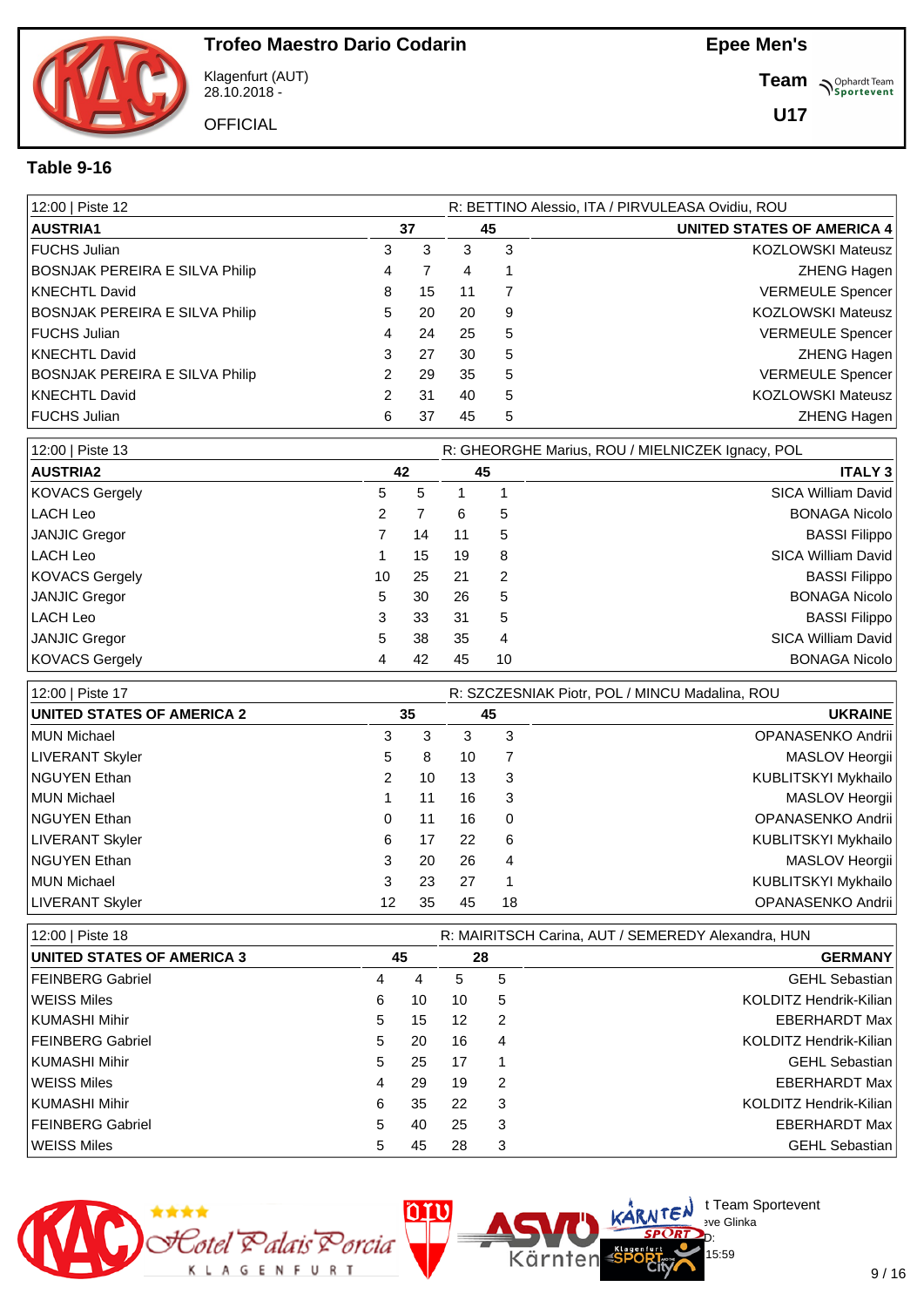Klagenfurt (AUT) 28.10.2018 -

**OFFICIAL** 

**Team** *S<sup>Ophardt Team*<br>*S*<sup>P</sup> *Sportevent*</sup>

**U17**

#### **Semi-Final**

| 13:00   Piste GREEN   |    |    |    | R: PIRVULEASA Ovidiu, ROU / BRUCKMUELLER Fabian, AUT |                            |  |  |  |  |  |
|-----------------------|----|----|----|------------------------------------------------------|----------------------------|--|--|--|--|--|
| <b>HUNGARY</b>        |    | 27 |    | 45                                                   | UNITED STATES OF AMERICA 1 |  |  |  |  |  |
| TUSJAK Adrian         | 0  | 0  | 5  | 5                                                    | <b>HERBST Isaac</b>        |  |  |  |  |  |
| <b>BARTKO Levente</b> |    |    | 10 | 5                                                    | <b>KUSHNERIK Ethan</b>     |  |  |  |  |  |
| SOMODY Soma           | 5  | 6  | 15 | 5                                                    | <b>HADDAD Justin</b>       |  |  |  |  |  |
| TUSJAK Adrian         | 4  | 10 | 20 | 5                                                    | <b>KUSHNERIK Ethan</b>     |  |  |  |  |  |
| <b>SOMODY Soma</b>    | 3  | 13 | 25 | 5                                                    | <b>HERBST Isaac</b>        |  |  |  |  |  |
| <b>BARTKO Levente</b> | 5. | 18 | 28 | 3                                                    | <b>HADDAD Justin</b>       |  |  |  |  |  |
| <b>SOMODY Soma</b>    | 4  | 22 | 35 |                                                      | <b>KUSHNERIK Ethan</b>     |  |  |  |  |  |
| TUSJAK Adrian         | 3  | 25 | 40 | 5                                                    | <b>HADDAD Justin</b>       |  |  |  |  |  |
| <b>BARTKO Levente</b> |    | 27 | 45 | 5                                                    | <b>HERBST Isaac</b>        |  |  |  |  |  |

| 13:00   Piste RED       |    | R: BROSCHEID Frederik, GER / MAIRITSCH Carina, AUT |    |          |                          |  |
|-------------------------|----|----------------------------------------------------|----|----------|--------------------------|--|
| <b>ITALY 2</b>          |    | 45                                                 |    | 37       | <b>POLAND</b>            |  |
| DI MARCO Fabrizio       | 2  | 2                                                  | 2  | 2        | SOCHA Jan                |  |
| <b>RINALDI Pietro</b>   |    | 4                                                  | 6  | 4        | <b>URBAN Piotr</b>       |  |
| <b>SEVERINI Filippo</b> | 11 | 15                                                 | 13 |          | BULANDRA Jan             |  |
| DI MARCO Fabrizio       | 3  | 18                                                 | 13 | 0        | <b>URBAN Piotr</b>       |  |
| <b>SEVERINI Filippo</b> | 2  | 20                                                 | 18 | 5        | SOCHA Jan                |  |
| <b>RINALDI Pietro</b>   | 2  | 22                                                 | 18 | $\Omega$ | BULANDRA Jan             |  |
| SEVERINI Filippo        | 3  | 25                                                 | 18 | $\Omega$ | <b>KITLINSKI Bartosz</b> |  |
| DI MARCO Fabrizio       | 5  | 30                                                 | 26 | 8        | BULANDRA Jan             |  |
| RINALDI Pietro          | 15 | 45                                                 | 37 | -11      | SOCHA Jan                |  |

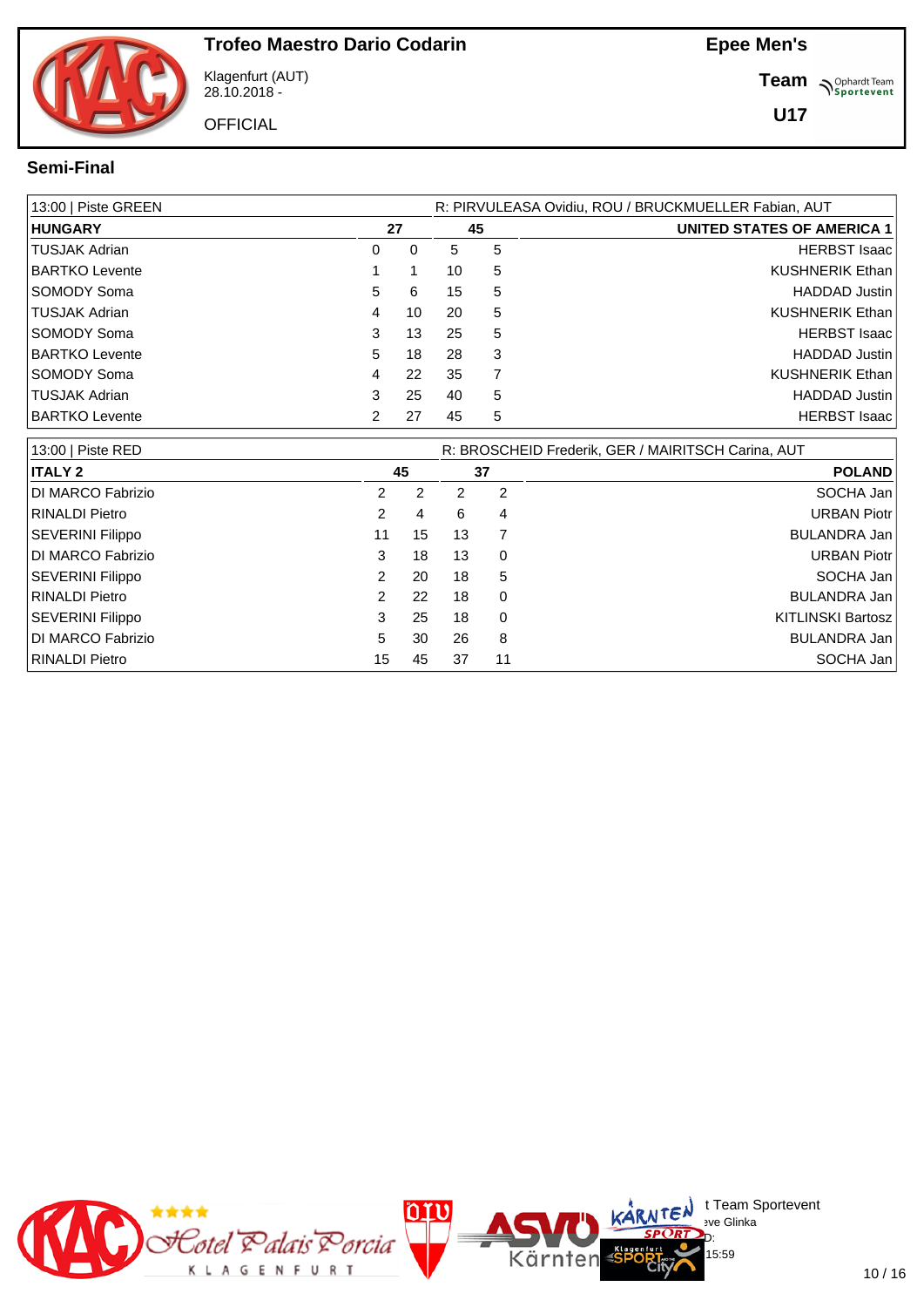Klagenfurt (AUT) 28.10.2018 -

**OFFICIAL** 

**Team** *S<sup>Ophardt Team*<br>*S*<sup>P</sup> *Sportevent*</sup>

**U17**

#### **Table 5-8**

| 13:00   Piste 3        |   |    |    |    | R: PAAKKONEN Juhani, FIN / HUEMER Jackson, USA |
|------------------------|---|----|----|----|------------------------------------------------|
| <b>UKRAINE 2</b>       |   | 22 |    | 45 | <b>ITALY</b>                                   |
| KORNIJENKO Lev         |   |    | 5  | 5  | <b>MENCARELLI Simone</b>                       |
| KOSHMAN Nikita         | 4 | 5  | 10 | 5  | <b>REMONDINI Dario</b>                         |
| <b>KHRUSHCH Dmytro</b> |   | 6  | 15 | 5  | <b>ARMALEO Filippo</b>                         |
| KORNIJENKO Lev         |   |    | 20 | 5  | <b>REMONDINI Dario</b>                         |
| KHRUSHCH Dmytro        |   | 9  | 25 | 5  | <b>MENCARELLI Simone</b>                       |
| KOSHMAN Nikita         | 5 | 14 | 30 | 5  | <b>ARMALEO Filippo</b>                         |
| <b>KHRUSHCH Dmytro</b> | 4 | 18 | 35 | 5  | <b>REMONDINI Dario</b>                         |
| KORNIIENKO Lev         | 4 | 22 | 40 | 5  | <b>ARMALEO Filippo</b>                         |
| KOSHMAN Nikita         |   | 22 | 45 | 5  | <b>MENCARELLI Simone</b>                       |

| 13:00   Piste 4       | R: MIELNICZEK Ignacy, POL / SHUMATE Sean, USA |    |    |    |                        |  |  |  |  |  |
|-----------------------|-----------------------------------------------|----|----|----|------------------------|--|--|--|--|--|
| <b>ROMANIA</b>        |                                               | 39 |    | 45 | <b>ESTONIA 1</b>       |  |  |  |  |  |
| <b>SURDUCAN Tudor</b> | 4                                             | 4  | 5. | 5  | <b>SALM Markus</b>     |  |  |  |  |  |
| POPA Daniel           | 6                                             | 10 | 10 | 5  | ZURBA Ilija            |  |  |  |  |  |
| <b>MIRICA Florin</b>  | 5.                                            | 15 | 13 | 3  | <b>PRIIMAGI Henrik</b> |  |  |  |  |  |
| <b>SURDUCAN Tudor</b> | 5                                             | 20 | 15 | 2  | ZURBA Ilija            |  |  |  |  |  |
| <b>MIRICA Florin</b>  | 3                                             | 23 | 19 | 4  | <b>SALM Markus</b>     |  |  |  |  |  |
| POPA Daniel           | 4                                             | 27 | 30 | 11 | <b>PRIIMAGI Henrik</b> |  |  |  |  |  |
| <b>MIRICA Florin</b>  | 4                                             | 31 | 35 | 5  | ZURBA Ilija            |  |  |  |  |  |
| <b>SURDUCAN Tudor</b> | 3                                             | 34 | 40 | 5  | <b>PRIIMAGI Henrik</b> |  |  |  |  |  |
| POPA Daniel           | 5                                             | 39 | 45 | 5  | <b>SALM Markus</b>     |  |  |  |  |  |

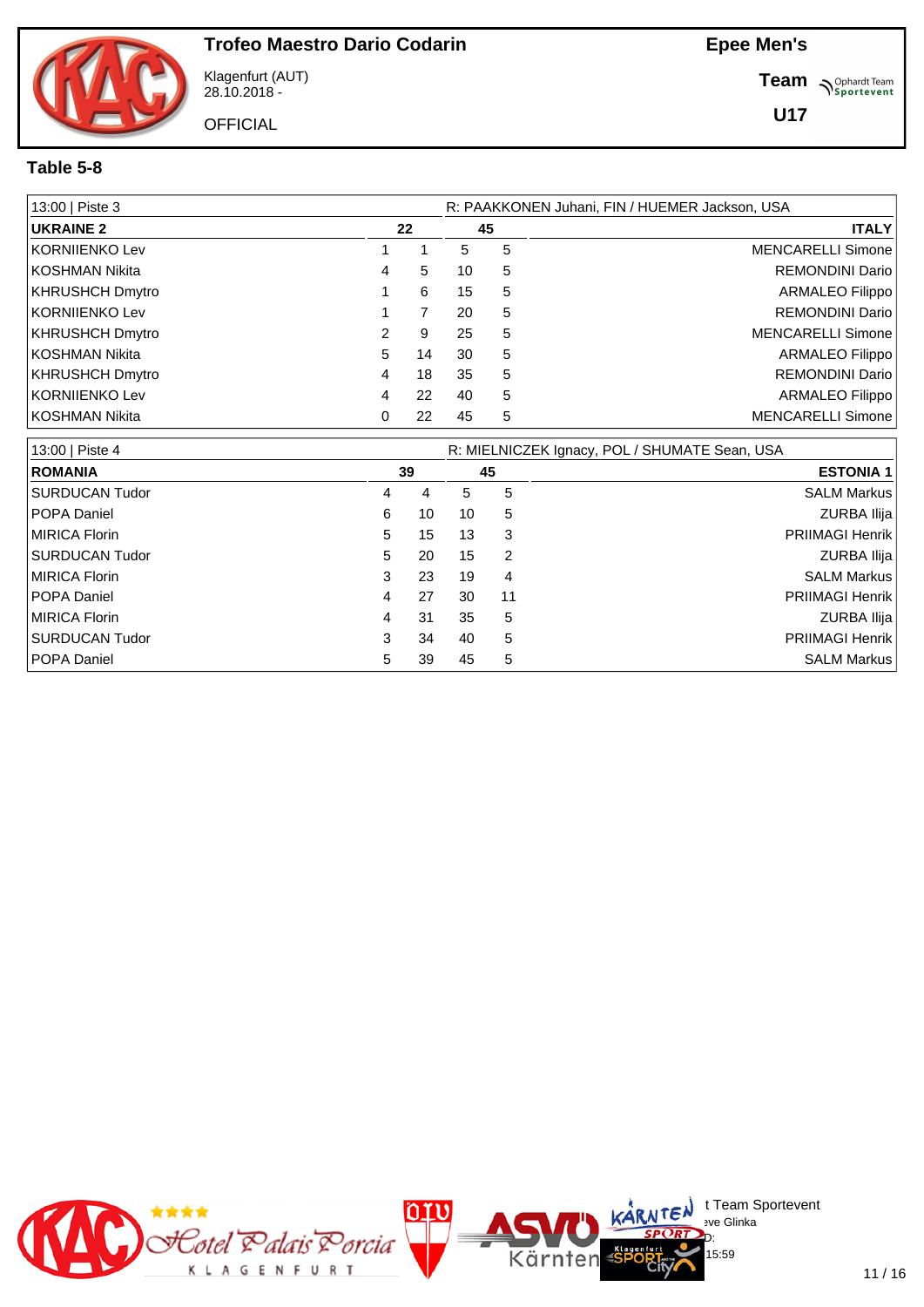Klagenfurt (AUT) 28.10.2018 -

**OFFICIAL** 

**Team** *S<sup>Ophardt Team*<br>*S*<sup>P</sup> *Sportevent*</sup>

**U17**

#### **Table 9-12**

| 13:00   Piste 7           |   | R: MINCU Madalina, ROU / VARGA Katalin, HUN |    |   |                                   |  |  |  |  |  |  |
|---------------------------|---|---------------------------------------------|----|---|-----------------------------------|--|--|--|--|--|--|
| <b>ITALY 3</b>            |   | 45                                          | 42 |   | <b>UNITED STATES OF AMERICA 4</b> |  |  |  |  |  |  |
| <b>BONAGA Nicolo</b>      |   |                                             | 0  | 0 | <b>KOZLOWSKI Mateusz</b>          |  |  |  |  |  |  |
| CUOMO Fabrizio            |   | 8                                           | 9  | 9 | <b>ZHENG Hagen</b>                |  |  |  |  |  |  |
| l SICA William David      | 4 | 12                                          | 15 | 6 | <b>VERMEULE Spencer</b>           |  |  |  |  |  |  |
| CUOMO Fabrizio            | 5 | 17                                          | 20 | 5 | <b>KOZLOWSKI Mateusz</b>          |  |  |  |  |  |  |
| <b>BONAGA Nicolo</b>      | 3 | 20                                          | 25 | 5 | <b>VERMEULE Spencer</b>           |  |  |  |  |  |  |
| <b>SICA William David</b> | 8 | 28                                          | 30 | 5 | <b>ZHENG Hagen</b>                |  |  |  |  |  |  |
| CUOMO Fabrizio            | 6 | 34                                          | 35 | 5 | <b>VERMEULE Spencer</b>           |  |  |  |  |  |  |
| l SICA William David      | 6 | 40                                          | 37 | 2 | <b>KOZLOWSKI Mateusz</b>          |  |  |  |  |  |  |
| <b>BONAGA Nicolo</b>      | 5 | 45                                          | 42 | 5 | <b>ZHENG Hagen</b>                |  |  |  |  |  |  |

| 13:00   Piste 8                   |               |    | R: PANKRATZ Joel, AUT / GHEORGHE Marius, ROU |   |                     |  |  |  |  |  |
|-----------------------------------|---------------|----|----------------------------------------------|---|---------------------|--|--|--|--|--|
| <b>UNITED STATES OF AMERICA 3</b> | 45            |    | 38                                           |   | <b>UKRAINE</b>      |  |  |  |  |  |
| <b>WEISS Miles</b>                | 3             | 3  | 4                                            | 4 | KUBLITSKYI Mykhailo |  |  |  |  |  |
| KUMASHI Mihir                     | 4             |    | 10                                           | 6 | OPANASENKO Andrii   |  |  |  |  |  |
| FEINBERG Gabriel                  | 8             | 15 | 13                                           | 3 | MASLOV Heorgii      |  |  |  |  |  |
| KUMASHI Mihir                     | $\mathcal{P}$ | 17 | 14                                           |   | KUBLITSKYI Mykhailo |  |  |  |  |  |
| WEISS Miles                       | 5.            | 22 | 19                                           | 5 | MASLOV Heorgii      |  |  |  |  |  |
| FEINBERG Gabriel                  | 5.            | 27 | 25                                           | 6 | OPANASENKO Andrii   |  |  |  |  |  |
| KUMASHI Mihir                     | 4             | 31 | 29                                           | 4 | MASLOV Heorgii      |  |  |  |  |  |
| FEINBERG Gabriel                  | 4             | 35 | 30                                           |   | KUBLITSKYI Mykhailo |  |  |  |  |  |
| <b>WEISS Miles</b>                | 10            | 45 | 38                                           | 8 | OPANASENKO Andrii   |  |  |  |  |  |

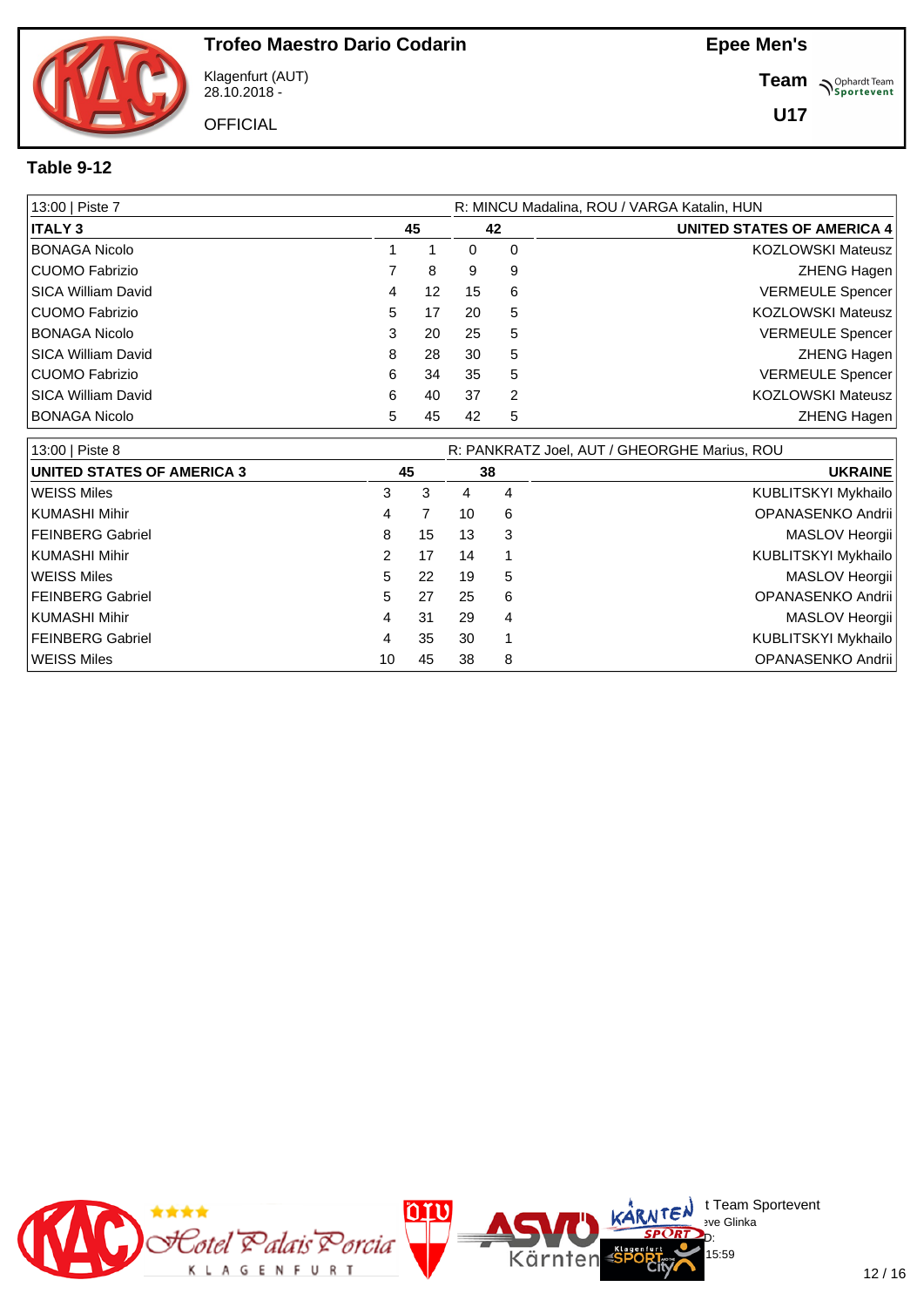

Klagenfurt (AUT) 28.10.2018 -

**OFFICIAL** 

**Team** *S<sup>Ophardt Team*<br> *S*<sup>P</sup> Sportevent</sup>

**U17**

#### **Table 13-16**

| 13:00   Piste 12      |   |    |    | R: STAHNACHOV Yauheni, BLR / MILONE Dominika, POL |                                       |  |  |  |  |  |
|-----------------------|---|----|----|---------------------------------------------------|---------------------------------------|--|--|--|--|--|
| <b>AUSTRIA2</b>       |   | 32 |    | 45                                                | <b>AUSTRIA1</b>                       |  |  |  |  |  |
| JANJIC Gregor         |   |    | 5  | 5                                                 | <b>FUCHS Julian</b>                   |  |  |  |  |  |
| <b>KOVACS Gergely</b> | 3 | 4  | 10 | 5                                                 | <b>BOSNJAK PEREIRA E SILVA Philip</b> |  |  |  |  |  |
| ZOELSS Leo            | 4 | 8  | 13 | -3                                                | KNECHTL David                         |  |  |  |  |  |
| JANJIC Gregor         |   | 15 | 20 |                                                   | <b>BOSNJAK PEREIRA E SILVA Philip</b> |  |  |  |  |  |
| <b>ZOELSS Leo</b>     | 4 | 19 | 24 | -4                                                | <b>FUCHS Julian</b>                   |  |  |  |  |  |
| <b>KOVACS Gergely</b> | 5 | 24 | 30 | 6                                                 | <b>KNECHTL David</b>                  |  |  |  |  |  |
| ZOELSS Leo            | 3 | 27 | 35 | 5                                                 | BOSNJAK PEREIRA E SILVA Philip        |  |  |  |  |  |
| JANJIC Gregor         | 0 | 27 | 40 | 5                                                 | <b>KNECHTL David</b>                  |  |  |  |  |  |
| <b>KOVACS Gergely</b> | 5 | 32 | 45 | 5                                                 | <b>FUCHS Julian</b>                   |  |  |  |  |  |

| 13:00   Piste 13              |               |    | R: PUIU Stefan, ROU / BETTINO Alessio, ITA |    |                                   |  |  |  |  |  |
|-------------------------------|---------------|----|--------------------------------------------|----|-----------------------------------|--|--|--|--|--|
| <b>GERMANY</b>                |               | 24 |                                            | 45 | <b>UNITED STATES OF AMERICA 2</b> |  |  |  |  |  |
| KOLDITZ Hendrik-Kilian        |               |    | 5                                          | 5  | LIVERANT Skyler                   |  |  |  |  |  |
| <b>BITTERLING Julius Paul</b> | 0             |    | 10                                         | 5  | <b>MUN Michael</b>                |  |  |  |  |  |
| EBERHARDT Max                 | 5             | 6  | 15                                         | 5  | <b>MOOSEKIAN Stafford</b>         |  |  |  |  |  |
| BITTERLING Julius Paul        | $\mathbf{2}$  | 8  | 20                                         | 5  | LIVERANT Skyler                   |  |  |  |  |  |
| KOLDITZ Hendrik-Kilian        | $\mathcal{P}$ | 10 | 25                                         | 5  | <b>MOOSEKIAN Stafford</b>         |  |  |  |  |  |
| EBERHARDT Max                 |               | 11 | 26                                         |    | <b>MUN Michael</b>                |  |  |  |  |  |
| <b>BITTERLING Julius Paul</b> | 8             | 19 | 35                                         | 9  | MOOSEKIAN Stafford                |  |  |  |  |  |
| EBERHARDT Max                 | $\mathbf{2}$  | 21 | 40                                         | 5  | <b>LIVERANT Skyler</b>            |  |  |  |  |  |
| KOLDITZ Hendrik-Kilian        | 3             | 24 | 45                                         | 5  | <b>MUN Michael</b>                |  |  |  |  |  |

#### **Place 3/4**

| 14:00   Piste RED   |          | R: MAHMOUD Taysir, USA / PAAKKONEN Juhani, FIN |    |    |                        |  |  |  |  |  |
|---------------------|----------|------------------------------------------------|----|----|------------------------|--|--|--|--|--|
| <b>POLAND</b>       |          | 45                                             |    | 36 | <b>HUNGARY</b>         |  |  |  |  |  |
| SOCHA Jan           | 5        | 5                                              | 2  | 2  | TUSJAK Adrian          |  |  |  |  |  |
| <b>URBAN Piotr</b>  | 4        | 9                                              | 6  | 4  | <b>BARTKO Levente</b>  |  |  |  |  |  |
| BULANDRA Jan        | 5        | 14                                             | 11 | 5  | SOMODY Soma            |  |  |  |  |  |
| URBAN Piotr         | 5        | 19                                             | 19 | 8  | TUSJAK Adrian          |  |  |  |  |  |
| l SOCHA Jan         | 6        | 25                                             | 22 | 3  | SOMODY Soma            |  |  |  |  |  |
| <b>BULANDRA Jan</b> | 5        | 30                                             | 25 | 3  | <b>BARTKO Levente!</b> |  |  |  |  |  |
| URBAN Piotr         | $\Omega$ | 30                                             | 26 |    | SOMODY Soma            |  |  |  |  |  |
| BULANDRA Jan        | 10       | 40                                             | 34 | 8  | TUSJAK Adrian          |  |  |  |  |  |
| SOCHA Jan           | 5        | 45                                             | 36 | 2  | <b>BARTKO Levente</b>  |  |  |  |  |  |



 $\bigcup_{v \in \mathcal{F}} \mathsf{Id}$  t Team Sportevent

15:59

**N'Y'Letter** sve Glinka  $SPCRD<sub>D</sub>$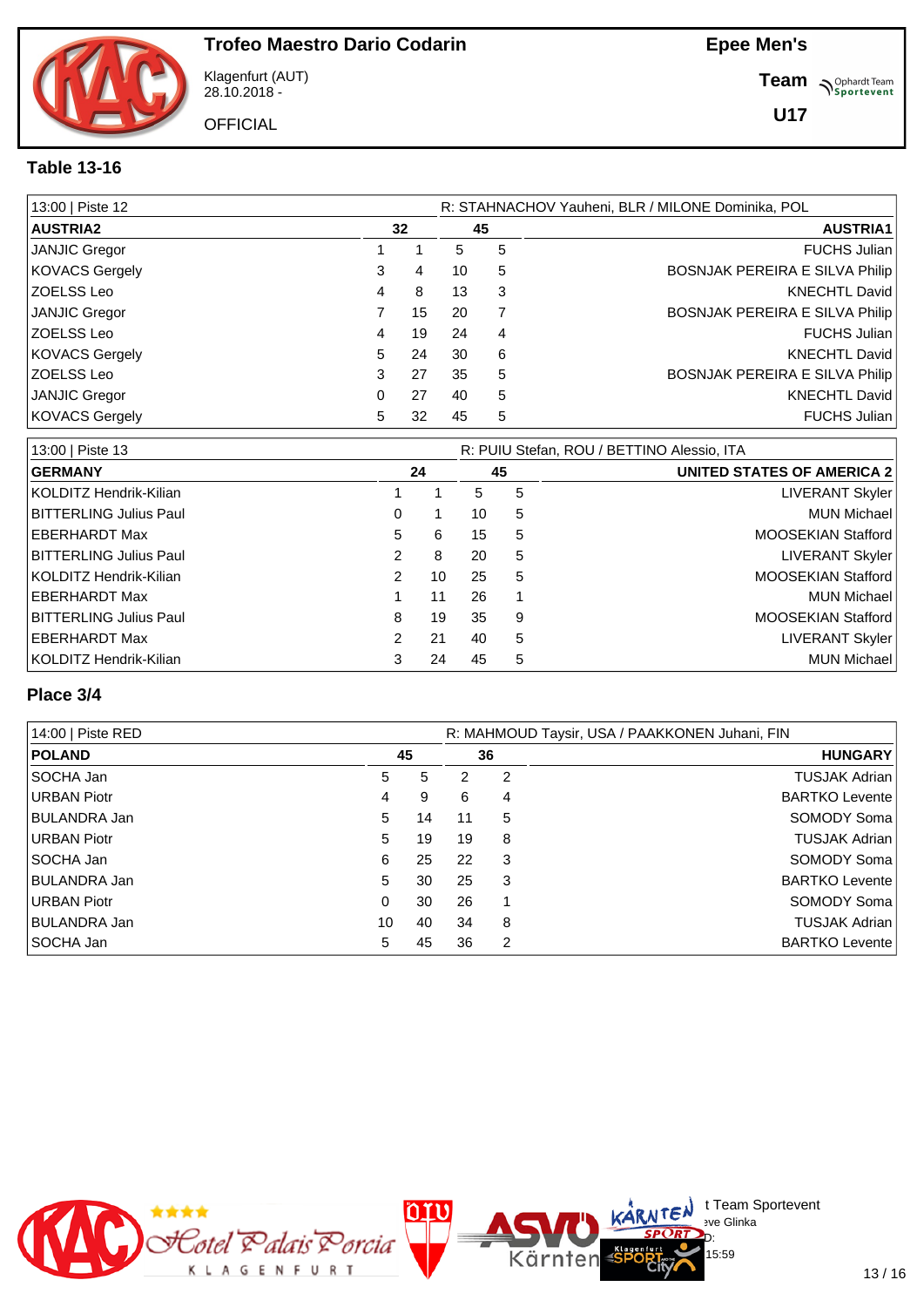Klagenfurt (AUT) 28.10.2018 -

**OFFICIAL** 

**Team** *S<sup>Ophardt Team*<br> *S*<sup>P</sup> Sportevent</sup>

**U17**

#### **Place 5/6**

| 14:00   Piste 1        |   |    |    | R: SEMEREDY Alexandra, HUN / SZCZESNIAK Piotr, POL |                          |  |  |  |  |  |
|------------------------|---|----|----|----------------------------------------------------|--------------------------|--|--|--|--|--|
| <b>ESTONIA 1</b>       |   | 40 |    | 45                                                 | <b>ITALY</b>             |  |  |  |  |  |
| PRIIMAGI Henrik        | 3 | 3  | 0  | 0                                                  | <b>MENCARELLI Simone</b> |  |  |  |  |  |
| SALM Markus            |   | 4  | 10 | 10                                                 | <b>PIATTI Enrico</b>     |  |  |  |  |  |
| TAFENAU kasper         |   | 5  | 12 | 2                                                  | <b>ARMALEO Filippo</b>   |  |  |  |  |  |
| <b>PRIIMAGI Henrik</b> |   | 12 | 17 | 5                                                  | PIATTI Enrico            |  |  |  |  |  |
| <b>TAFENAU kasper</b>  | 4 | 16 | 22 | 5                                                  | <b>MENCARELLI Simone</b> |  |  |  |  |  |
| SALM Markus            | 8 | 24 | 29 |                                                    | <b>ARMALEO Filippo</b>   |  |  |  |  |  |
| TAFENAU kasper         | 3 | 27 | 32 | 3                                                  | <b>PIATTI Enrico</b>     |  |  |  |  |  |
| PRIIMAGI Henrik        | 6 | 33 | 40 | 8                                                  | <b>ARMALEO Filippo</b>   |  |  |  |  |  |
| <b>SALM Markus</b>     |   | 40 | 45 | 5                                                  | <b>MENCARELLI Simone</b> |  |  |  |  |  |

#### **Place 7/8**

| 14:00   Piste 3 |    | R: PANKRATZ Joel, AUT / STAHNACHOV Yauheni, BLR |    |   |                       |  |
|-----------------|----|-------------------------------------------------|----|---|-----------------------|--|
| <b>ROMANIA</b>  |    | 45                                              | 42 |   | <b>UKRAINE 2</b>      |  |
| SURDUCAN Tudor  | 5  | 5                                               | 5  | 5 | <b>KOSHMAN Nikita</b> |  |
| POPA Daniel     | 5  | 10                                              |    | 2 | KHRUSHCH Dmytro       |  |
| MIRICA Florin   | 4  | 14                                              | 12 | 5 | <b>KORNIIENKO Lev</b> |  |
| SURDUCAN Tudor  | 6  | 20                                              | 13 |   | KHRUSHCH Dmytro       |  |
| MIRICA Florin   | 2  | 22                                              | 18 | 5 | <b>KOSHMAN Nikita</b> |  |
| POPA Daniel     | 8  | 30                                              | 25 |   | <b>KORNIIENKO Lev</b> |  |
| MIRICA Florin   | 5  | 35                                              | 30 | 5 | KHRUSHCH Dmytro       |  |
| SURDUCAN Tudor  | 5. | 40                                              | 34 | 4 | <b>KORNIIENKO Lev</b> |  |
| POPA Daniel     | 5  | 45                                              | 42 | 8 | <b>KOSHMAN Nikita</b> |  |

#### **Place 9/10**

| 14:00   Piste 5                   | R: BROSCHEID Frederik, GER / BRUCKMUELLER Fabian, AUT |    |    |    |                       |  |  |
|-----------------------------------|-------------------------------------------------------|----|----|----|-----------------------|--|--|
| <b>UNITED STATES OF AMERICA 3</b> |                                                       | 45 |    | 35 | <b>ITALY 3</b>        |  |  |
| LEE Aaron                         |                                                       |    | 2  | 2  | <b>BONAGA Nicolo</b>  |  |  |
| WEISS Miles                       | 9                                                     | 10 | 5  | 3  | <b>CUOMO Fabrizio</b> |  |  |
| <b>FEINBERG Gabriel</b>           | 5                                                     | 15 | 5  | 0  | SICA William David    |  |  |
| LEE Aaron                         | $\overline{4}$                                        | 19 | 8  | 3  | <b>CUOMO Fabrizio</b> |  |  |
| <b>FEINBERG Gabriel</b>           | 5                                                     | 24 | 17 | 9  | <b>BONAGA Nicolo</b>  |  |  |
| WEISS Miles                       | 6                                                     | 30 | 24 |    | SICA William David    |  |  |
| <b>FEINBERG Gabriel</b>           | 5.                                                    | 35 | 27 | 3  | <b>CUOMO Fabrizio</b> |  |  |
| LEE Aaron                         | 5                                                     | 40 | 32 | 5  | SICA William David    |  |  |
| WEISS Miles                       | 5.                                                    | 45 | 35 | 3  | <b>BONAGA Nicolo</b>  |  |  |

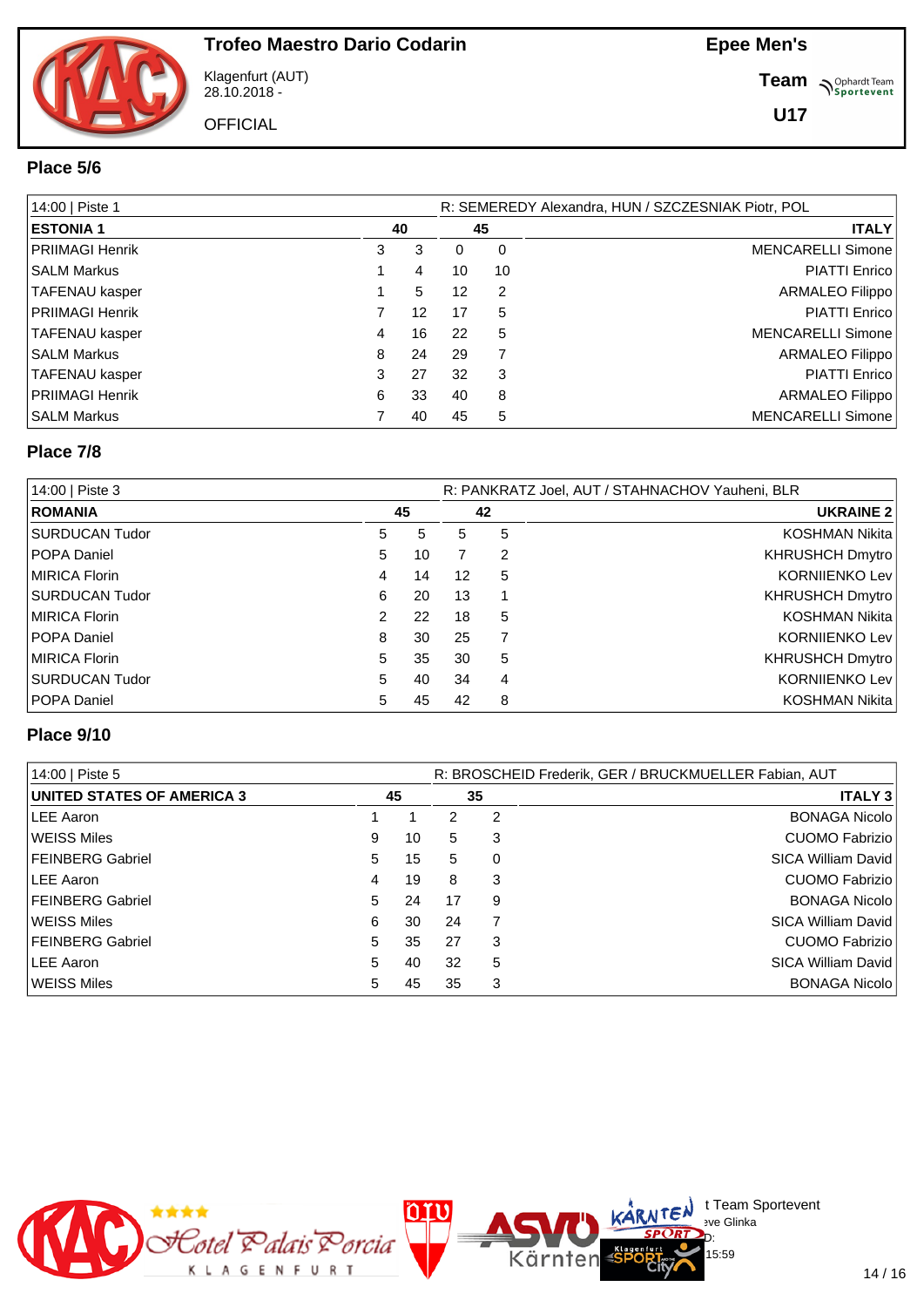Klagenfurt (AUT) 28.10.2018 -

**OFFICIAL** 

**Team** *S<sup>Ophardt Team*<br> *S*<sup>P</sup> Sportevent</sup>

**U17**

#### **Place 11/12**

| 14:00   Piste 7     |   |    |    |    | R: MAIRITSCH Carina, AUT / VARGA Katalin, HUN |
|---------------------|---|----|----|----|-----------------------------------------------|
| <b>UKRAINE</b>      |   | 45 |    | 41 | <b>UNITED STATES OF AMERICA 4</b>             |
| KUBLITSKYI Mykhailo |   |    | 6  | 6  | <b>ZHENG Hagen</b>                            |
| OPANASENKO Andrii   | 9 | 10 | 9  | 3  | <b>VERMEULE Spencer</b>                       |
| MASLOV Heorgii      | 5 | 15 | 13 | 4  | <b>KOZLOWSKI Mateusz</b>                      |
| KUBLITSKYI Mykhailo | 5 | 20 | 15 | 2  | <b>VERMEULE Spencer</b>                       |
| MASLOV Heorgii      | 5 | 25 | 19 | 4  | ZHENG Hagen                                   |
| OPANASENKO Andrii   | 5 | 30 | 24 | 5  | <b>KOZLOWSKI Mateusz</b>                      |
| MASLOV Heorgii      | 5 | 35 | 33 | 9  | <b>VERMEULE Spencer</b>                       |
| KUBLITSKYI Mykhailo | 3 | 38 | 34 |    | <b>KOZLOWSKI Mateusz</b>                      |
| OPANASENKO Andrii   |   | 45 | 41 |    | <b>ZHENG Hagen</b>                            |

#### **Place 13/14**

| 14:00   Piste 9                   | R: HORETSKYI Sergii, UKR / BETTINO Alessio, ITA |    |    |                 |                                |  |  |  |  |
|-----------------------------------|-------------------------------------------------|----|----|-----------------|--------------------------------|--|--|--|--|
| <b>UNITED STATES OF AMERICA 2</b> | 45                                              |    | 34 | <b>AUSTRIA1</b> |                                |  |  |  |  |
| MUN Michael                       | 5                                               | 5  | 2  | 2               | <b>KNECHTL David</b>           |  |  |  |  |
| MOOSEKIAN Stafford                | 5.                                              | 10 | 6  | 4               | <b>FUCHS Julian</b>            |  |  |  |  |
| <b>LIVERANT Skyler</b>            | 5                                               | 15 | 11 | 5               | BOSNJAK PEREIRA E SILVA Philip |  |  |  |  |
| MOOSEKIAN Stafford                | 0                                               | 15 | 16 | 5               | <b>KNECHTL David</b>           |  |  |  |  |
| MUN Michael                       | 8                                               | 23 | 19 | 3               | BOSNJAK PEREIRA E SILVA Philip |  |  |  |  |
| <b>LIVERANT Skyler</b>            | 4                                               | 27 | 20 |                 | <b>FUCHS Julian</b>            |  |  |  |  |
| MOOSEKIAN Stafford                | 8                                               | 35 | 26 | 6               | BOSNJAK PEREIRA E SILVA Philip |  |  |  |  |
| <b>LIVERANT Skyler</b>            | 5                                               | 40 | 29 | 3               | <b>KNECHTL David</b>           |  |  |  |  |
| MUN Michael                       | 5                                               | 45 | 34 | 5               | <b>FUCHS Julian</b>            |  |  |  |  |

#### **Place 15/16**

| 14:00   Piste 12              |   |    | R: DAL POZZOLO Marco, ITA / WATERS Essene, USA |               |                       |  |  |  |  |  |  |  |
|-------------------------------|---|----|------------------------------------------------|---------------|-----------------------|--|--|--|--|--|--|--|
| <b>GERMANY</b>                |   | 43 |                                                | 45            | <b>AUSTRIA2</b>       |  |  |  |  |  |  |  |
| EBERHARDT Max                 | 5 | 5  | 4                                              | 4             | <b>KOVACS Gergely</b> |  |  |  |  |  |  |  |
| KOLDITZ Hendrik-Kilian        | 5 | 10 | 9                                              | 5             | LACH Leo              |  |  |  |  |  |  |  |
| BITTERLING Julius Paul        | 5 | 15 | 12                                             | 3             | JANJIC Gregor         |  |  |  |  |  |  |  |
| EBERHARDT Max                 | 5 | 20 | 18                                             | 6             | LACH Leo              |  |  |  |  |  |  |  |
| <b>BITTERLING Julius Paul</b> | 5 | 25 | 20                                             | $\mathcal{P}$ | <b>KOVACS Gergely</b> |  |  |  |  |  |  |  |
| KOLDITZ Hendrik-Kilian        | 5 | 30 | 22                                             | $\mathcal{P}$ | JANJIC Gregor         |  |  |  |  |  |  |  |
| <b>BITTERLING Julius Paul</b> | 5 | 35 | 26                                             | 4             | LACH Leo              |  |  |  |  |  |  |  |
| EBERHARDT Max                 | 5 | 40 | 33                                             |               | <b>JANJIC Gregor</b>  |  |  |  |  |  |  |  |
| KOLDITZ Hendrik-Kilian        | 3 | 43 | 45                                             | 12            | KOVACS Gergely        |  |  |  |  |  |  |  |

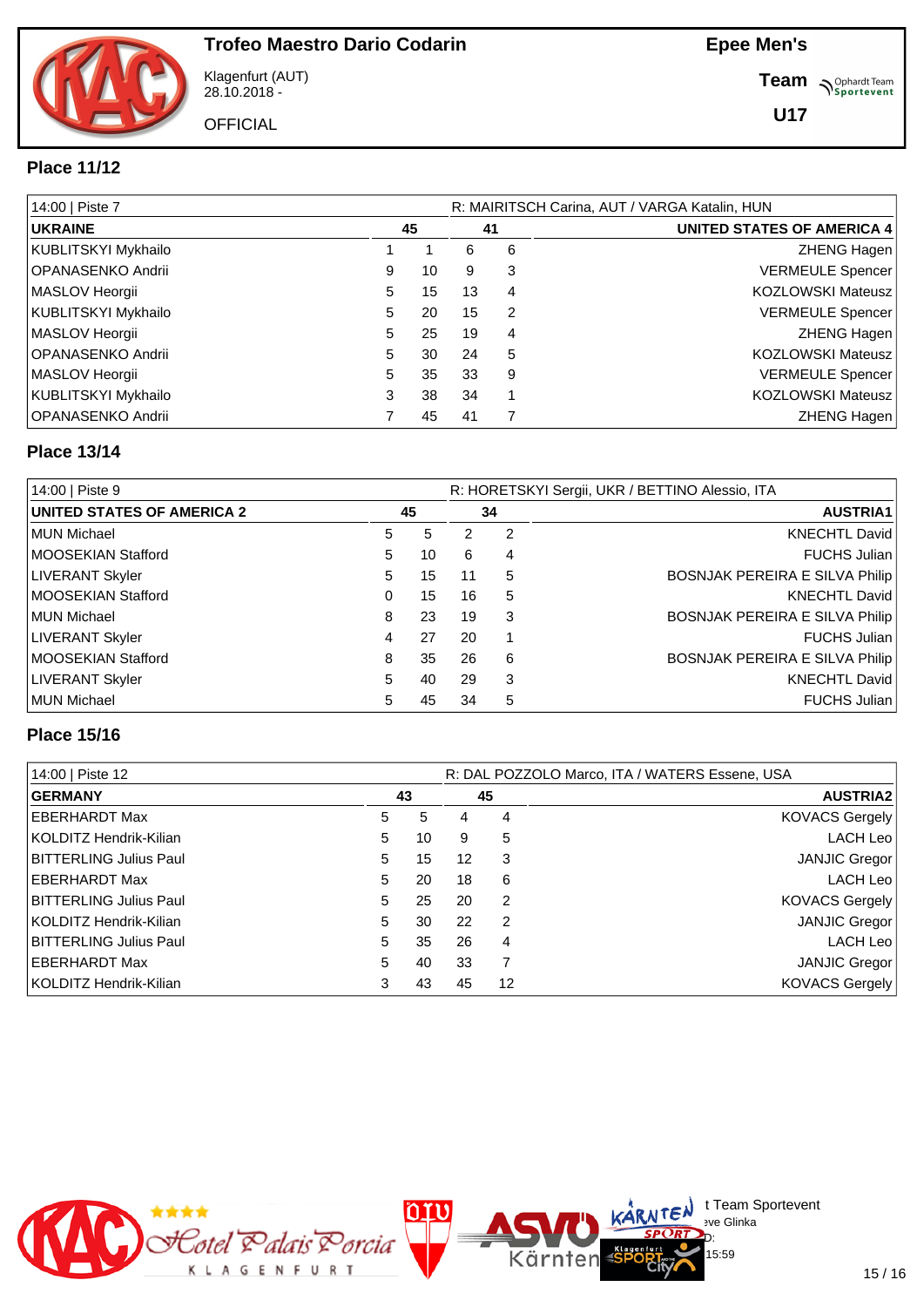

Klagenfurt (AUT) 28.10.2018 -

**OFFICIAL** 

**Team** *S<sup>Ophardt Team*<br>*S*<sup>P</sup> *Sportevent*</sup>

**U17**

#### **Final**

| 14:00   Piste FI        |   |    | R: MILONE Dominika, POL / SCHMEDLER Katharina, AUT |    |                                   |  |  |  |  |  |  |  |
|-------------------------|---|----|----------------------------------------------------|----|-----------------------------------|--|--|--|--|--|--|--|
| <b>ITALY 2</b>          |   | 32 |                                                    |    | <b>UNITED STATES OF AMERICA 1</b> |  |  |  |  |  |  |  |
| <b>RINALDI Pietro</b>   | 0 | 0  | 0                                                  | 0  | <b>HADDAD Justin</b>              |  |  |  |  |  |  |  |
| <b>SEVERINI Filippo</b> | 6 | 6  | 10                                                 | 10 | <b>HERBST Isaac</b>               |  |  |  |  |  |  |  |
| DI MARCO Fabrizio       | 3 | 9  | 11                                                 |    | <b>KUSHNERIK Ethan</b>            |  |  |  |  |  |  |  |
| <b>SEVERINI Filippo</b> | 0 | 9  | 11                                                 | 0  | <b>HADDAD Justin</b>              |  |  |  |  |  |  |  |
| <b>RINALDI Pietro</b>   |   | 16 | 14                                                 | 3  | <b>KUSHNERIK Ethan</b>            |  |  |  |  |  |  |  |
| DI MARCO Fabrizio       | 4 | 20 | 15                                                 |    | <b>HERBST Isaac</b>               |  |  |  |  |  |  |  |
| SEVERINI Filippo        | 4 | 20 | 15                                                 |    | <b>KUSHNERIK Ethan</b>            |  |  |  |  |  |  |  |
| DI MARCO Fabrizio       | 4 | 24 | 21                                                 | 6  | <b>HADDAD Justin</b>              |  |  |  |  |  |  |  |
| <b>RINALDI Pietro</b>   | 8 | 32 | 45                                                 | 24 | <b>HERBST Isaac</b>               |  |  |  |  |  |  |  |

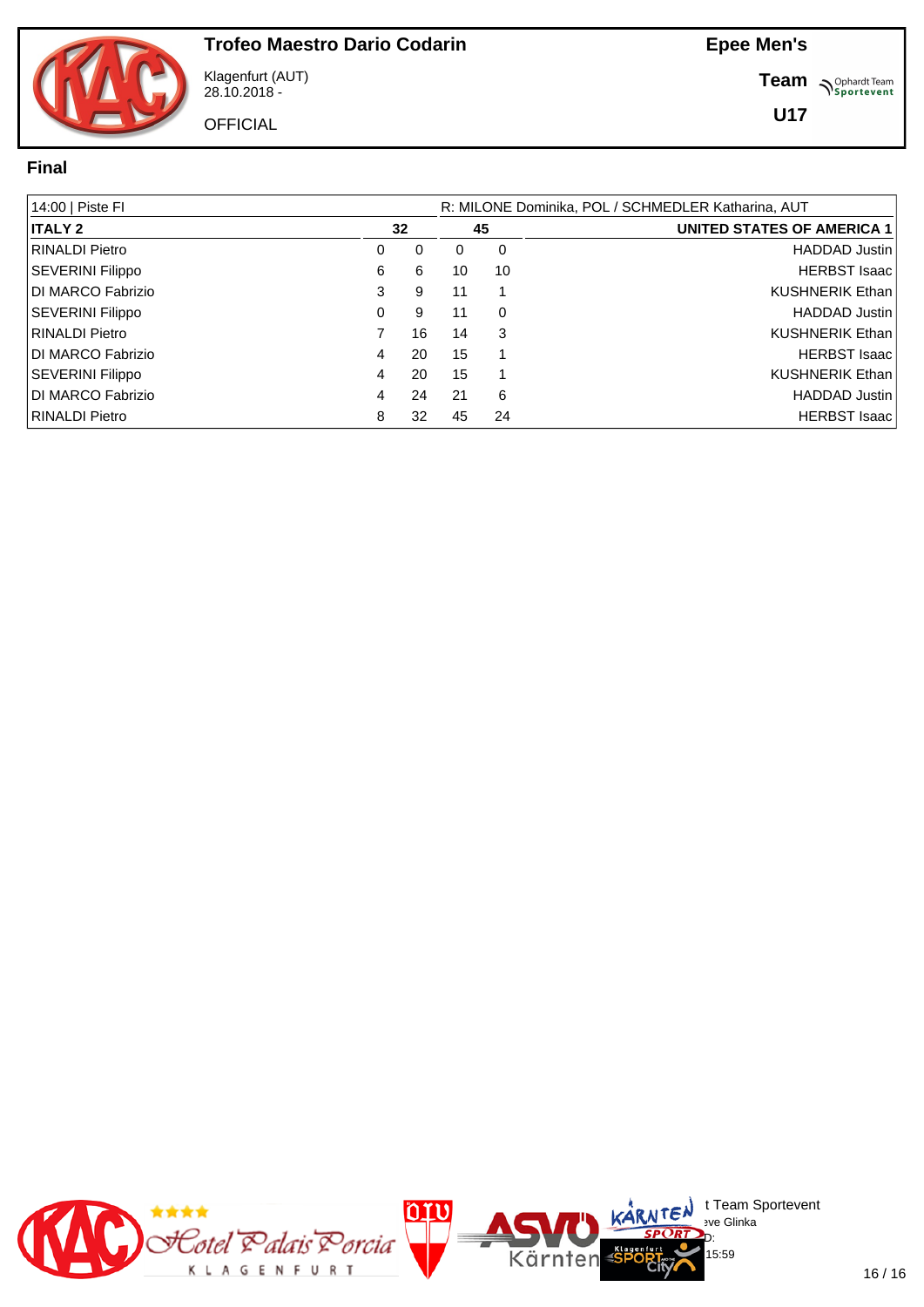# **Trofeo Maestro Dario Codarin**

Klagenfurt (AUT) 28.10.2018 -

Stotel Palais Porcia

**OFFICIAL** 

# **Final placement**

| <b>Place</b>   | <b>Nation</b> | <b>Name</b>                | yob                                    |
|----------------|---------------|----------------------------|----------------------------------------|
| $\mathbf{1}$   | <b>USA</b>    | UNITED STATES OF AMERICA 1 |                                        |
|                |               | <b>KUSHNERIK Ethan</b>     | 2003                                   |
|                |               | <b>SHIFRON Daniel</b>      | 2002                                   |
|                |               | <b>HERBST Isaac</b>        | 2002                                   |
|                |               | <b>HADDAD Justin</b>       | 2002                                   |
| $\overline{2}$ | <b>ITA</b>    | <b>ITALY 2</b>             |                                        |
|                |               | PEZZOLI Federico           | 2003                                   |
|                |               | <b>SEVERINI Filippo</b>    | 2002                                   |
|                |               | DI MARCO Fabrizio          | 2002                                   |
|                |               | <b>RINALDI Pietro</b>      | 2002                                   |
| 3              | POL           | <b>POLAND</b>              |                                        |
|                |               | <b>URBAN Piotr</b>         | 2003                                   |
|                |               | <b>KITLINSKI Bartosz</b>   | 2003                                   |
|                |               | <b>BULANDRA Jan</b>        | 2002                                   |
|                |               | SOCHA Jan                  | 2002                                   |
| 4              | <b>HUN</b>    | <b>HUNGARY</b>             |                                        |
|                |               | <b>TUSJAK Adrian</b>       | 2003                                   |
|                |               | <b>VOROS Gyozo</b>         | 2002                                   |
|                |               | <b>BARTKO Levente</b>      | 2002                                   |
|                |               | SOMODY Soma                | 2004                                   |
| 5              | <b>ITA</b>    | <b>ITALY</b>               |                                        |
|                |               | <b>PIATTI Enrico</b>       | 2002                                   |
|                |               | <b>MENCARELLI Simone</b>   | 2003                                   |
|                |               | ARMALEO Filippo            | 2002                                   |
|                |               | REMONDINI Dario            | 2002                                   |
| 6              | <b>EST</b>    | <b>ESTONIA1</b>            |                                        |
|                |               | <b>SALM Markus</b>         | 2004                                   |
|                |               | ZURBA Ilija                | 2002                                   |
|                |               | PRIIMAGI Henrik            | 2003                                   |
|                |               | TAFENAU kasper             | 2003                                   |
| 7              | <b>ROU</b>    | <b>ROMANIA</b>             |                                        |
|                |               | <b>SURDUCAN Tudor</b>      | 2002                                   |
|                |               | <b>MIRICA Florin</b>       | 2004                                   |
|                |               | POPA Daniel                | 2002                                   |
|                |               | <b>STATIE David</b>        | 2002                                   |
| 8              | <b>UKR</b>    | <b>UKRAINE 2</b>           |                                        |
|                |               | RYADNINSKYI Ivan           | 2005                                   |
|                |               | <b>KHRUSHCH Dmytro</b>     | 2002                                   |
|                |               | <b>KOSHMAN Nikita</b>      | 2002                                   |
|                |               | <b>KORNIIENKO Lev</b>      | 2002                                   |
| 9              | <b>USA</b>    | UNITED STATES OF AMERICA 3 |                                        |
|                |               | <b>LEE Aaron</b>           | 2002                                   |
|                |               | <b>FEINBERG Gabriel</b>    | 2003                                   |
|                |               | <b>KUMASHI Mihir</b>       |                                        |
|                |               | <b>WEISS Miles</b>         | 2002                                   |
| 10             | <b>ITA</b>    | <b>ITALY 3</b>             | 2003                                   |
|                |               |                            |                                        |
| <b>MAR</b>     | ****          | ACTE KARNTEN<br><u>orv</u> | t Team Sportevent<br><b>Bye Glinka</b> |



D: FE\_FIE\_0012

15:59

Kärnten

**Team Sportevent** 

**U17**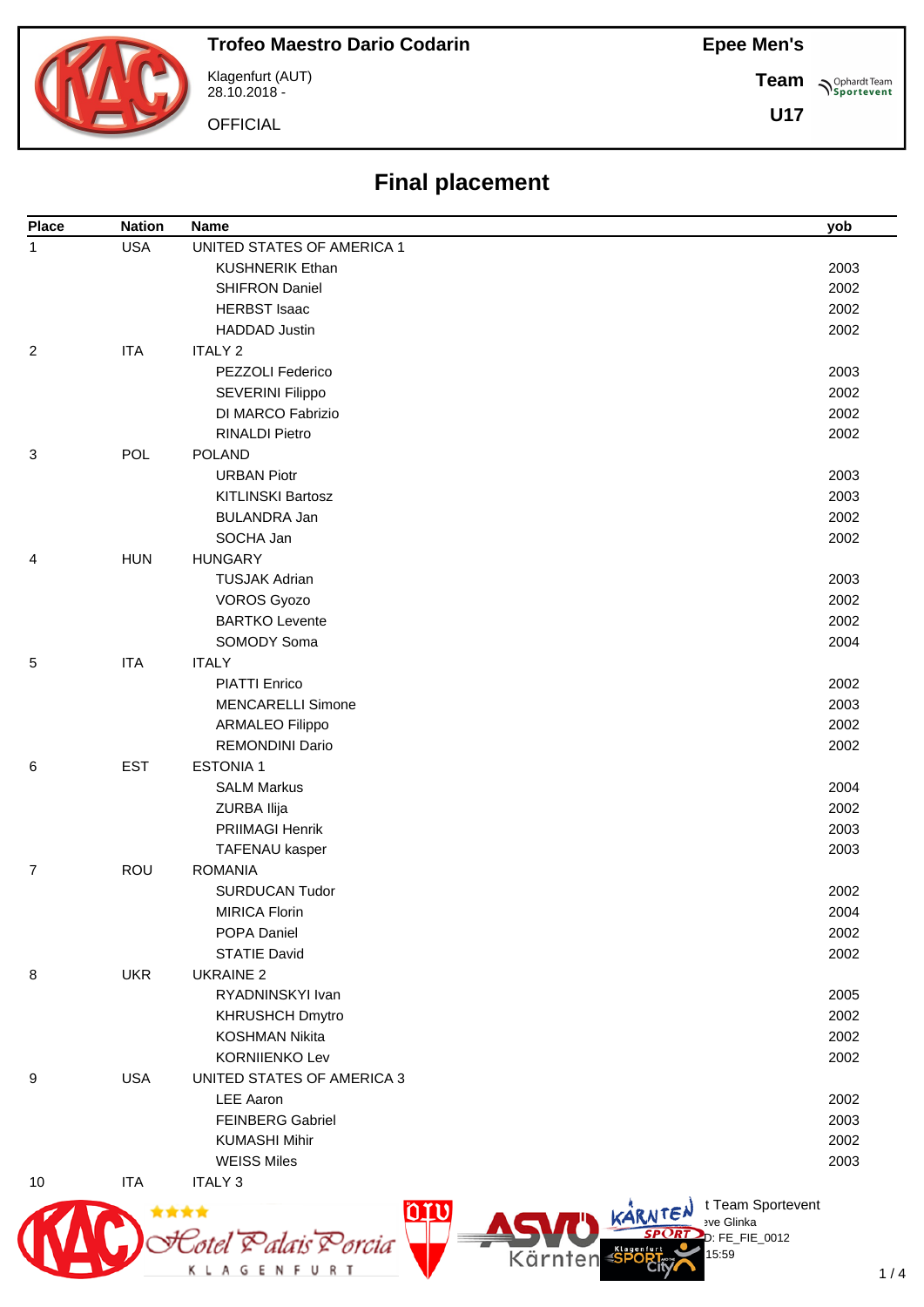

#### **Trofeo Maestro Dario Codarin**

Klagenfurt (AUT) 28.10.2018 -

**OFFICIAL** 

K L A G E N F U R T

**Team Sportevent** 

**U17**

| <b>BASSI Filippo</b><br>2003<br>SICA William David<br>2003<br><b>BONAGA Nicolo</b><br>2002<br>2003<br><b>CUOMO Fabrizio</b><br><b>UKR</b><br><b>UKRAINE</b><br>11<br>2003<br>KUBLITSKYI Mykhailo<br>2002<br>MASLOV Heorgii<br>OPANASENKO Andrii<br>2003<br>SYROTA Mykhailo<br>2002<br><b>USA</b><br>12<br>UNITED STATES OF AMERICA 4<br><b>KOZLOWSKI Mateusz</b><br>2002<br>2004<br><b>VERMEULE Spencer</b><br>ZHENG Hagen<br>2003<br>SHIN Joshua<br>2003<br><b>USA</b><br>UNITED STATES OF AMERICA 2<br>13<br><b>NGUYEN Ethan</b><br>2002<br>2004<br><b>LIVERANT Skyler</b><br>MOOSEKIAN Stafford<br>2003<br><b>MUN Michael</b><br>2003<br><b>AUT</b><br>AUSTRIA1<br>14<br><b>FUCHS Julian</b><br>2002<br>2002<br><b>HUBER Philipp</b><br>2002<br><b>KNECHTL David</b><br>BOSNJAK PEREIRA E SILVA Philip<br>2002<br><b>AUT</b><br>15<br><b>AUSTRIA2</b><br><b>JANJIC Gregor</b><br>2003<br><b>KOVACS Gergely</b><br>2003<br><b>LACH Leo</b><br>2002<br>ZOELSS Leo<br>2003<br><b>GER</b><br><b>GERMANY</b><br>16<br><b>GEHL Sebastian</b><br>2002<br><b>EBERHARDT Max</b><br>2003<br><b>BITTERLING Julius Paul</b><br>2002<br>KOLDITZ Hendrik-Kilian<br>2002<br><b>BLR</b><br>17<br><b>BELARUS1</b><br><b>SOBALEU Maksim</b><br>2002<br>PUCHKOVSKIY Mihail<br>2004<br><b>SEMANENKA MARK</b><br>2003<br><b>ULASEVICH Daniil</b><br>2003<br><b>GER</b><br><b>GERMANY 2</b><br>18<br><b>KIRCHNER Tim</b><br>2003<br><b>KUMMER Gernot</b><br>2003<br><b>MARX Valentino</b><br>2003<br><b>RUST Sven</b><br>2003<br><b>ROMANIA 2</b><br><b>ROU</b><br>19<br>PAPP Andrei<br>2004<br>2004<br><b>NISTOR Horia</b><br>2004<br><b>PURCAREA Dinu</b><br>t Team Sportevent<br>٥rư<br>KARNTEN<br>11<br><b>Bve Glinka</b><br>Eotel Palais Porcia<br>D: FE_FIE_0012 | <b>Place</b> | <b>Nation</b> | <b>Name</b> | yob |
|-----------------------------------------------------------------------------------------------------------------------------------------------------------------------------------------------------------------------------------------------------------------------------------------------------------------------------------------------------------------------------------------------------------------------------------------------------------------------------------------------------------------------------------------------------------------------------------------------------------------------------------------------------------------------------------------------------------------------------------------------------------------------------------------------------------------------------------------------------------------------------------------------------------------------------------------------------------------------------------------------------------------------------------------------------------------------------------------------------------------------------------------------------------------------------------------------------------------------------------------------------------------------------------------------------------------------------------------------------------------------------------------------------------------------------------------------------------------------------------------------------------------------------------------------------------------------------------------------------------------------------------------------------------------------------------------------------------------------------------------------------|--------------|---------------|-------------|-----|
|                                                                                                                                                                                                                                                                                                                                                                                                                                                                                                                                                                                                                                                                                                                                                                                                                                                                                                                                                                                                                                                                                                                                                                                                                                                                                                                                                                                                                                                                                                                                                                                                                                                                                                                                                     |              |               |             |     |
|                                                                                                                                                                                                                                                                                                                                                                                                                                                                                                                                                                                                                                                                                                                                                                                                                                                                                                                                                                                                                                                                                                                                                                                                                                                                                                                                                                                                                                                                                                                                                                                                                                                                                                                                                     |              |               |             |     |
|                                                                                                                                                                                                                                                                                                                                                                                                                                                                                                                                                                                                                                                                                                                                                                                                                                                                                                                                                                                                                                                                                                                                                                                                                                                                                                                                                                                                                                                                                                                                                                                                                                                                                                                                                     |              |               |             |     |
|                                                                                                                                                                                                                                                                                                                                                                                                                                                                                                                                                                                                                                                                                                                                                                                                                                                                                                                                                                                                                                                                                                                                                                                                                                                                                                                                                                                                                                                                                                                                                                                                                                                                                                                                                     |              |               |             |     |
|                                                                                                                                                                                                                                                                                                                                                                                                                                                                                                                                                                                                                                                                                                                                                                                                                                                                                                                                                                                                                                                                                                                                                                                                                                                                                                                                                                                                                                                                                                                                                                                                                                                                                                                                                     |              |               |             |     |
|                                                                                                                                                                                                                                                                                                                                                                                                                                                                                                                                                                                                                                                                                                                                                                                                                                                                                                                                                                                                                                                                                                                                                                                                                                                                                                                                                                                                                                                                                                                                                                                                                                                                                                                                                     |              |               |             |     |
|                                                                                                                                                                                                                                                                                                                                                                                                                                                                                                                                                                                                                                                                                                                                                                                                                                                                                                                                                                                                                                                                                                                                                                                                                                                                                                                                                                                                                                                                                                                                                                                                                                                                                                                                                     |              |               |             |     |
|                                                                                                                                                                                                                                                                                                                                                                                                                                                                                                                                                                                                                                                                                                                                                                                                                                                                                                                                                                                                                                                                                                                                                                                                                                                                                                                                                                                                                                                                                                                                                                                                                                                                                                                                                     |              |               |             |     |
|                                                                                                                                                                                                                                                                                                                                                                                                                                                                                                                                                                                                                                                                                                                                                                                                                                                                                                                                                                                                                                                                                                                                                                                                                                                                                                                                                                                                                                                                                                                                                                                                                                                                                                                                                     |              |               |             |     |
|                                                                                                                                                                                                                                                                                                                                                                                                                                                                                                                                                                                                                                                                                                                                                                                                                                                                                                                                                                                                                                                                                                                                                                                                                                                                                                                                                                                                                                                                                                                                                                                                                                                                                                                                                     |              |               |             |     |
|                                                                                                                                                                                                                                                                                                                                                                                                                                                                                                                                                                                                                                                                                                                                                                                                                                                                                                                                                                                                                                                                                                                                                                                                                                                                                                                                                                                                                                                                                                                                                                                                                                                                                                                                                     |              |               |             |     |
|                                                                                                                                                                                                                                                                                                                                                                                                                                                                                                                                                                                                                                                                                                                                                                                                                                                                                                                                                                                                                                                                                                                                                                                                                                                                                                                                                                                                                                                                                                                                                                                                                                                                                                                                                     |              |               |             |     |
|                                                                                                                                                                                                                                                                                                                                                                                                                                                                                                                                                                                                                                                                                                                                                                                                                                                                                                                                                                                                                                                                                                                                                                                                                                                                                                                                                                                                                                                                                                                                                                                                                                                                                                                                                     |              |               |             |     |
|                                                                                                                                                                                                                                                                                                                                                                                                                                                                                                                                                                                                                                                                                                                                                                                                                                                                                                                                                                                                                                                                                                                                                                                                                                                                                                                                                                                                                                                                                                                                                                                                                                                                                                                                                     |              |               |             |     |
|                                                                                                                                                                                                                                                                                                                                                                                                                                                                                                                                                                                                                                                                                                                                                                                                                                                                                                                                                                                                                                                                                                                                                                                                                                                                                                                                                                                                                                                                                                                                                                                                                                                                                                                                                     |              |               |             |     |
|                                                                                                                                                                                                                                                                                                                                                                                                                                                                                                                                                                                                                                                                                                                                                                                                                                                                                                                                                                                                                                                                                                                                                                                                                                                                                                                                                                                                                                                                                                                                                                                                                                                                                                                                                     |              |               |             |     |
|                                                                                                                                                                                                                                                                                                                                                                                                                                                                                                                                                                                                                                                                                                                                                                                                                                                                                                                                                                                                                                                                                                                                                                                                                                                                                                                                                                                                                                                                                                                                                                                                                                                                                                                                                     |              |               |             |     |
|                                                                                                                                                                                                                                                                                                                                                                                                                                                                                                                                                                                                                                                                                                                                                                                                                                                                                                                                                                                                                                                                                                                                                                                                                                                                                                                                                                                                                                                                                                                                                                                                                                                                                                                                                     |              |               |             |     |
|                                                                                                                                                                                                                                                                                                                                                                                                                                                                                                                                                                                                                                                                                                                                                                                                                                                                                                                                                                                                                                                                                                                                                                                                                                                                                                                                                                                                                                                                                                                                                                                                                                                                                                                                                     |              |               |             |     |
|                                                                                                                                                                                                                                                                                                                                                                                                                                                                                                                                                                                                                                                                                                                                                                                                                                                                                                                                                                                                                                                                                                                                                                                                                                                                                                                                                                                                                                                                                                                                                                                                                                                                                                                                                     |              |               |             |     |
|                                                                                                                                                                                                                                                                                                                                                                                                                                                                                                                                                                                                                                                                                                                                                                                                                                                                                                                                                                                                                                                                                                                                                                                                                                                                                                                                                                                                                                                                                                                                                                                                                                                                                                                                                     |              |               |             |     |
|                                                                                                                                                                                                                                                                                                                                                                                                                                                                                                                                                                                                                                                                                                                                                                                                                                                                                                                                                                                                                                                                                                                                                                                                                                                                                                                                                                                                                                                                                                                                                                                                                                                                                                                                                     |              |               |             |     |
|                                                                                                                                                                                                                                                                                                                                                                                                                                                                                                                                                                                                                                                                                                                                                                                                                                                                                                                                                                                                                                                                                                                                                                                                                                                                                                                                                                                                                                                                                                                                                                                                                                                                                                                                                     |              |               |             |     |
|                                                                                                                                                                                                                                                                                                                                                                                                                                                                                                                                                                                                                                                                                                                                                                                                                                                                                                                                                                                                                                                                                                                                                                                                                                                                                                                                                                                                                                                                                                                                                                                                                                                                                                                                                     |              |               |             |     |
|                                                                                                                                                                                                                                                                                                                                                                                                                                                                                                                                                                                                                                                                                                                                                                                                                                                                                                                                                                                                                                                                                                                                                                                                                                                                                                                                                                                                                                                                                                                                                                                                                                                                                                                                                     |              |               |             |     |
|                                                                                                                                                                                                                                                                                                                                                                                                                                                                                                                                                                                                                                                                                                                                                                                                                                                                                                                                                                                                                                                                                                                                                                                                                                                                                                                                                                                                                                                                                                                                                                                                                                                                                                                                                     |              |               |             |     |
|                                                                                                                                                                                                                                                                                                                                                                                                                                                                                                                                                                                                                                                                                                                                                                                                                                                                                                                                                                                                                                                                                                                                                                                                                                                                                                                                                                                                                                                                                                                                                                                                                                                                                                                                                     |              |               |             |     |
|                                                                                                                                                                                                                                                                                                                                                                                                                                                                                                                                                                                                                                                                                                                                                                                                                                                                                                                                                                                                                                                                                                                                                                                                                                                                                                                                                                                                                                                                                                                                                                                                                                                                                                                                                     |              |               |             |     |
|                                                                                                                                                                                                                                                                                                                                                                                                                                                                                                                                                                                                                                                                                                                                                                                                                                                                                                                                                                                                                                                                                                                                                                                                                                                                                                                                                                                                                                                                                                                                                                                                                                                                                                                                                     |              |               |             |     |
|                                                                                                                                                                                                                                                                                                                                                                                                                                                                                                                                                                                                                                                                                                                                                                                                                                                                                                                                                                                                                                                                                                                                                                                                                                                                                                                                                                                                                                                                                                                                                                                                                                                                                                                                                     |              |               |             |     |
|                                                                                                                                                                                                                                                                                                                                                                                                                                                                                                                                                                                                                                                                                                                                                                                                                                                                                                                                                                                                                                                                                                                                                                                                                                                                                                                                                                                                                                                                                                                                                                                                                                                                                                                                                     |              |               |             |     |
|                                                                                                                                                                                                                                                                                                                                                                                                                                                                                                                                                                                                                                                                                                                                                                                                                                                                                                                                                                                                                                                                                                                                                                                                                                                                                                                                                                                                                                                                                                                                                                                                                                                                                                                                                     |              |               |             |     |
|                                                                                                                                                                                                                                                                                                                                                                                                                                                                                                                                                                                                                                                                                                                                                                                                                                                                                                                                                                                                                                                                                                                                                                                                                                                                                                                                                                                                                                                                                                                                                                                                                                                                                                                                                     |              |               |             |     |
|                                                                                                                                                                                                                                                                                                                                                                                                                                                                                                                                                                                                                                                                                                                                                                                                                                                                                                                                                                                                                                                                                                                                                                                                                                                                                                                                                                                                                                                                                                                                                                                                                                                                                                                                                     |              |               |             |     |
|                                                                                                                                                                                                                                                                                                                                                                                                                                                                                                                                                                                                                                                                                                                                                                                                                                                                                                                                                                                                                                                                                                                                                                                                                                                                                                                                                                                                                                                                                                                                                                                                                                                                                                                                                     | Table of 32  |               |             |     |
|                                                                                                                                                                                                                                                                                                                                                                                                                                                                                                                                                                                                                                                                                                                                                                                                                                                                                                                                                                                                                                                                                                                                                                                                                                                                                                                                                                                                                                                                                                                                                                                                                                                                                                                                                     |              |               |             |     |
|                                                                                                                                                                                                                                                                                                                                                                                                                                                                                                                                                                                                                                                                                                                                                                                                                                                                                                                                                                                                                                                                                                                                                                                                                                                                                                                                                                                                                                                                                                                                                                                                                                                                                                                                                     |              |               |             |     |
|                                                                                                                                                                                                                                                                                                                                                                                                                                                                                                                                                                                                                                                                                                                                                                                                                                                                                                                                                                                                                                                                                                                                                                                                                                                                                                                                                                                                                                                                                                                                                                                                                                                                                                                                                     |              |               |             |     |
|                                                                                                                                                                                                                                                                                                                                                                                                                                                                                                                                                                                                                                                                                                                                                                                                                                                                                                                                                                                                                                                                                                                                                                                                                                                                                                                                                                                                                                                                                                                                                                                                                                                                                                                                                     |              |               |             |     |
|                                                                                                                                                                                                                                                                                                                                                                                                                                                                                                                                                                                                                                                                                                                                                                                                                                                                                                                                                                                                                                                                                                                                                                                                                                                                                                                                                                                                                                                                                                                                                                                                                                                                                                                                                     |              |               |             |     |
|                                                                                                                                                                                                                                                                                                                                                                                                                                                                                                                                                                                                                                                                                                                                                                                                                                                                                                                                                                                                                                                                                                                                                                                                                                                                                                                                                                                                                                                                                                                                                                                                                                                                                                                                                     |              |               |             |     |
|                                                                                                                                                                                                                                                                                                                                                                                                                                                                                                                                                                                                                                                                                                                                                                                                                                                                                                                                                                                                                                                                                                                                                                                                                                                                                                                                                                                                                                                                                                                                                                                                                                                                                                                                                     |              |               |             |     |
|                                                                                                                                                                                                                                                                                                                                                                                                                                                                                                                                                                                                                                                                                                                                                                                                                                                                                                                                                                                                                                                                                                                                                                                                                                                                                                                                                                                                                                                                                                                                                                                                                                                                                                                                                     |              |               |             |     |
|                                                                                                                                                                                                                                                                                                                                                                                                                                                                                                                                                                                                                                                                                                                                                                                                                                                                                                                                                                                                                                                                                                                                                                                                                                                                                                                                                                                                                                                                                                                                                                                                                                                                                                                                                     |              |               |             |     |
|                                                                                                                                                                                                                                                                                                                                                                                                                                                                                                                                                                                                                                                                                                                                                                                                                                                                                                                                                                                                                                                                                                                                                                                                                                                                                                                                                                                                                                                                                                                                                                                                                                                                                                                                                     |              |               |             |     |
|                                                                                                                                                                                                                                                                                                                                                                                                                                                                                                                                                                                                                                                                                                                                                                                                                                                                                                                                                                                                                                                                                                                                                                                                                                                                                                                                                                                                                                                                                                                                                                                                                                                                                                                                                     |              |               |             |     |
|                                                                                                                                                                                                                                                                                                                                                                                                                                                                                                                                                                                                                                                                                                                                                                                                                                                                                                                                                                                                                                                                                                                                                                                                                                                                                                                                                                                                                                                                                                                                                                                                                                                                                                                                                     |              |               |             |     |
|                                                                                                                                                                                                                                                                                                                                                                                                                                                                                                                                                                                                                                                                                                                                                                                                                                                                                                                                                                                                                                                                                                                                                                                                                                                                                                                                                                                                                                                                                                                                                                                                                                                                                                                                                     |              |               |             |     |
|                                                                                                                                                                                                                                                                                                                                                                                                                                                                                                                                                                                                                                                                                                                                                                                                                                                                                                                                                                                                                                                                                                                                                                                                                                                                                                                                                                                                                                                                                                                                                                                                                                                                                                                                                     |              |               |             |     |
|                                                                                                                                                                                                                                                                                                                                                                                                                                                                                                                                                                                                                                                                                                                                                                                                                                                                                                                                                                                                                                                                                                                                                                                                                                                                                                                                                                                                                                                                                                                                                                                                                                                                                                                                                     |              |               |             |     |
|                                                                                                                                                                                                                                                                                                                                                                                                                                                                                                                                                                                                                                                                                                                                                                                                                                                                                                                                                                                                                                                                                                                                                                                                                                                                                                                                                                                                                                                                                                                                                                                                                                                                                                                                                     |              |               |             |     |
|                                                                                                                                                                                                                                                                                                                                                                                                                                                                                                                                                                                                                                                                                                                                                                                                                                                                                                                                                                                                                                                                                                                                                                                                                                                                                                                                                                                                                                                                                                                                                                                                                                                                                                                                                     |              |               | 15:59       |     |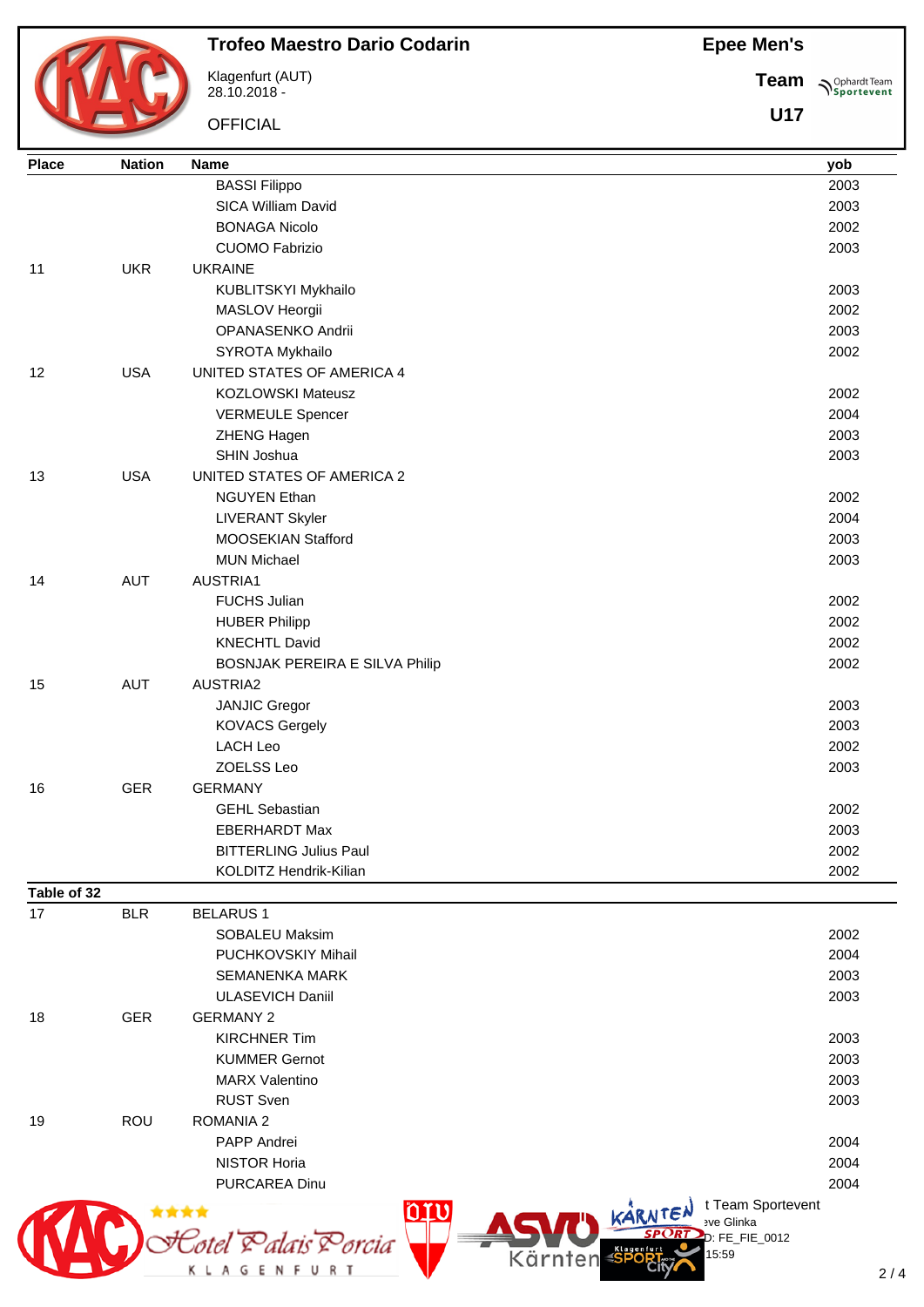

#### **Trofeo Maestro Dario Codarin**

Klagenfurt (AUT) 28.10.2018 -

**OFFICIAL** 

**Team Sportevent** 

**U17**

| <b>Place</b> | <b>Nation</b> | <b>Name</b>                                | yob  |                |
|--------------|---------------|--------------------------------------------|------|----------------|
| 20           | <b>USA</b>    | UNITED STATES OF AMERICA 5                 |      |                |
|              |               | <b>GAIDAR Daniel</b>                       | 2002 |                |
|              |               | <b>LEIGH David</b>                         | 2002 |                |
|              |               | JAYENDRA Chandrashekar                     | 2004 |                |
| 21           | <b>EST</b>    | <b>ESTONIA 2</b>                           |      |                |
|              |               | <b>ALTUNIN Valentin</b>                    | 2004 |                |
|              |               | <b>TOBIAS Erik</b>                         | 2004 |                |
|              |               | <b>SHAPOVALOV Kiril</b>                    | 2003 |                |
| 22           | <b>UKR</b>    | <b>UKRAINE 3</b>                           |      |                |
|              |               | MYKYTENKO Dmytro                           | 2002 |                |
|              |               | <b>BELYAYEV Dmytro</b>                     | 2002 |                |
|              |               | <b>KUZMA Andriy</b>                        | 2003 |                |
| 23           | POL           | POLAND <sub>2</sub>                        |      |                |
|              |               | <b>BUSKO Robert</b>                        |      |                |
|              |               |                                            | 2002 |                |
|              |               | JEDRZEJCZYK Radoslaw                       | 2002 |                |
|              |               | GODLEWSKI Bartlomiej                       | 2002 |                |
|              |               | <b>WALACH Wiktor</b>                       | 2003 |                |
| 24           | POL           | POLAND <sub>3</sub>                        |      |                |
|              |               | RZYCZNIAK Wojciech                         | 2004 |                |
|              |               | CIESLIK Jakub                              | 2002 |                |
|              |               | KAZMIERSKI Maciej                          | 2003 |                |
|              |               | RADOSZ Mikolaj                             | 2002 |                |
| 25           | <b>AUT</b>    | AUSTRIA3                                   |      |                |
|              |               | <b>DUERK Valentin</b>                      | 2003 |                |
|              |               | SONNLEITNER Thomas                         | 2002 |                |
|              |               | <b>RIEDE Stefan</b>                        | 2004 |                |
| 26           | <b>GER</b>    | <b>GERMANY 3</b>                           |      |                |
|              |               | <b>PRZIKOPP Martin</b>                     | 2003 |                |
|              |               | <b>GERHARTZ Benedict</b>                   | 2003 |                |
|              |               | <b>BRYCHCY Jakob</b>                       | 2004 |                |
| 27           | <b>GER</b>    | <b>GERMANY 4</b>                           |      |                |
|              |               | <b>BOEHMER Philipp</b>                     | 2004 |                |
|              |               | <b>BUELAU Matthew</b>                      | 2005 |                |
|              |               | <b>VOGEL Vince</b>                         | 2004 |                |
|              |               | <b>SCHULZ Tobias</b>                       | 2004 |                |
| 28           | <b>BLR</b>    | <b>BELARUS 2</b>                           |      |                |
|              |               | KHURSEVICH Anton                           | 2004 |                |
|              |               | <b>MALKO Artur</b>                         | 2004 |                |
|              |               | SIAMASHKA Kiryl                            | 2002 |                |
| 29           | <b>POL</b>    | POLAND <sub>4</sub>                        |      |                |
|              |               | <b>URBAN Pawel</b>                         | 2003 |                |
|              |               | <b>GLOWACKI Dominik</b>                    | 2002 |                |
|              |               | <b>GRAMZA Maciej</b>                       | 2002 |                |
|              |               | <b>CNOTALSKI Przemyslaw</b>                | 2002 |                |
| 30           | <b>POL</b>    | POLAND <sub>5</sub>                        |      |                |
|              |               | OGONOWSKI Szymon                           | 2002 |                |
|              |               | FRYDRYCH Kacper                            | 2002 |                |
|              |               | MANDRYSZ Sebastian                         | 2002 |                |
|              |               | SOJKA Dominik                              | 2002 |                |
|              |               |                                            |      |                |
|              |               | t Team Sportevent<br>KARNTEN<br>eve Glinka |      |                |
|              |               | $D: FE_FIE_0012$<br>Lorcia                 |      |                |
|              |               | <b>Klagenfurt</b><br>15:59<br>Kärnten      |      |                |
|              |               | R T<br>G                                   |      | 3 <sub>1</sub> |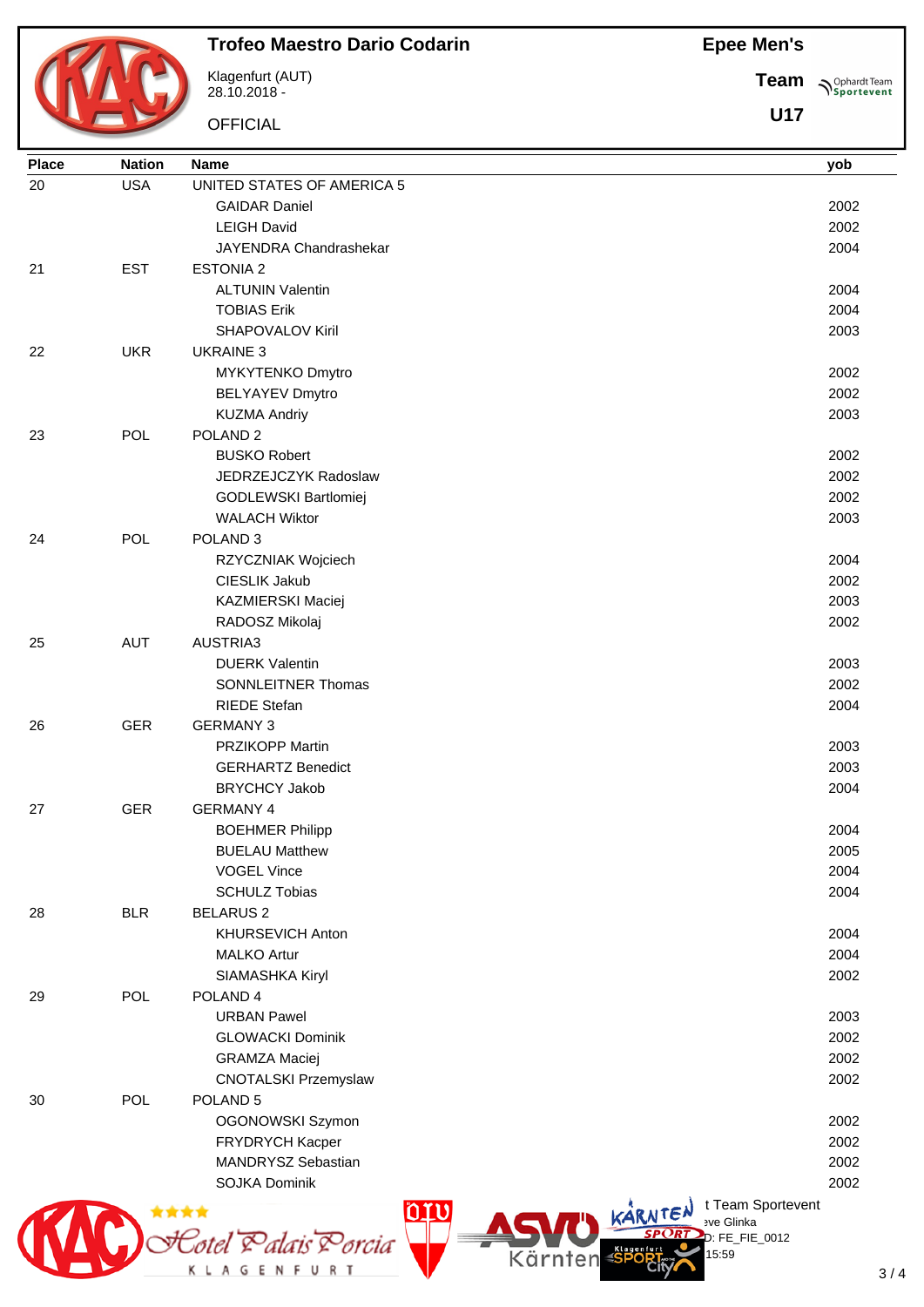

#### **Trofeo Maestro Dario Codarin**

Klagenfurt (AUT) 28.10.2018 -

**OFFICIAL** 

**Team Sportevent** 

**U17**

| <b>Place</b> | <b>Nation</b> | <b>Name</b>                  | yob  |
|--------------|---------------|------------------------------|------|
| 31           | <b>FIN</b>    | MIXED TEAM FINNLAND & SERBIA |      |
|              |               | <b>KYKKÄNEN Robert</b>       | 2003 |
|              |               | RISTIC Ognjen                | 2002 |
|              |               | <b>PIRHONEN Petri</b>        | 2002 |
| 32           | <b>HUN</b>    | <b>MIXED TEAM HAC</b>        |      |
|              |               | <b>HORVATH Zsombor</b>       | 2002 |
|              |               | <b>RANKL Florian</b>         | 2003 |
|              |               | <b>FRANK Csaba</b>           | 2003 |
|              |               | <b>VINNITCHOUK Ted</b>       | 2002 |
| Table of 64  |               |                              |      |
| 33           | <b>CZE</b>    | <b>CZECH REPUBLIC</b>        |      |
|              |               | <b>COUFAL Frantisek</b>      | 2003 |
|              |               | <b>ZHANAL Petr</b>           | 2002 |
|              |               | <b>KLAUS Robert</b>          | 2003 |
|              |               | <b>JINDRA Jakub</b>          | 2002 |
| 34           | <b>ROU</b>    | TEAM AUT MIXED               |      |
|              |               | <b>ZARNESCU Tudor</b>        | 2003 |
|              |               | <b>SCARLAT Cris</b>          | 2004 |
|              |               | PANKRATZ Josua               | 2003 |
| 35           | <b>SRB</b>    | <b>SERBIA TEAM</b>           |      |
|              |               | JOVANOVIC Jovan              | 2004 |
|              |               | <b>DJUROVIC Milos</b>        | 2004 |
|              |               | <b>SEHIC Boris</b>           | 2002 |
|              |               | PLANOJEVIC Jakov             | 2004 |
|              |               |                              |      |

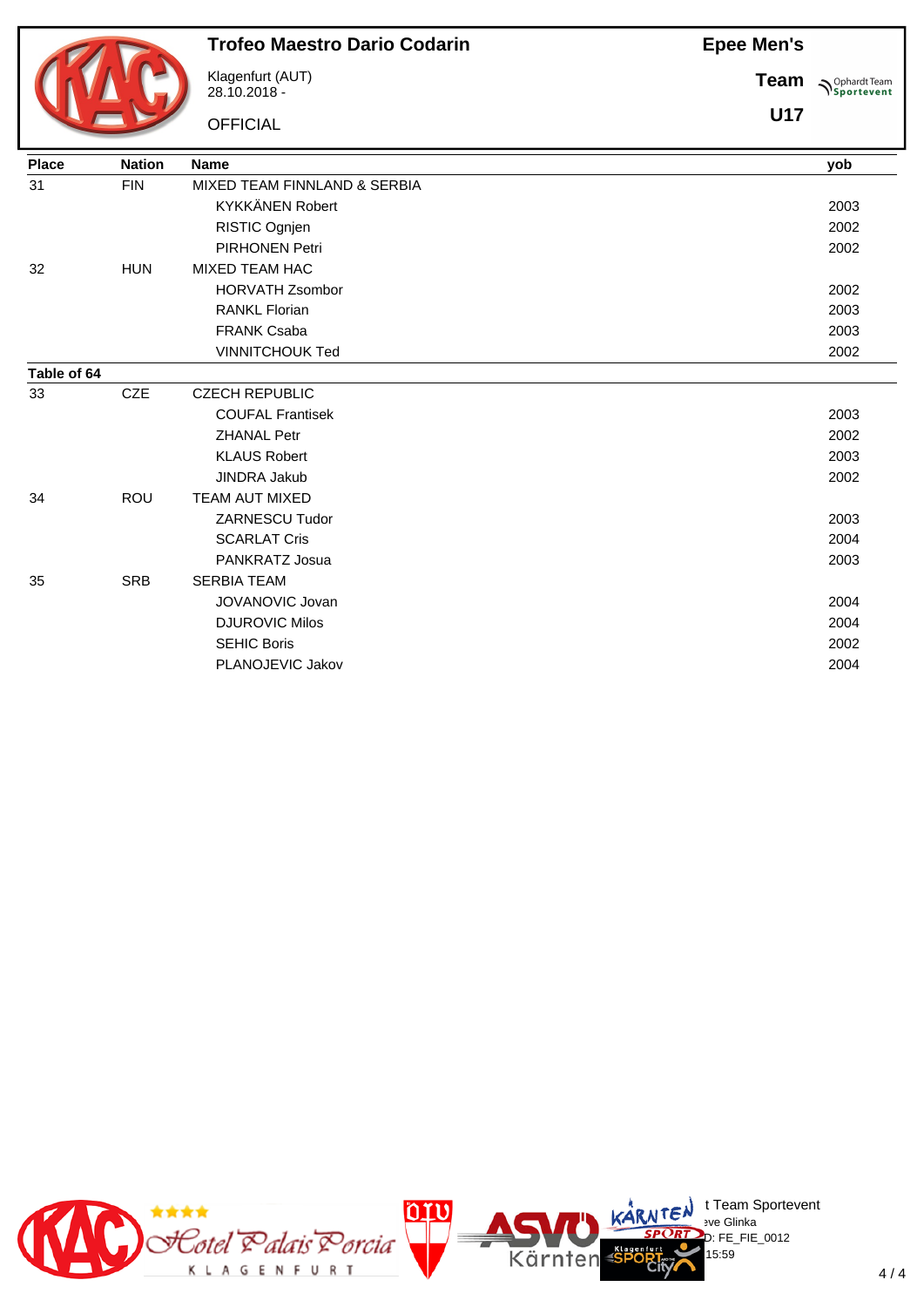**Team**

**U17**

**Sportevent** 



Klagenfurt (AUT) 28.10.2018 -

**OFFICIAL** 

**Referees activity**

|            | <b>Nation Foil Epee Sabre Name</b> |              |                                  |              |              | $\mathbf C$    | Е                          | D            | П            | H            | F            | G            | $\mathsf P$  | $\mathbf{o}$ | $\boldsymbol{\mathsf{N}}$ | J            | $\boldsymbol{\mathsf{K}}$ | L | M            | Q            |                | Ref Vid     | Ass          |
|------------|------------------------------------|--------------|----------------------------------|--------------|--------------|----------------|----------------------------|--------------|--------------|--------------|--------------|--------------|--------------|--------------|---------------------------|--------------|---------------------------|---|--------------|--------------|----------------|-------------|--------------|
| <b>AUT</b> |                                    |              | <b>BRUCKMUELLER</b><br>Fabian    |              | $\mathbf{1}$ | $\mathbf{1}$   | 1                          |              | $\mathbf{1}$ |              |              |              |              |              |                           | $\mathbf{1}$ |                           |   |              |              | 5              | 0           | 0            |
|            |                                    |              | <b>LACH Werner</b>               |              |              |                |                            |              |              |              |              |              |              |              |                           |              |                           |   |              |              | $\mathbf 0$    | 0           | $\mathbf 0$  |
|            |                                    |              | <b>MAIRITSCH</b><br>Carina       | $\mathbf{1}$ | $\mathbf{1}$ | $\mathbf{1}$   |                            | 1            | $\mathbf{1}$ |              |              |              |              |              |                           |              | $\mathbf{1}$              |   |              |              | $\,6\,$        | 0           | 0            |
|            |                                    |              | PANKRATZ Joel                    |              | $\mathbf{1}$ | $\mathbf{1}$   |                            |              |              |              | $\mathbf{1}$ |              |              |              | 1                         |              |                           |   |              |              | 4              | 0           | 0            |
|            |                                    | D            | <b>SCHMEDLER</b><br>Katharina    |              | $\mathbf{1}$ | $\mathbf{1}$   | 1                          |              |              |              |              |              |              |              |                           |              |                           |   |              | $\mathbf{1}$ | 4              | $\mathbf 0$ | 0            |
|            |                                    | CN           | <b>SCHMEDLER</b><br>Michael      |              |              |                |                            |              |              |              |              |              |              |              |                           |              |                           |   |              |              | $\mathbf 0$    | 0           | 0            |
|            |                                    |              | <b>VALENTE Vincent</b>           |              |              |                |                            |              |              |              |              |              |              |              |                           |              |                           |   |              |              | $\mathbf 0$    | 0           | 0            |
| <b>BLR</b> |                                    |              | <b>BATURA</b> Ivan               |              |              |                |                            |              |              |              |              |              |              |              |                           |              |                           |   |              |              | $\mathbf 0$    | $\mathbf 0$ | $\mathbf 0$  |
|            |                                    |              | <b>STAHNACHOV</b><br>Yauheni     |              |              | 1              |                            |              |              |              |              | $\mathbf{1}$ |              |              | $\mathbf{1}$              |              |                           |   |              |              | 3              | 0           | 0            |
| <b>CZE</b> |                                    |              | <b>VALC Jiri</b>                 |              |              |                |                            |              |              |              |              |              |              |              |                           |              |                           |   |              |              | $\pmb{0}$      | 0           | $\mathbf 0$  |
| <b>FIN</b> |                                    |              | <b>PAAKKONEN</b><br>Juhani       | $\mathbf{1}$ | $\mathbf{1}$ | 1              | $\mathbf{1}$               |              |              | $\mathbf{1}$ |              |              | $\mathbf{1}$ |              |                           |              |                           |   |              |              | 6              | 0           | 0            |
| <b>GBR</b> |                                    | $\mathsf{C}$ | <b>AYANWALE Kola</b>             |              | $\mathbf{1}$ |                |                            |              |              |              |              |              |              |              |                           |              |                           |   |              |              | 1              | 0           | 0            |
| <b>GER</b> |                                    | CN CN        | <b>BROSCHEID</b><br>Frederik     |              |              | $\mathbf{1}$   | $\mathbf{1}$               |              | $\mathbf{1}$ |              |              |              |              |              |                           | $\mathbf{1}$ |                           |   |              |              | $\overline{4}$ | 0           | $\mathbf 0$  |
|            | D                                  | $\mathsf{C}$ | <b>LANGEN Andreas</b>            |              |              |                |                            |              |              |              |              |              |              |              |                           |              |                           |   |              |              | $\mathbf 0$    | $\mathbf 0$ | $\mathbf 0$  |
|            |                                    | CN           | <b>MAUNZ Florian</b>             |              |              |                |                            |              |              |              |              |              |              |              |                           |              |                           |   |              |              | $\pmb{0}$      | 0           | 0            |
| <b>HUN</b> |                                    |              | <b>SEMEREDY</b><br>Alexandra     |              | $\mathbf{1}$ | $\mathbf{1}$   |                            | 1            |              |              |              |              |              | 1            |                           |              |                           |   |              |              | 4              | 0           | 0            |
|            | B                                  |              | <b>VARGA Katalin</b>             |              | $\mathbf{1}$ | $\mathbf{1}$   | 1                          |              |              |              | $\mathbf{1}$ |              |              |              |                           |              | 1                         |   |              |              | 5              | 0           | 0            |
| <b>ITA</b> |                                    |              | <b>BETTINO Alessio</b>           |              | 1            |                |                            | 1            |              |              |              | 1            |              |              |                           |              |                           | 1 |              |              | 4              | 0           | 0            |
|            |                                    |              | DAL POZZOLO<br>Marco             |              | $\mathbf{1}$ | $\mathbf{1}$   |                            |              |              |              |              |              |              |              |                           |              |                           |   | $\mathbf{1}$ |              | 3              | $\mathbf 0$ | $\mathbf 0$  |
|            |                                    |              | <b>GON Anais Carla</b>           |              |              |                |                            |              |              |              |              |              |              |              |                           |              |                           |   |              |              | $\mathbf 0$    | 0           | 0            |
|            | B                                  |              | <b>MARCUZ Elisa</b>              |              | $\mathbf{1}$ |                |                            |              |              |              |              |              |              |              |                           |              |                           |   |              |              | $\mathbf{1}$   | $\mathbf 0$ | $\mathbf 0$  |
| <b>POL</b> |                                    |              | <b>FAJKIS Krystian</b>           |              |              |                |                            |              |              |              |              |              |              |              |                           |              |                           |   |              |              | $\mathbf 0$    | 0           | 0            |
|            |                                    |              | <b>GRYT Maciej</b>               |              |              |                |                            |              |              |              |              |              |              |              |                           |              |                           |   |              |              | $\mathbf 0$    | 0           | 0            |
|            |                                    |              | MIELNICZEK<br>Ignacy             |              | $\mathbf{1}$ | $\mathbf{1}$   |                            | 1            |              | $\mathbf{1}$ |              |              |              |              |                           |              |                           |   |              |              | 4              | 0           | 0            |
|            |                                    |              | <b>MILONE</b><br>Dominika        | $\mathbf{1}$ | $\mathbf{1}$ | $\overline{1}$ | $\overline{\phantom{0}}$ 1 |              |              |              |              | 1            |              |              |                           |              |                           |   |              | $\mathbf{1}$ | $\,6\,$        | 0           | $\mathbf 0$  |
|            |                                    |              | MILONE Roberto 1                 |              | $\mathbf{1}$ |                |                            |              |              |              |              |              |              |              |                           |              |                           |   |              |              | $\overline{2}$ | $\mathbf 0$ | 0            |
|            |                                    |              | <b>OPALKA Michal</b>             |              | $\mathbf 1$  | $\mathbf{1}$   | 1                          |              |              |              |              |              |              |              |                           |              |                           |   |              |              | 3              | 0           | 0            |
|            |                                    | $\sf B$      | <b>SZCZESNIAK</b><br>Piotr       |              | $\mathbf{1}$ | $\mathbf{1}$   |                            | $\mathbf{1}$ |              |              |              |              |              | 1            |                           |              |                           |   |              |              | $\overline{4}$ | 0           | $\mathbf 0$  |
| ROU C      |                                    |              | <b>GHEORGHE</b><br><b>Marius</b> |              | $\mathbf{1}$ | $\mathbf{1}$   |                            | $\mathbf{1}$ |              |              | 1            |              |              |              |                           |              |                           |   |              |              | 4              | $\mathbf 0$ | 1            |
|            |                                    |              | <b>ION Mihaela</b>               |              |              |                |                            |              |              |              |              |              |              |              |                           |              |                           |   |              |              | $\mathbf 0$    | 0           | $\mathbf 0$  |
|            |                                    |              | MANOLACHE<br>Cristina            |              |              |                |                            |              |              |              |              |              |              |              |                           |              |                           |   |              |              | $\mathbf 0$    | 0           | 0            |
|            |                                    |              | MINCU Madalina 1                 |              | $\mathbf{1}$ | $\mathbf{1}$   |                            | 1            |              |              | 1            |              |              |              |                           |              |                           |   |              |              | 5              | 0           | $\mathbf{1}$ |
|            |                                    |              | PIRVULEASA<br>Ovidiu             | $\mathbf{1}$ | $\mathbf{1}$ | $\mathbf{1}$   |                            | 1            | $\mathbf{1}$ |              |              |              |              |              |                           |              |                           |   |              |              | 5              | 0           | 1            |



 $\bigcup_{v \in \mathcal{F}} \mathsf{Id}$  t Team Sportevent

15:59

 $D: FE$  FIE 0017

**N'Y'Letter** sve Glinka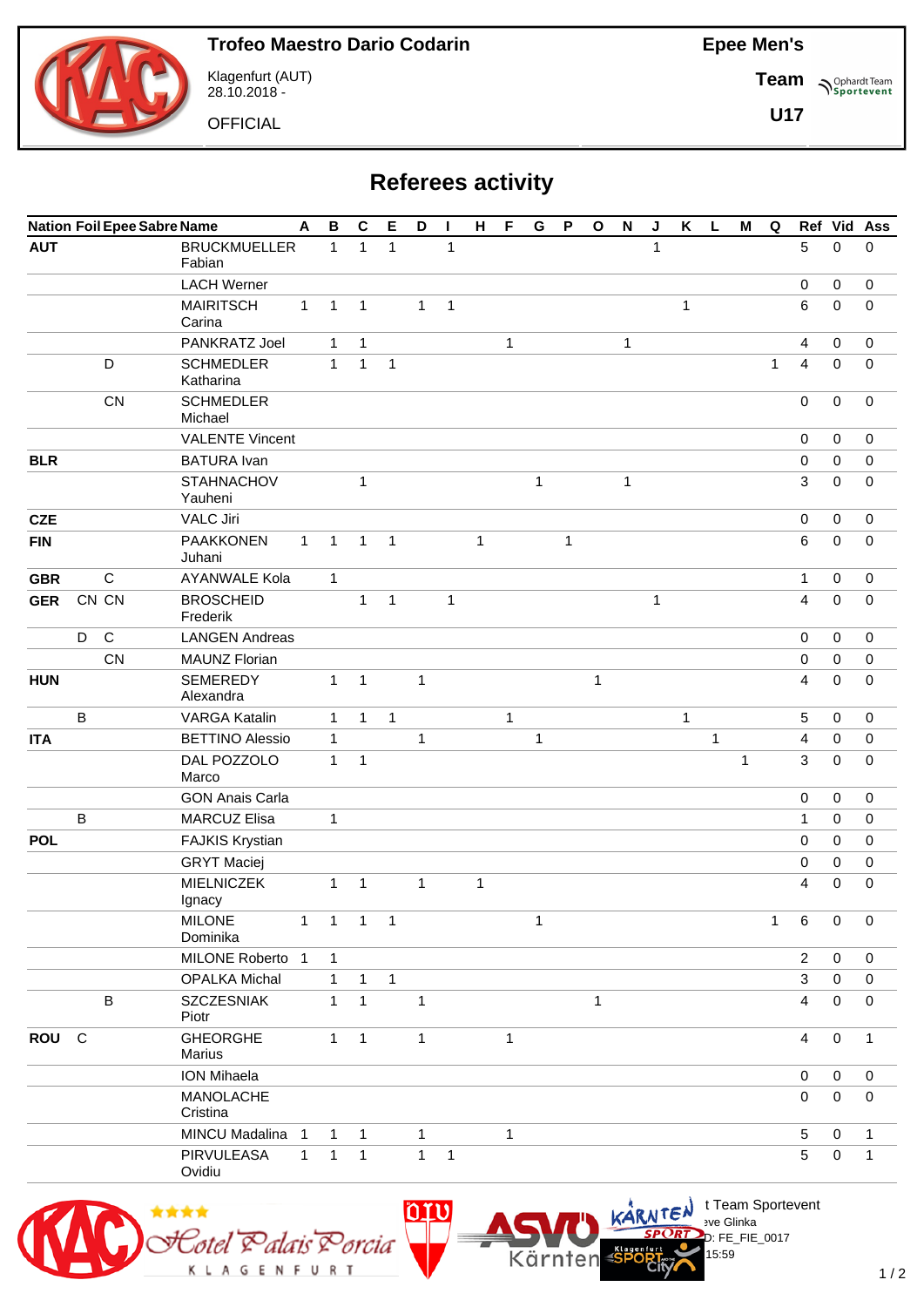

Klagenfurt (AUT) 28.10.2018 -

**OFFICIAL** 

**Epee Men's**

**Team Sportevent** 

**U17**

|            |              |         |              | <b>Nation Foil Epee Sabre Name</b> | A            | В            | $\mathbf c$  | Е | D | ш | H | F | G            | P              | $\mathbf{o}$ | N | J | K | L. | М            | Q |             |             | Ref Vid Ass |
|------------|--------------|---------|--------------|------------------------------------|--------------|--------------|--------------|---|---|---|---|---|--------------|----------------|--------------|---|---|---|----|--------------|---|-------------|-------------|-------------|
|            |              |         |              | POP Adrian                         |              |              |              |   |   |   |   |   |              |                |              |   |   |   |    |              |   | 0           | 0           | 0           |
|            |              |         |              | PUIU Stefan                        |              | 1            | 1            |   |   |   |   |   | $\mathbf{1}$ |                |              |   |   |   |    |              |   | 3           | $\mathbf 0$ | 1           |
| <b>SLO</b> |              | B       |              | JEZA Eva                           |              |              |              |   |   |   |   |   |              |                |              |   |   |   |    |              |   | 0           | $\mathbf 0$ | $\mathbf 0$ |
|            |              | B       |              | <b>KORES Gaja</b>                  |              |              |              |   |   |   |   |   |              |                |              |   |   |   |    |              |   | $\mathbf 0$ | $\mathbf 0$ | $\mathbf 0$ |
| <b>SVK</b> | B            | $\sf B$ |              | <b>CELLER Pavol</b>                |              |              |              |   |   |   |   |   |              |                |              |   |   |   |    |              |   | 0           | $\mathbf 0$ | $\mathbf 0$ |
|            | $\mathsf{C}$ |         |              | <b>CELLEROVA</b><br>Michala        |              |              |              |   |   |   |   |   |              |                |              |   |   |   |    |              |   | 0           | $\mathbf 0$ | $\mathbf 0$ |
| <b>UKR</b> | B            |         |              | <b>BAKUM Andrii</b>                |              |              |              |   |   |   |   |   |              |                |              |   |   |   |    |              |   | $\mathbf 0$ | $\mathbf 0$ | $\mathbf 0$ |
|            |              |         |              | <b>HORETSKYI</b><br>Sergii         |              | $\mathbf{1}$ | $\mathbf{1}$ |   |   |   |   |   |              |                |              |   |   |   | 1  |              |   | 3           | $\mathbf 0$ | $\mathbf 0$ |
|            |              |         |              | OREMUSH Heyza                      |              |              |              |   |   |   |   |   |              |                |              |   |   |   |    |              |   | $\mathbf 0$ | $\mathbf 0$ | $\mathbf 0$ |
|            |              |         |              | PETRUS Dmytro                      |              |              | 1            |   |   |   |   |   |              |                |              |   |   |   |    |              |   | 1           | $\mathbf 0$ | $\mathbf 0$ |
| <b>USA</b> |              | B       |              | <b>GOOSSENS</b><br><b>Bruno</b>    |              |              |              |   |   |   |   |   |              |                |              |   |   |   |    |              |   | 0           | $\mathbf 0$ | 0           |
|            |              |         |              | <b>HUEMER</b><br>Jackson           | $\mathbf{1}$ | $\mathbf{1}$ | $\mathbf{1}$ |   |   |   | 1 |   |              |                |              |   |   |   |    |              |   | 4           | $\mathbf 0$ | $\Omega$    |
|            |              |         |              | <b>MAHMOUD</b><br>Taysir           | $\mathbf{1}$ | $\mathbf{1}$ |              | 1 |   |   |   |   |              | $\overline{1}$ |              |   |   |   |    |              |   | 4           | $\mathbf 0$ | $\Omega$    |
|            |              | B       | $\, {\bf B}$ | SHUMATE Sean                       | $\mathbf{1}$ | 1            |              |   |   |   | 1 |   |              |                |              |   |   |   |    |              |   | 3           | $\mathbf 0$ | $\mathbf 0$ |
|            |              |         |              | <b>THORNTON</b><br>Ronald          |              |              |              |   |   |   |   |   |              |                |              |   |   |   |    |              |   | 0           | $\mathbf 0$ | 0           |
|            |              |         |              | <b>WATERS Essene</b>               |              | $\mathbf{1}$ | 1            |   |   |   |   |   |              |                |              |   |   |   |    | $\mathbf{1}$ |   | 3           | $\mathbf 0$ | $\mathbf 0$ |
|            |              |         |              |                                    |              |              |              |   |   |   |   |   |              |                |              |   |   |   |    |              |   |             |             |             |

49 Referees